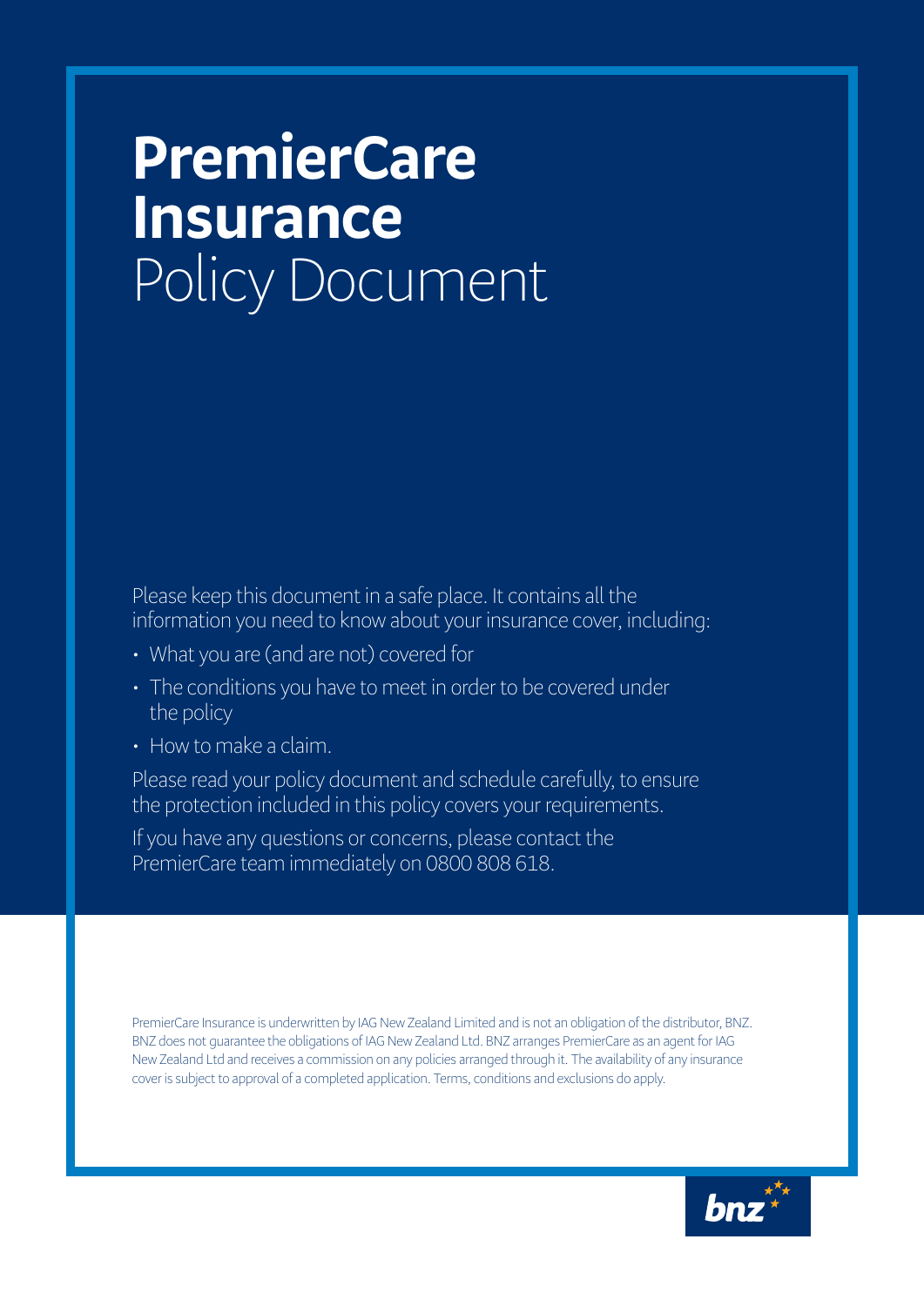## **Welcome to PremierCare**

It's a good feeling to know you've got protection for your valuable assets and against injuring anyone else or damaging their property. And it's even better when you've chosen an insurance package that's been tailored to your needs.

You've made an excellent choice with PremierCare Insurance. It offers you the simplicity and convenience of being able to take out one or more of home, contents, vehicle and pleasurecraft cover under the one insurance package. You'll also benefit from

PremierCare's range of package discounts and claim-free entitlements.

At BNZ, we see providing insurance as part of helping Kiwis be good with money. That's why we've chosen to partner with IAG as the underwriter of this insurance for over two decades. You can relax in the knowledge that you're covered.

Thank you for choosing PremierCare.

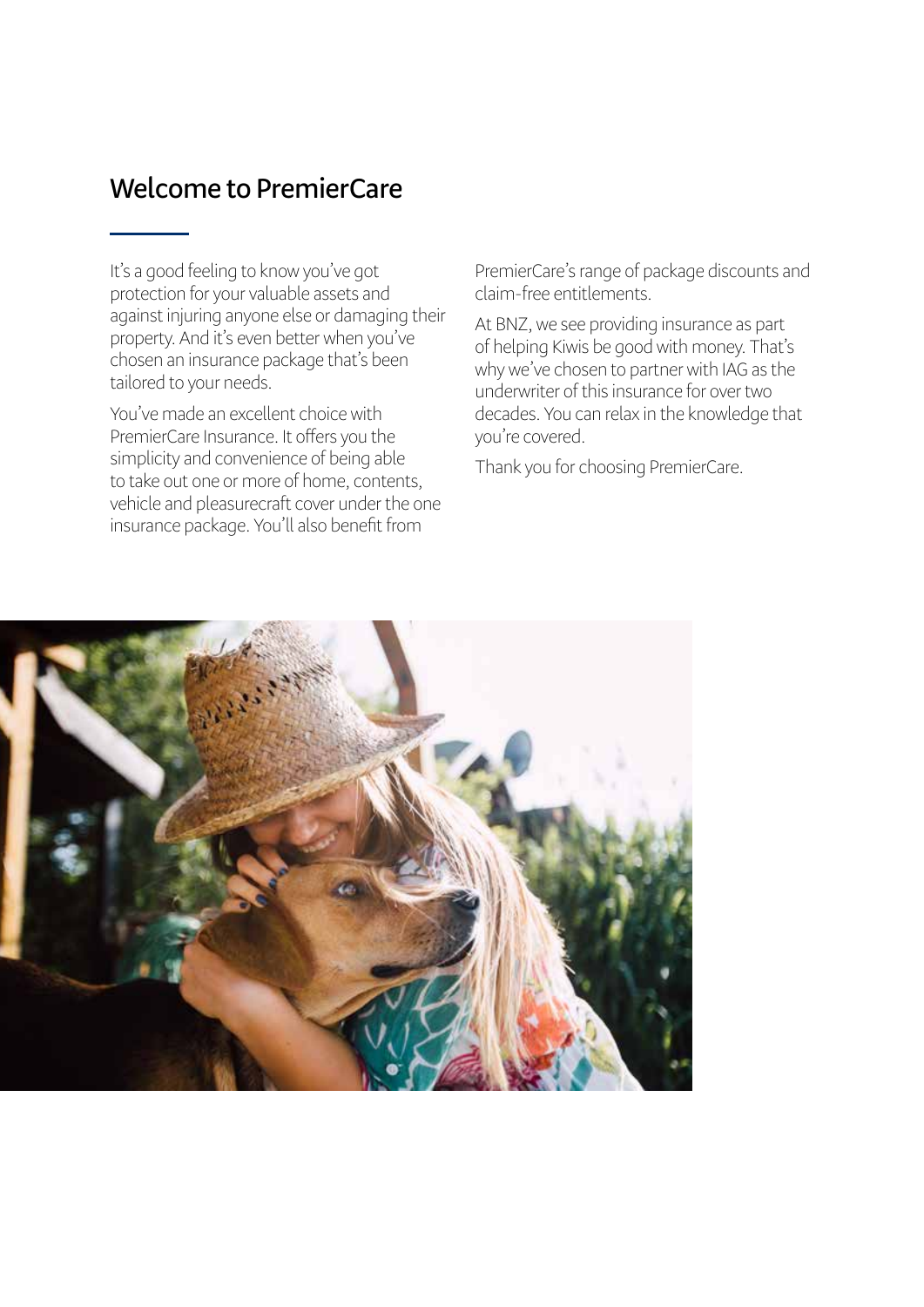## **Fly Buÿs**

With PremierCare, you can collect 1 Fly Buys point for every \$20 premium you pay.

## **How to…**



premiums

Apart from this document, you can also view your key policy information on your BNZ Internet Banking.

## Pay premiums automatically

Set up "BNZ insurances-PremierCare" as a payee on your Internet Banking, adding your PremierCare customer number as a reference.

## **Where to go if you need help**







## Get a copy of the policy document

View it on bnz.co.nz

Buy more insurance It's easy on bnz.co.nz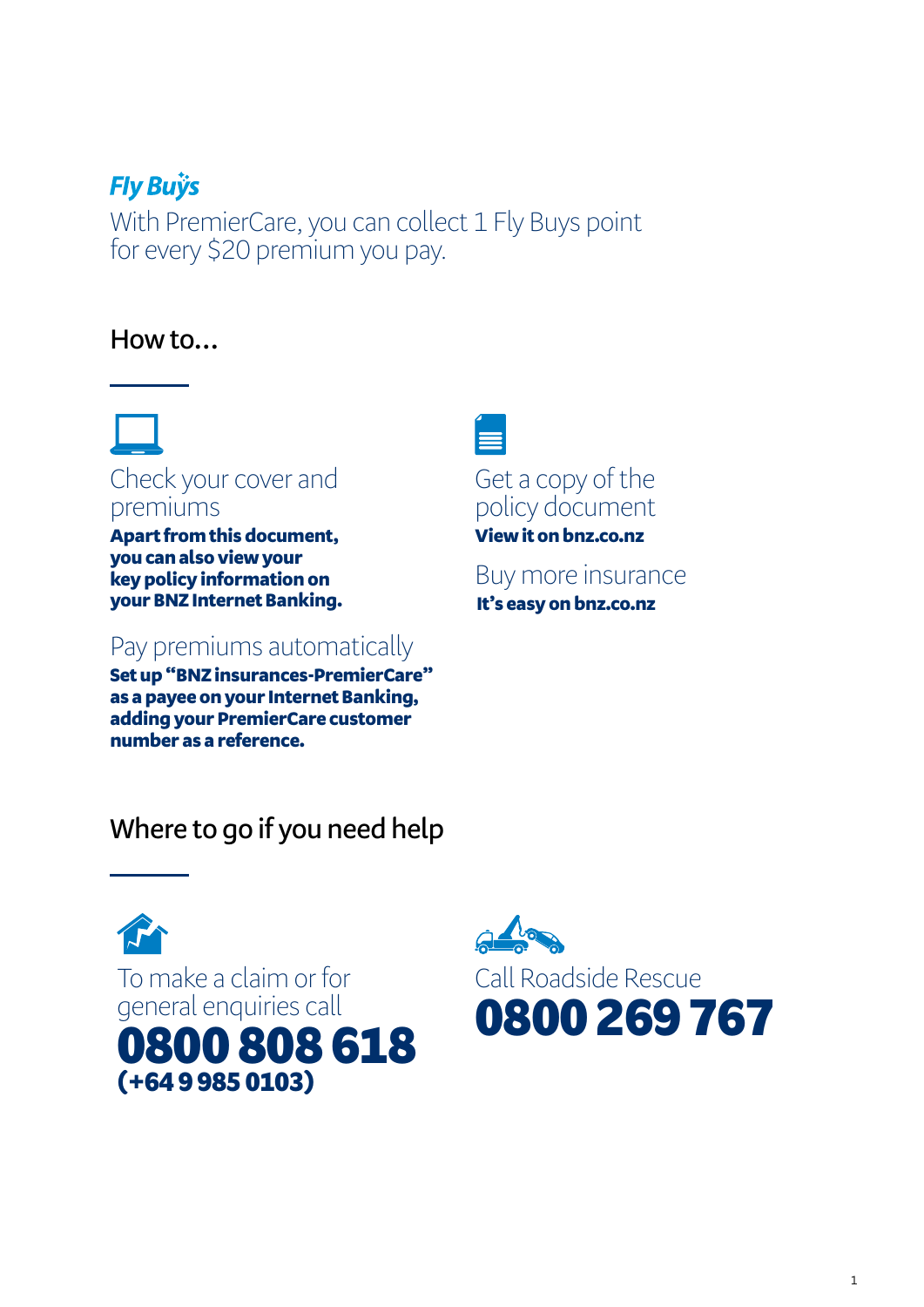## **Contents**

| Section 1 - Home Insurance                                | $\overline{4}$ |
|-----------------------------------------------------------|----------------|
| Section 2 - Contents Insurance                            | 20             |
| Section 3 - Motor Vehicle Insurance                       | 29             |
| Section 4 - Pleasurecraft Insurance                       | 40             |
| Other important policy information                        | 49             |
| How to claim under all parts of this policy               | 50             |
| Policy conditions that apply to all parts of this policy  | 51             |
| Policy definitions that apply to all parts of this policy | 53             |

### **Some important things to note**

Please read this policy document and the schedule carefully, to ensure the protection included in this policy covers your requirements. If you have any questions or concerns, please contact the PremierCare team immediately on 0800 808 618.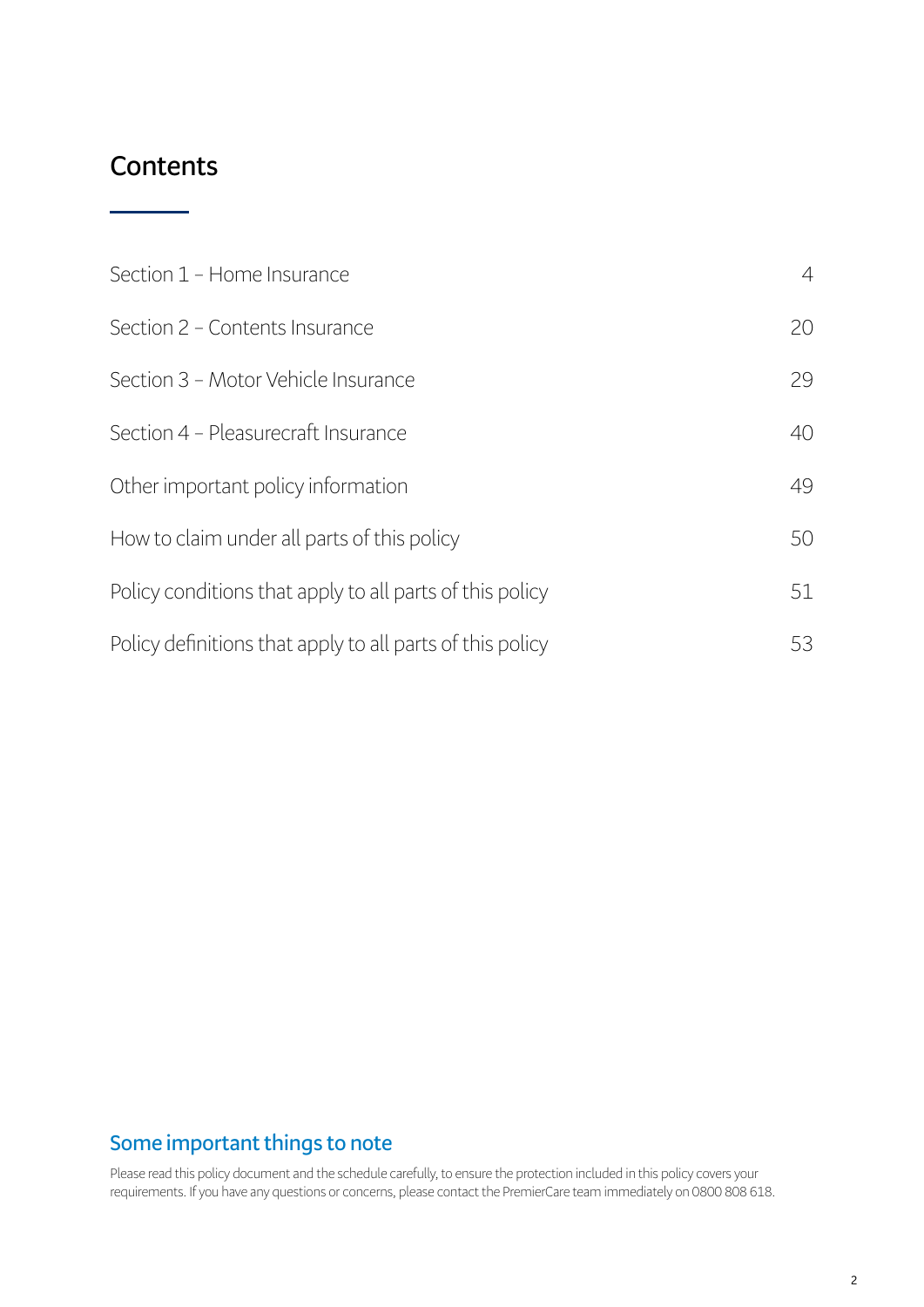## **Introduction**

### **About this policy**

**Your** PremierCare policy consists of:

- 1.this policy document, and
- 2.the **schedule**, and
- 3.the information **you** have provided in the **application** and any subsequent information **you** provide.

This policy only covers **you** for the sections shown in the **schedule**.

### **Your duty of disclosure**

When **you** apply for insurance, **you** have a legal duty of disclosure. This means **you** must tell **us** everything **you** know (or could be reasonably expected to know) that a prudent insurer would want to take into account in deciding:

1.whether to accept or decline **your** insurance, or

2.the cost or terms of the insurance, including the **excess**.

**You** also have this duty every time **your** insurance renews and when **you** make any changes to it.

If **you** breach this duty, **we** may treat **your** policy as being of no effect and to have never existed. Please ask **us** if **you** are not sure whether **you** need to tell **us** about something.

### **Changing your mind**

If **you** are not happy with this policy, **you** are welcome to change **your** mind, provided **you** tell **us** within 15 days of the date this policy started. **We** will treat **your** policy as being of no effect and to have never existed and refund in full any premium **you** have paid. This does not apply if **you** have made a claim on **your** policy.

### **Reading this policy**

Some of the words in this policy are in **bold**. This is because they have a special meaning. If a word is shown in bold in one section only, it will be listed in the 'Definitions' section of that specific section. Words that are shown in bold in common parts of this policy are listed in the last section of this policy called 'Policy definitions that apply to all parts of this policy'. To make it easy for **you** to understand this policy, **we** have included some examples or comments in *italics*. The words in italics do not affect or limit the meaning of the section they refer to.

Please also note that the headings in this policy are designed to help **you** find **your** way around. They should not be used when interpreting this policy wording.

### **Our agreement**

**We** have an agreement with **you**. **You** agree to pay **us** the premium. In exchange, **we** promise to cover **you** as set out in this policy document.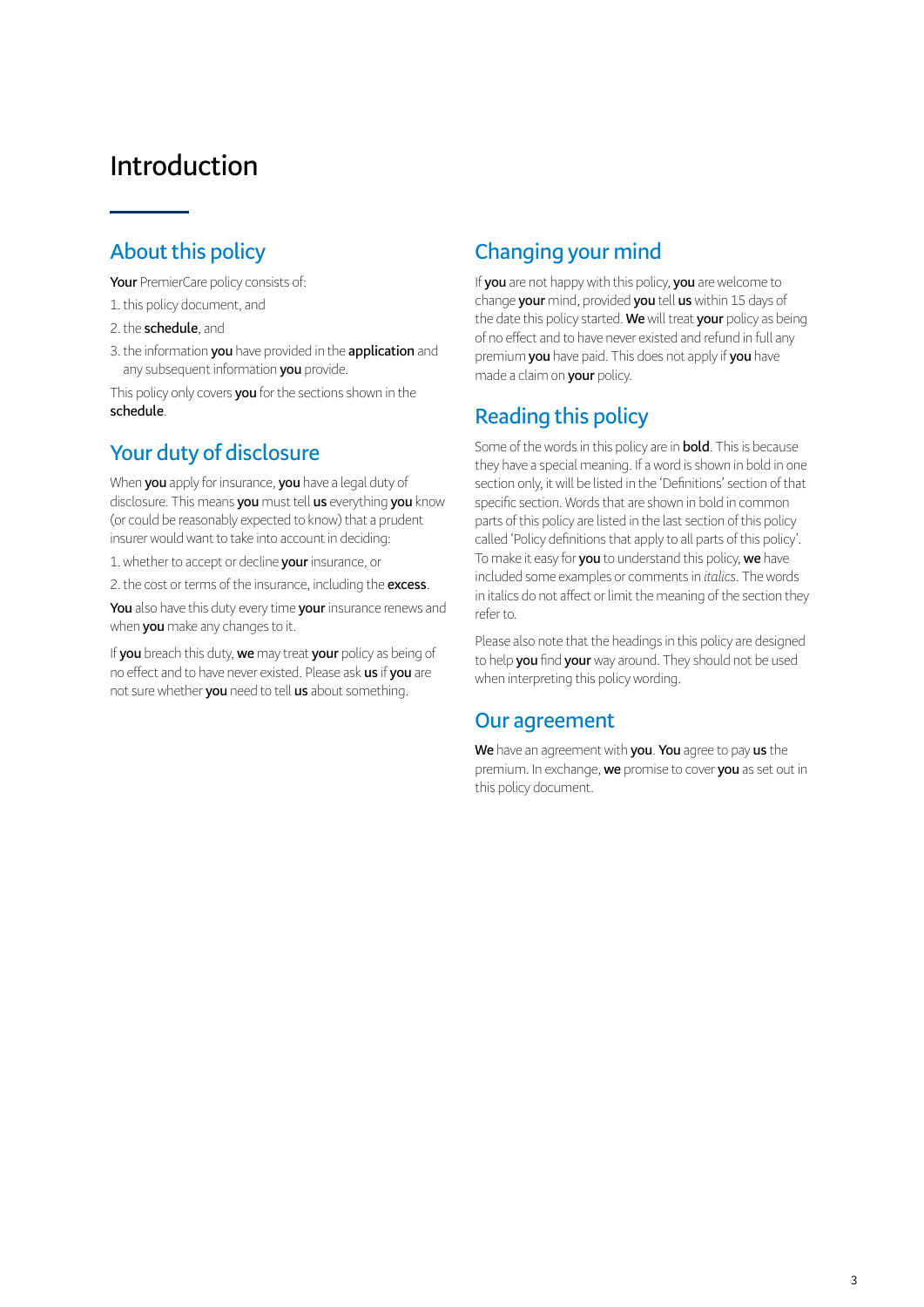

**You** are covered under this section if it is shown in the **schedule**.

## **Part one – cover for your home**

### **What you are covered for**

**You** are covered for sudden and **accidental loss** to the **home** that occurs during the **period of insurance**.

### **What you are not covered for**

### **48 Hour restriction**

**You** are not covered for **loss** that occurs during the first 48 hours of this 'Section 1 – Home Insurance', caused by storm, flood or landslip. This only applies when **you** first take the policy out with **us**.

However, this exclusion does not apply where:

- 1.this 'Section 1 Home Insurance' started immediately following another policy that also insured the same property against the risks of storm, flood and landslip, or
- 2.this 'Section 1 Home Insurance' was taken out at the time **you** purchased the **home**.

### **Vacant homes**

If **you**, or a person authorised by **you**, have not been living at the **home** for a period of more than 60 consecutive days, **we** will only pay for **loss** that is:

- 1. caused by fire, explosion or lightning, or
- 2. covered under the 'Natural disaster' automatic additional benefit.
- This restriction applies unless:
- a. **you** have notified **us** and **we** have agreed in writing to cover the **home** while unoccupied. **We** may, at this time, change the terms of **your** policy.
- b. **we** have the **home** recorded as a holiday home, and the following criteria are met:
	- i. the **home** is inspected inside and outside by **you** or a nominated person at least every 60 days, and
	- ii. the **home** and its grounds are adequately maintained, and
	- iii. mail is cleared regularly, and
	- iv, the water supply is turned off, and
	- v. all doors are locked, and all windows secured.

This restriction will end as soon as **you**, or a person authorised by **you**, is living in the **home** again.

### **Causes of loss not covered**

**You** are not covered for **loss** to the **home** connected in any way with:

- 1. structural additions or structural alterations, unless:
	- a. **we** have been notified of the additions or alterations beforehand and **we** have agreed in writing to cover this, or
	- b. cover is provided under the 'New building work' automatic additional benefit, or
- 2.water in any form (including hail and snow) entering the **home** because any roofing material, exterior cladding, window or door has been removed by:

a. **you**, or

- b. any other person who is acting on **your** authority, or
- 3. insects, rodents or vermin (other than possums), or
- 4. an animal owned by anyone living in the **home**, if the **home** is occupied by a tenant, or
- 5. hydrostatic pressure to swimming pools or spa pools, unless the **loss** is as a result of earthquake, storm or flood, or
- 6. **natural disaster**, unless cover is provided under the 'Natural disaster' automatic additional benefit.

However, exclusions 3., 4. and 5. apply only to the property directly affected. They do not apply to resultant sudden and **accidental loss** to other parts of the **home**.

### **Types of loss not covered**

**You** are not covered for:

- 1.repairing or replacing floor coverings that are not in the room(s) where the **loss** occurred, or
- 2.repairing or replacing undamaged parts of a bathroom suite or kitchen suite that have not suffered the **loss**, or
- 3. **loss** to fuses, protective devices or lighting or heating elements caused by electricity, or
- 4. **loss**, cost or expense arising from any fault, defect, error or omission in:
	- a. design, plan or specification, or
	- b. workmanship, construction or materials.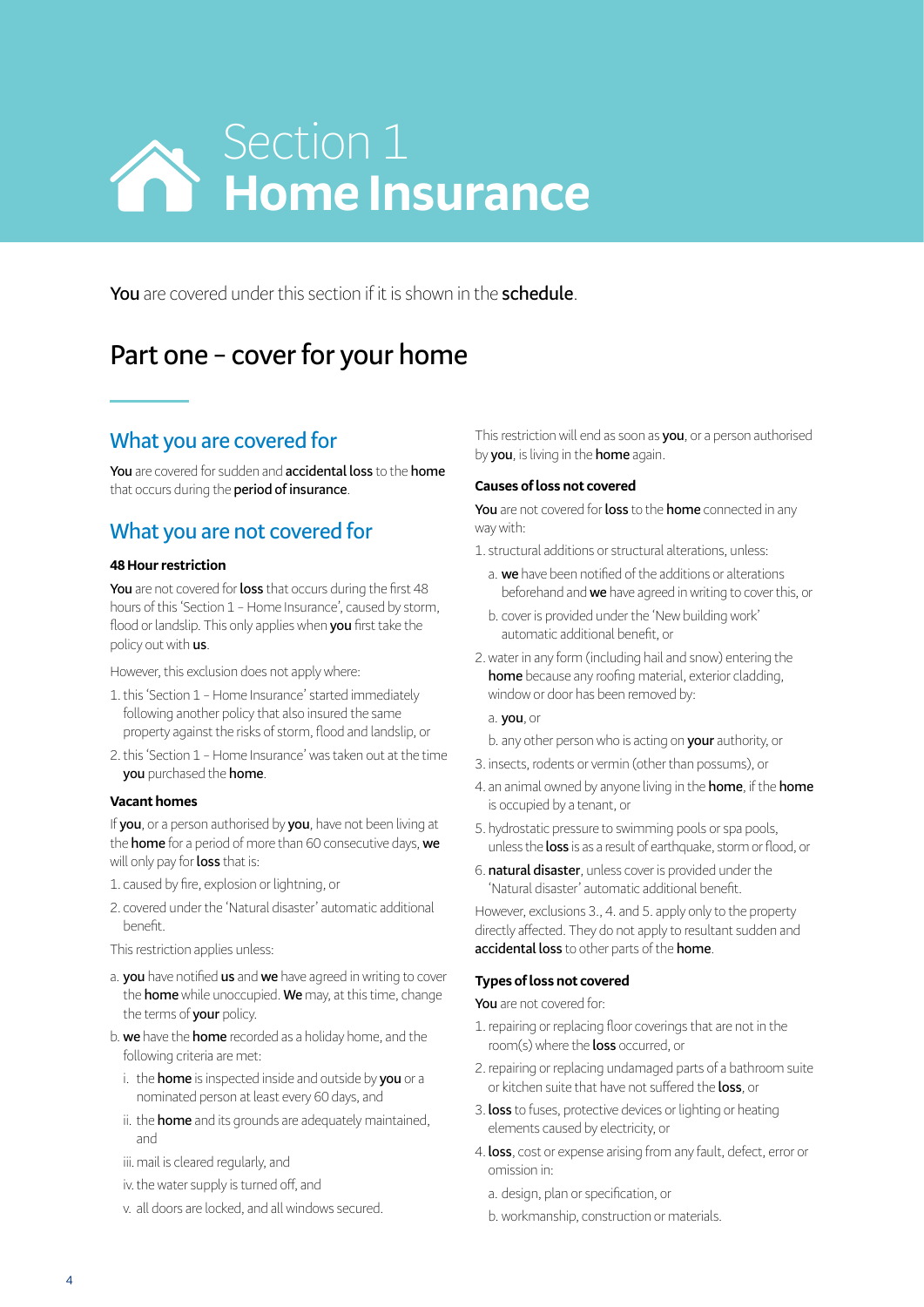

However, this exclusion 4. applies only to the property directly affected. It does not apply to resultant sudden and **accidental loss** to other parts of the **home**, or

5.the breakdown, failure or wearing out of any mechanical or electrical equipment or any part thereof, unless burning out occurs as a result of an **accidental** and external force.

#### **Gradual damage not covered**

**You** are not covered for:

- 1.wear and tear, depreciation, corrosion or rust, or
- 2.rot or mildew, or
- 3. gradual deterioration, except for **loss** covered by the 'Hidden gradual damage' automatic additional benefit, or the 'Hidden gradual damage' section of the 'Landlord's protection' optional additional benefit.

#### **Intentional acts not covered**

**You** are not covered for **loss** that is intentionally caused by:

1. a tenant, or

2. any guest of a tenant, or

#### 3. any person who occupies the **home**,

### except where the **loss** is:

- a. a result of fire or explosion, provided the fire or explosion was not intentionally caused by **you** or **your partner**, or
- b. covered by the 'Methamphetamine contamination' automatic additional benefit or the 'Landlord's protection' optional additional benefit.

### **Important**

Please also read 'Exclusions that apply to all parts of this Section 1 – Home Insurance' and 'Policy exclusions that apply to all parts of this policy'

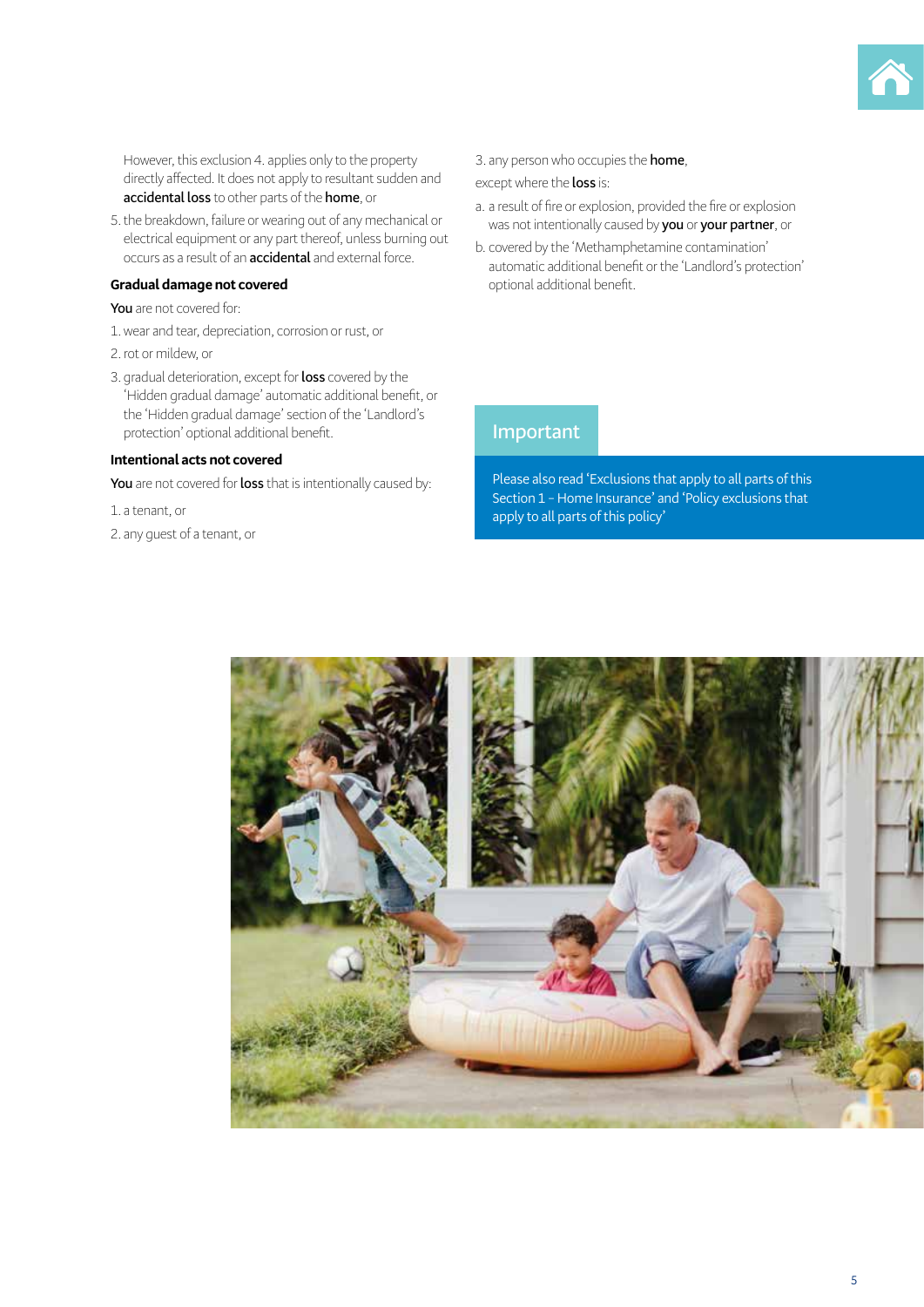

### **What we will pay**

### **The most we will pay**

#### **Home sum insured**

- 1. The most **we** will pay for **loss** to the **home** exclusive of **special features** for any **event** that occurs during the **period of insurance** is the **home sum insured**. This includes:
	- a. compliance costs,
	- b. professional and other fees,
	- c. demolition and removal costs,
	- d. all automatic and optional additional benefits unless stated otherwise.
- 2.However, within the **home sum insured**, the most **we** will pay in total for any **event** that occurs during the **period of insurance** for **loss** to:
	- a. all retaining walls is \$20,000, and
	- b. all **recreational features** is \$40,000,

unless an increased limit is shown in the **schedule**, in which case that increased limit is the most **we** will pay for the respective property.

#### **Special feature sum insured**

- 3. The most **we** will pay for **loss** to any **special feature** for any **event** that occurs during the **period of insurance** is its **special feature sum insured**. This includes:
	- a. compliance costs,
	- b. professional and other fees,
	- c. demolition and removal costs.

#### **Total sum insured**

- 4. The most **we** will pay for **loss** under 'Section 1 Home Insurance' 'Part one – cover for your home' in total for any **event** that occurs during the **period of insurance** is the **total sum insured**. This includes:
	- a. the **home sum insured**,
	- b. any **special feature sums insured**,
	- c. all automatic and optional additional benefits unless stated otherwise.

### **Reduction of sums insured**

5. Following **loss** to the **home** or any **special feature** for which a claim is payable under this 'Section 1 – Home Insurance' or under the **EQC Act**, the **total sum insured** and the relevant sum insured or policy limit is reduced from the time of the **loss** by the amount required to repair the **loss**.

*For example, if a retaining wall suffers loss, the total sum insured and the home sum insured and the retaining wall limit is reduced by the amount of that loss.*

- 6. If, at the commencement of the current **period of insurance**, the **home** or any **special feature** has any pre
	- existing **loss** that was covered:
	- a. in a previous **period of insurance**, or
	- b. under any other policy, or
	- c. under the **EQC Act**,

and such **loss** remains unrepaired at the start of the current **period of insurance**, the **total sum insured** and the relevant sum insured or policy limit is reduced from the start of this **period of insurance** by the amount required to repair that pre-existing **loss**.

#### **Reinstatement of sums insured**

7. When, and to the extent that any payment is applied to repair the **home** or any **special feature**, the **total sum insured** and the relevant sum insured or policy limit that was reduced by 'Reduction of sums insured' above is reinstated.

Need higher limits for your retaining walls or recreational features, or cover for any special features on your property? Just get in touch with us on 0800 808 618!

### **Make up of Total Sum Insured**



#### **If your home is economic to repair**

If, in **our** opinion, it is economic to repair the **loss** to the **home**, **we** may choose to:

- 1. pay the reasonable cost to repair the part of the **home** that suffered the **loss**, or
- 2. pay **you** the estimated reasonable cost to repair the part of the **home** that suffered the **loss**.

#### **If your home is uneconomic to repair**

- 1. If, in **our** opinion, it is uneconomic to repair the **loss** to the **home**, **you** may choose one of the following:
	- a. Rebuild on the same site: **We** will pay the reasonable cost incurred to rebuild the part of the **home** that suffered the **loss** to an equivalent size and specification on its original site, or
	- b. Rebuild on another site: **We** will pay the reasonable cost incurred to rebuild the part of the **home** that suffered the **loss** to an equivalent size and specification on another site that **you** provide anywhere in New Zealand. The cost must not be greater than the reasonable cost of rebuilding the part of the **home** that suffered the **loss**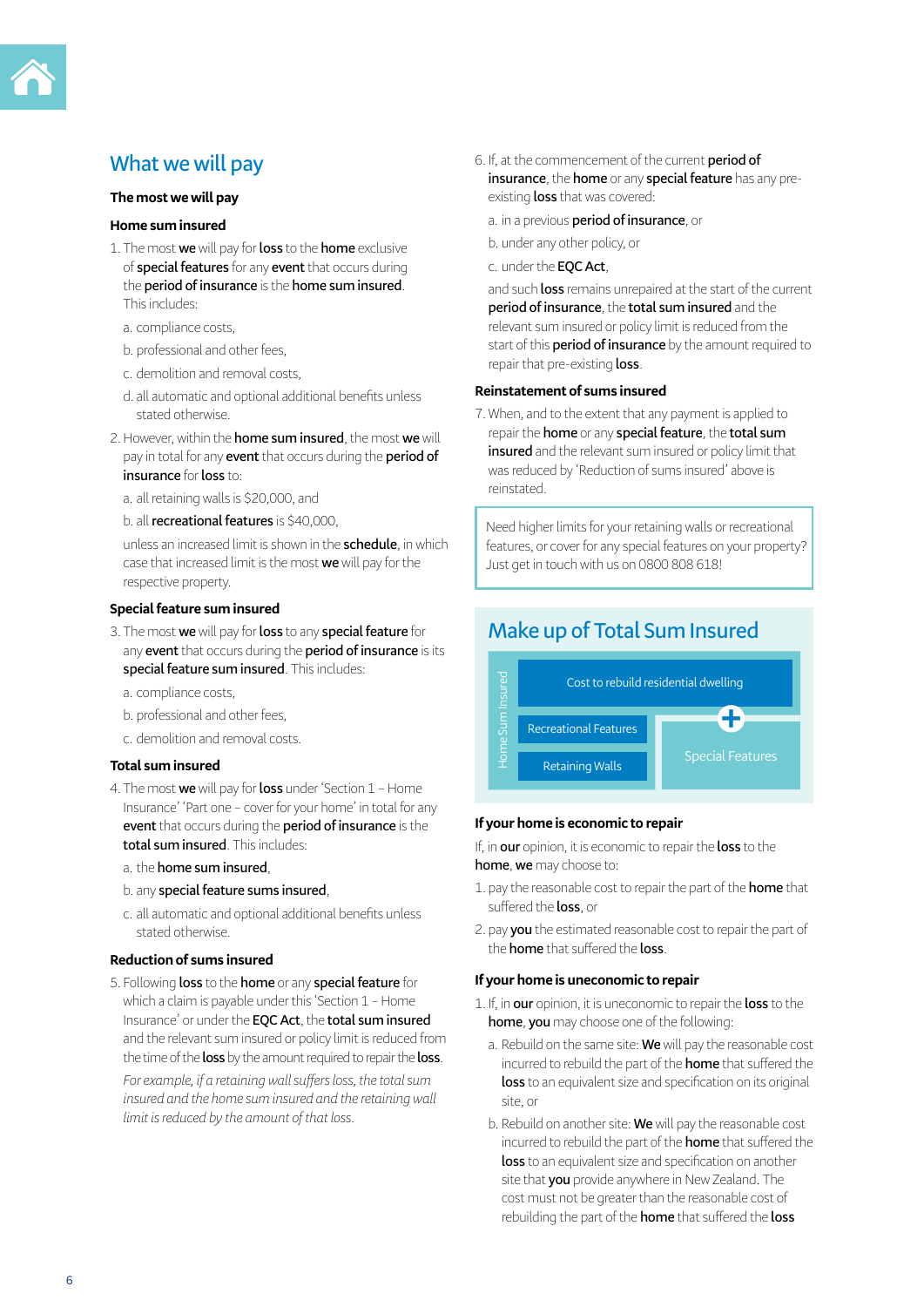

on its original site less demolition and removal costs incurred, or

- c. Buy another home: **We** will pay the reasonable cost incurred to buy another home anywhere in New Zealand, including reasonable and necessary legal and associated fees. However, **we** will not pay more than the estimated reasonable cost that would have been payable if the part of the **home** that suffered the **loss** had been rebuilt within a reasonable timeframe on the original site less demolition and removal costs incurred. Compliance costs, and professional and other fees are not included in the estimated rebuilding costs as these are only incurred when rebuilding occurs, or
- d. Accept a cash payment with **our** consent: At **our** sole discretion, **we** will pay **you** the estimated reasonable cost to rebuild the part of the **home** that suffered the **loss** less demolition and removal costs incurred. Compliance costs, and professional and other fees are not included in the estimated rebuilding cost as these are only incurred when rebuilding occurs.
- 2. If, in **our** opinion, it is uneconomic to repair the **loss** to the **home**, and **you** sell the **home** before the rebuilding begins, the most **we** will pay is the lesser of:
	- a. the **total sum insured**, and
	- b. the difference between the market value of the **home** immediately before and immediately after the **loss**, plus demolition and removal costs **we** determine are necessary,
	- less any costs covered by this policy which have been met by **us** up to the date on which the sale settles.

#### **Settlement of your loss**

The following clauses are subject to the provisions outlined above in 'What we will pay – The most we will pay'.

#### **Standard of repair or rebuild**

**We** will pay the reasonable cost to repair or rebuild the part of the **home** that suffered the **loss** to a condition as similar as possible to when it was new, using current industry accepted building materials and construction methods, but excluding additional materials, work and expense required solely to comply with government or local authority bylaws and regulations, design, engineers', surveyors' and building consultants' fees, and consents and other associated legal fees.

### **Compliance costs**

- 1. If **you** are repairing or rebuilding the **home**, **we** will also include the reasonable costs of additional materials, work and expense required solely to comply with government or local authority bylaws and regulations. **We** will only pay these costs of compliance:
	- a. if the **home** complied with all requirements that existed at the time it was originally built and at the time of any alteration, and
	- b. for the part of the **home** that has suffered **loss** covered by this policy.
- 2. **We** will not pay any costs of compliance if notice of non-compliance had already been served before the **loss** occurred.
- 3. These costs are not payable when **you** buy another home or accept a cash payment as settlement of **your** claim, as described in 1. c. or d. of 'If your home is uneconomic to repair' above.

#### **Professional and other fees**

- 1. If **you** are repairing or rebuilding the part of the **home** that suffered **loss**, **we** will also include the reasonable costs of:
	- a. design, engineers', surveyors' and building consultants' fees, and
	- b. consents and associated legal fees.
- 2. These costs must be necessary to repair or rebuild the part of the **home** that has suffered **loss**, and approved by **us** before they are incurred.
- 3. These costs are not payable when **you** buy another home or accept a cash payment as settlement of **your** claim, as described in 1. c. or d. of 'If your home is uneconomic to repair' above.

### **Demolition and removal costs**

- 1. If **we** accept a claim for **loss** to the **home**, **we** will also pay the reasonable costs of:
	- a. demolition of the part of the **home** that suffered the **loss** that is necessary to effect the repair or rebuild of that **loss**, and the removal of debris associated with that, and
	- b. removing **your** household contents when this is required to enable the **home** to be repaired or rebuilt, but not the cost of storing them or returning them to the **home**.
- 2. These costs must be necessary and approved by **us** before they are incurred.
- 3. If **we** pay to demolish any part of the **home**, this gives **us** the choice to take the debris and dispose of it as **we** see fit and retain any salvage obtained.

#### **Costs not covered**

**We** will not pay for any costs that are incurred for:

- 1. any part of the **home** that has not suffered **loss** unless this is necessary to repair or rebuild the **loss** covered, or
- 2. stabilising, supporting or restoring land, earth or fill, or
- 3. anyone **you** engage to prepare, advise on or negotiate a claim made under this 'Section 1 – Home Insurance'.

*We will not pay these costs. You will have to meet these.*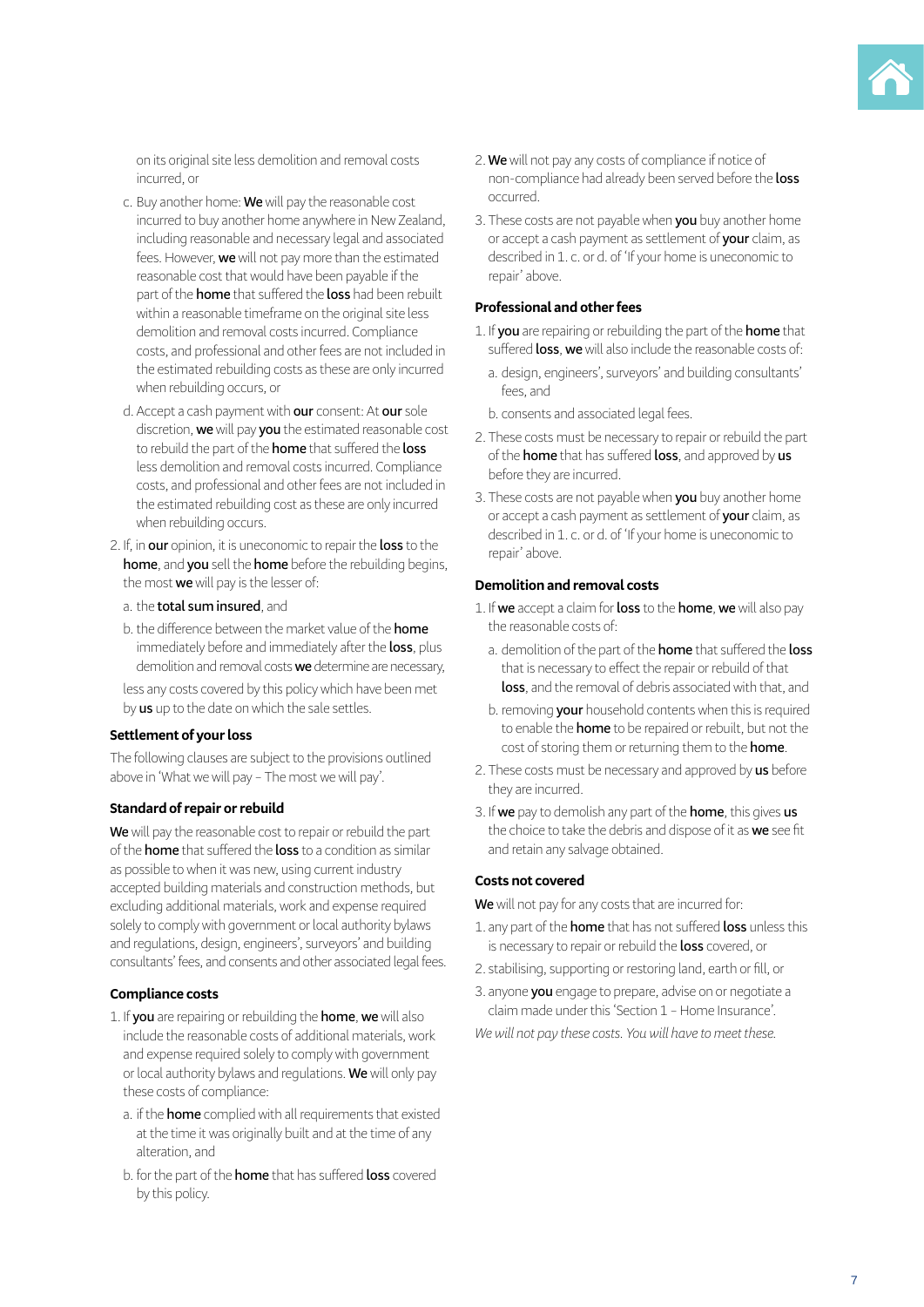

## **Part one – automatic additional benefits**

You get these **BONUS COVERS** automatically!

These benefits are subject to the terms of this policy, except where the terms are varied in the benefit. The amounts shown in these benefits are included in the **total sum insured** unless expressly stated otherwise.



### **Alternative accommodation**

This 'Section 1 – Home Insurance' is extended to cover the reasonable additional cost of temporary alternative accommodation (of a similar standard to the **home**) for **you**, any family member who permanently resides with **you**, and **your** domestic pets, if the **home** is **your** principal residence and cannot be lived in due to **loss** or **contamination damage** to the **home** that occurs during the **period of insurance** that:

1. is covered by this 'Section 1 – Home Insurance', or

2.would have been covered by this 'Section 1 – Home Insurance', but is covered by the **EQC Act** instead.

Cover under this benefit ends on the earlier of the date on which **we**:

a. settle **your** claim for **loss** or **contamination damage**, or

b. have paid **you** 12 months' alternative accommodation costs.

Where **we** have settled **your** claim for **loss** or **contamination damage** by payment of the estimated costs to repair or **remediate**, **we** will cover the cost of temporary alternative accommodation for the reasonable estimated period that it would take to repair or **remediate** the part of the **home** that suffered the **loss** or **contamination damage**.

The most **we** will pay under this benefit is \$20,000 for each residential dwelling shown in the **schedule** as covered by this 'Section 1 – Home Insurance' per **event** or **contamination claim**. **We** will pay these costs in addition to the **total sum insured**.

If **you** have alternative accommodation cover under any other section of this policy or under any other policy with **us**, the most **we** will pay under all policies in total for each residential dwelling per **event** or **contamination claim** is the highest applicable limit.

### **Electronic programs**

Notwithstanding the 'Electronic data and programs' exclusion in 'Policy exclusions that apply to all parts of this policy', **you** are covered for the reasonable cost of restoring, re-setting or re-programming programs, software and other coded instructions necessary to operate any electronic equipment covered under this 'Section 1 – Home Insurance' as part of the **home** where that electronic equipment has suffered **loss** covered by this 'Section 1 – Home Insurance'. **You** are not covered for loss of any data stored on any of that electronic equipment.

### **Glass breakage**

An **excess** of \$250 per **incident** applies to a claim that is solely for sudden and **accidental** breakage of:

- 1. glass in any:
	- a. windows, or
	- b. doors, or
- c. screens
- of the **home**, or
- 2. sinks, baths, wash basins, toilet bowls, shower cabinets, bidets, fixed glass lampshades, permanently fixed mirrors or glass in built-in furniture in the **home**.

**Your** no claim discount will not be affected.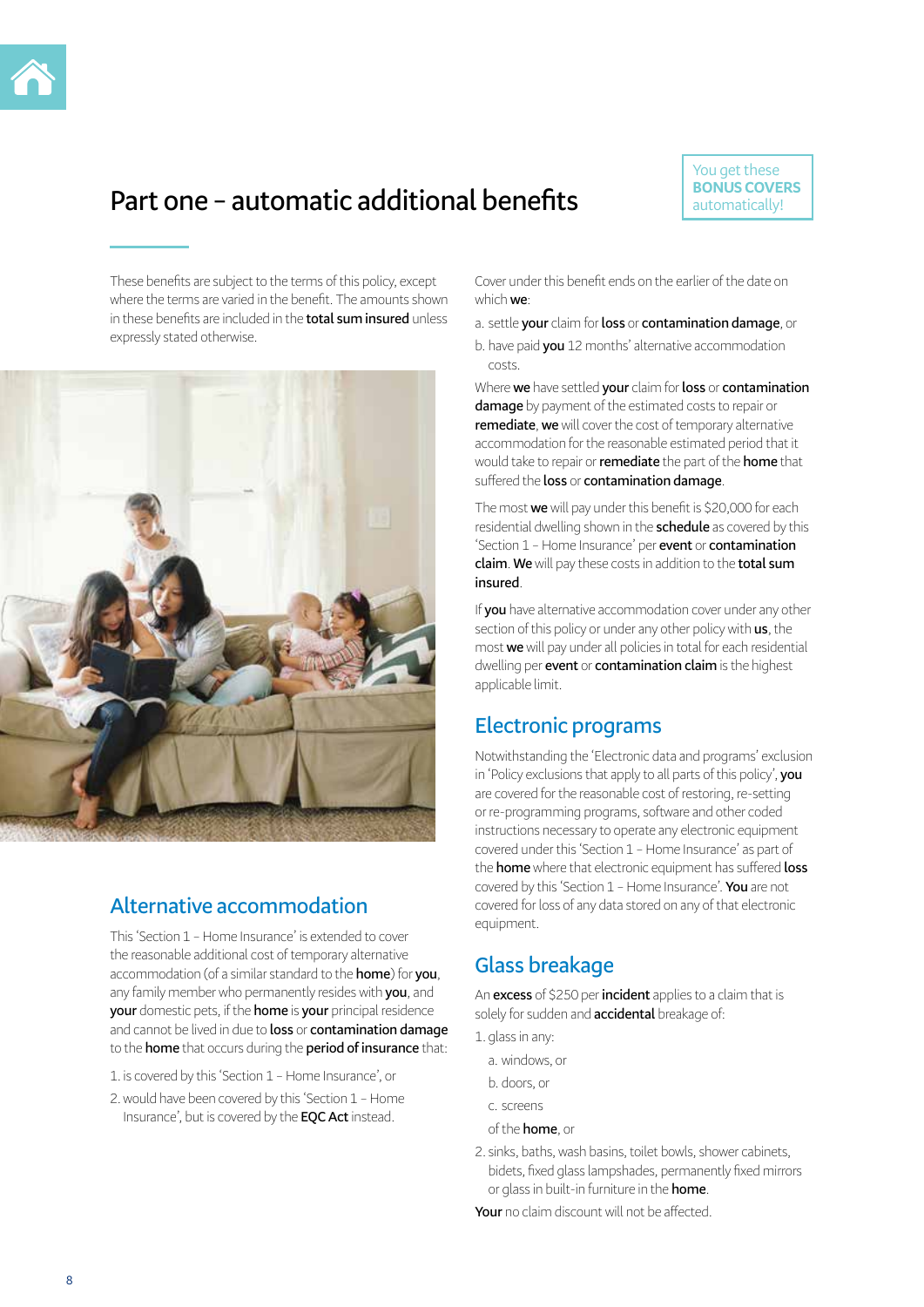

### **Hidden gradual damage**

If **you** occupy the **home**, this 'Section 1 – Home Insurance' is extended to cover:

- 1. **hidden gradual damage** to the **home** that occurs and that **you** discover during the **period of insurance**, and
- 2. any other part of the **home** that is not directly affected but must be damaged or destroyed to locate the cause of the **hidden gradual damage**, provided **we** have first given **our** permission.

The most **we** will pay during an **annual period** is \$3,000.

### **Keys and locks**

If any key (including electronic keys or swipe cards or any equivalent device) or combination that gives access:

### 1.to the **home**, or

2.to any safe or strongroom in the **home**,

is lost, damaged, stolen or believed on reasonable grounds to have been duplicated without **your** permission, during the **period of insurance**, **we** will pay the cost of:

a. replacing any key to the **home** and altering or replacing the locks that the key was for, or

b. opening any safe or strongroom.

The most **we** will pay during an **annual period** is \$1,000.

If **you** have keys and locks cover under any other section of this policy or under any other policy with **us**, the most **we** will pay under all policies in total during an **annual period** is \$1,000.

**You** will not have to pay an **excess** and **your** no claim discount will not be affected for this benefit.

### **Landscaping**

This 'Section 1 – Home Insurance' is extended to cover the reasonable costs to restore or reconstruct the garden or lawn within the residential boundaries of the **home**, provided:

- 1.the garden or lawn suffered **loss** as a result of the **home** being repaired or rebuilt following **loss** covered by this 'Section 1 – Home Insurance', or
- 2.the garden or lawn suffered **loss**, and a claim is payable for **loss** to the **home** from the same **event**.

The most **we** will pay is \$2,500 for any **event**. **We** will pay these costs in addition to the **total sum insured**.

### **Loss of rent**

This 'Section 1 – Home Insurance' is extended to cover the amount of any rent **you** have lost, if the **home** cannot be lived in due to **loss** or **contamination damage** to the **home** that occurs during the **period of insurance** that:

- 1. is covered by this 'Section 1 Home Insurance', or
- 2.would have been covered by this 'Section 1 Home Insurance', but is covered by the **EQC Act** instead,

while the **home** is a residential rental property and this is shown in the **schedule**.

Cover under this benefit ends on the earlier of the date on which **we**:

a. settle **your** claim for **loss** or **contamination damage**, or b. have paid **you** 12 months' loss of rent.

Where **we** have settled **your** claim for **loss** or **contamination damage** by payment of the estimated costs to repair or **remediate**, **we** will cover the amount of rent lost for the reasonable estimated period that it would take to repair or **remediate** that part of the **home** that suffered the **loss** or **contamination damage**.

The most **we** will pay under this benefit is \$20,000 for each residential dwelling shown in the **schedule** as covered by this 'Section 1 – Home Insurance' per **event** or **contamination claim**.

**We** will pay these costs in addition to the **total sum insured**.

If **you** have loss of rent cover under the 'Landlord's protection' optional additional benefit or under any other policy with **us**, the most **we** will pay under all policies in total for each residential dwelling per **event** or **contamination claim** is the highest applicable limit.

### **Methamphetamine contamination**

This 'Section 1 – Home Insurance' is extended to cover **contamination damage** to:

1.the **home**, or

2. **landlord's contents** at the **home**,

that first occurs and that **you** discover during the **period of insurance**, subject to the following:

There is no cover for any **contamination damage** where any contamination existed or occurred prior to the current **period of insurance** unless the pre-existing contamination was disclosed to and accepted by **us** in writing. If **you** have insured the **home** with **us** (or any other brand underwritten by **us**) continuously since the earlier period when the **contamination damage** first occurred, **we** will waive the requirement for the **contamination damage** to have first occurred during the current **period of insurance**.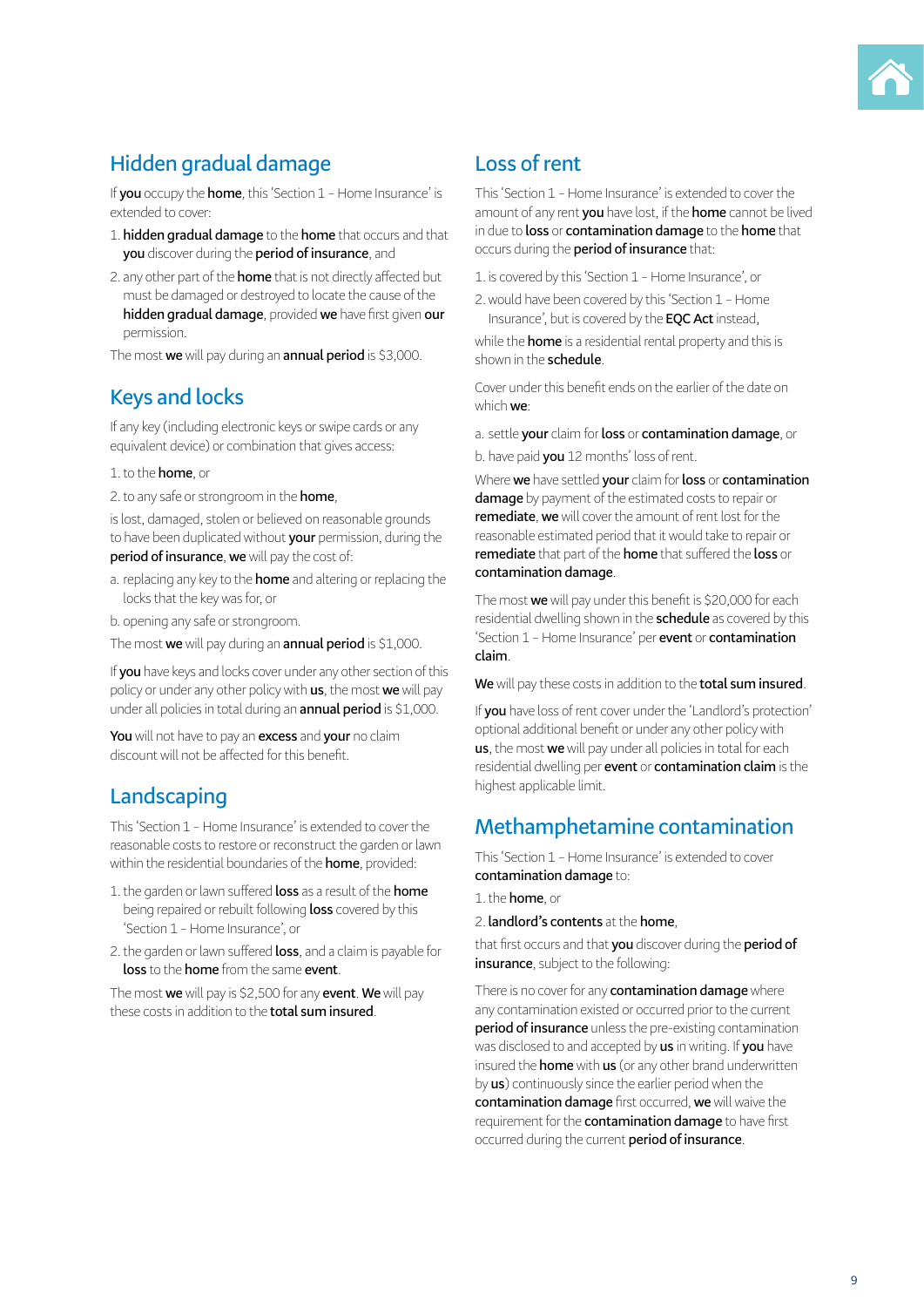#### **Damage by you and certain others not covered**

**You** are not covered for any **contamination damage** that is caused or contributed to, directly or indirectly, by or in connection with **you**, **your partner**, or any member of **your** or their family.

For the purposes of this exclusion, **you** includes any trustee or beneficiary of the trust if the **home** is owned by the trust, any director or shareholder of the company if the **home** is owned by the company, or any unit title holder.

### **Where you do not live in the home**

Where the **contamination damage** occurs in connection with any tenancy or occupancy of:

- 1. more than 90 days, there is no cover unless **you**, or the person who manages the tenancy on **your** behalf, have fully met the 'Landlord's obligations' under 'Conditions that apply to all parts of this Section 1 – Home Insurance', or
- 2. 90 days or less, there is no cover unless the **contamination damage** was caused by an **accidental incident** in connection with the manufacture, distribution or storage (but only where the storage is in connection with supply or distribution) of **methamphetamine** at the **home**.

### **What we will pay**

- 1. Where there is cover under this benefit, **we** will:
	- a. reimburse **you** for the reasonable costs **you** have incurred during the **period of insurance** for testing, provided:
		- i. the testing is carried out in accordance with New Zealand Standard NZS 8510 or by an operator approved by **us**, and
		- ii. the testing confirms **contamination damage** to the **home**, and
	- b. pay to **remediate** that part of the **home** that suffered **contamination damage** subject to the provisions below.

*Please note, the definition of remediate means that we will not pay to remove all traces of methamphetamine contamination and will not restore the home to its condition when it was new.*

- 2. **We** may choose to:
	- a. pay the reasonable costs to **remediate** the part of the **home** that suffered the **contamination damage**, or
	- b. pay **you** the estimated reasonable cost to **remediate** the part of the **home** that suffered the **contamination damage**.
- 3. The most **we** will pay under this benefit is \$30,000 for each residential dwelling shown in the **schedule** as covered by this 'Section 1 – Home Insurance', per **contamination claim**.
- 4. An **excess** of \$2,500 or the **excess** shown in the **schedule**, whichever is greater, will apply per **contamination claim** under this benefit for each residential dwelling shown in the schedule as covered by this 'Section 1 - Home Insurance'.

### **Natural disaster**

This 'Section 1 – Home Insurance' is extended to cover sudden and **accidental loss** to the **home** that occurs during the **period of insurance** caused by **natural disaster**, subject to the following:

#### **Where EQC cover applies**

- 1. If that **loss** is covered under the **EQC Act**, or would have been but for:
	- a. the application of an excess under the **EQC Act**, or
	- b. a failure by **you** to correctly notify a claim to the Earthquake Commission within the time required under the **EQC Act**, or
	- c. a decision by the Earthquake Commission to decline a claim or limit its liability for that **loss** in whole or in part and for any reason whatsoever, or
	- d. any act or omission on **your** part, the part of **your** agent, or the part of the Earthquake Commission,

and the cost to repair or rebuild the part of the **home** that suffered the **loss** exceeds **your** maximum entitlement available (or that would have been available but for the reasons in 1. a. to d. above), for that **loss** under the **EQC Act** (plus the excess under that Act), **we** will pay the difference between that maximum entitlement (plus that excess) and the cost to repair or rebuild the part of the **home** that suffered the **loss**.

2. The most **we** will pay under this benefit for any **event** is the difference between that maximum entitlement (plus the excess) under the **EQC Act** and the **total sum insured**.

### **Where no EQC cover applies**

- 3. Where **your** claim for **loss** to the **home** under this benefit is for, or includes, any part of the **home** that is not covered under the **EQC Act**, then the **excess** will be the higher of: a. \$5,000, and
	- b. the **excess** otherwise applicable to the claim under this policy.

*Some examples of parts of the home not covered under the EQC Act are any:*

- *› gate or fence,*
- *› driveway,*
- *› patio, path, paving, tennis court or other artificial surface,*
- *› swimming pool or spa pool.*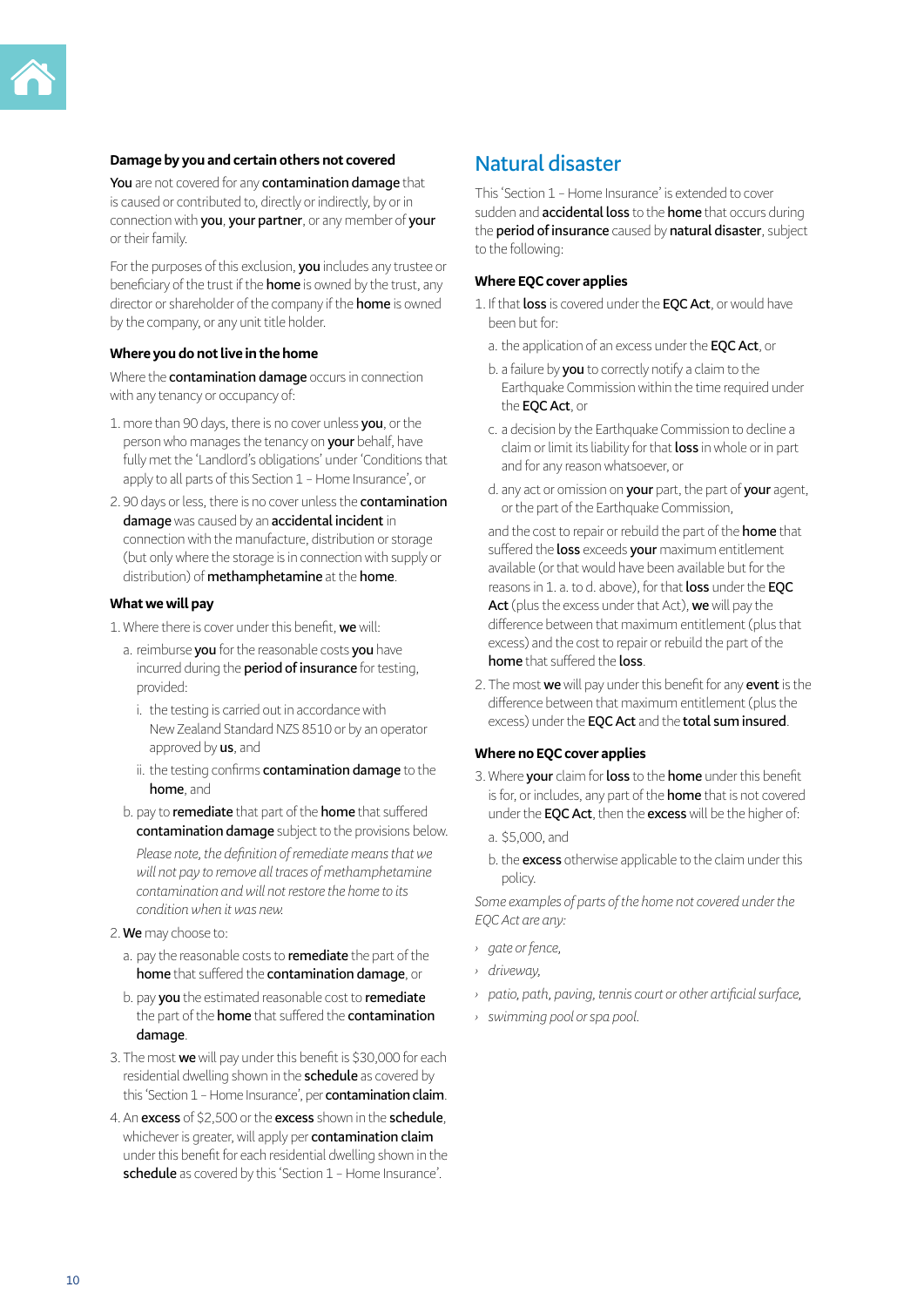### **New building work**

This 'Section 1 – Home Insurance' is extended to cover sudden and **accidental loss** that occurs during the **period of insurance** to:

- 1. any new structure being built within the residential boundaries of the **home**, if **you** own it (or if **you** are responsible for it while it is being built), provided it will be covered by this 'Section 1 – Home Insurance' when complete, and
- 2. any materials within the residential boundaries of the **home** that are to be included in the new structure,

but only if the **loss** was caused by:

- a. fire, explosion or lightning,
- b. storm or flood, but not exposure to normal weather conditions,
- c. riot or labour disturbance,
- d. aircraft or other aerial or spatial device, or articles dropped from them,
- e. impact by any **motor vehicle** or animal.

### **What is not covered**

**We** do not cover any structure:

- 1.where the expected value of the completed work, or the price of the contract including materials, is more than \$10,000, or
- 2.that involves alteration to any part of the existing **home**, or
- 3.that involves excavation more than 1 metre deep, or
- 4.that has not been granted a building consent or similar if one is required.

### **What we will pay**

The most **we** will pay during an **annual period** is \$10,000.

### **Post-event inflation protection**

**We** may, at **our** sole discretion, increase the cover available under this 'Section 1 – Home Insurance' if:

- 1. a **natural disaster**, flood or storm has occurred in the vicinity of the **home** causing widespread **loss** and, as a direct result of this widespread **loss**, building costs have increased due to a statistically significant increase in demand in **our** opinion, and
- 2.the **home** has suffered sudden and **accidental loss** that is covered by this 'Section 1 – Home Insurance' and **your** claim in respect of that **loss** is settled on the basis of an actual repair or rebuild of the **home**, and
- 3.the actual cost to repair or rebuild:
	- a. the **home** is higher than the **home sum insured**, or
	- b. any retaining wall or **recreational feature** is higher than its corresponding limit shown in this 'Section 1 – Home Insurance', or
	- c. any **special feature** is higher than its corresponding **special feature sum insured**,

solely due to the increase in building costs described in paragraph 1. above.

The most **we** will pay, in total, for all increases in cover is the amount calculated by applying the percentage of the statistically significant increase in demand to:

- i. the **home sum insured**, and
- ii. the corresponding limit for any retaining wall or **recreational feature** shown in this 'Section 1 – Home Insurance', and

#### iii. the **special feature sums insured**,

up to a maximum of 10% more than those respective sums insured or limits.

However, under no circumstances will **we** pay more than an additional 10% of the **home sum insured** in total for i. and ii. under this clause.

#### *For example:*

*An earthquake causes damage to a large number of homes in your town and substantially damages your home. As a result of all of the homes needing to be repaired/rebuilt, the cost of building materials and labour increases sharply. If your total sum insured of \$300,000 is no longer adequate because of the increased costs, we may pay up to \$330,000 to rebuild or repair your home and any retaining walls or recreational features.*

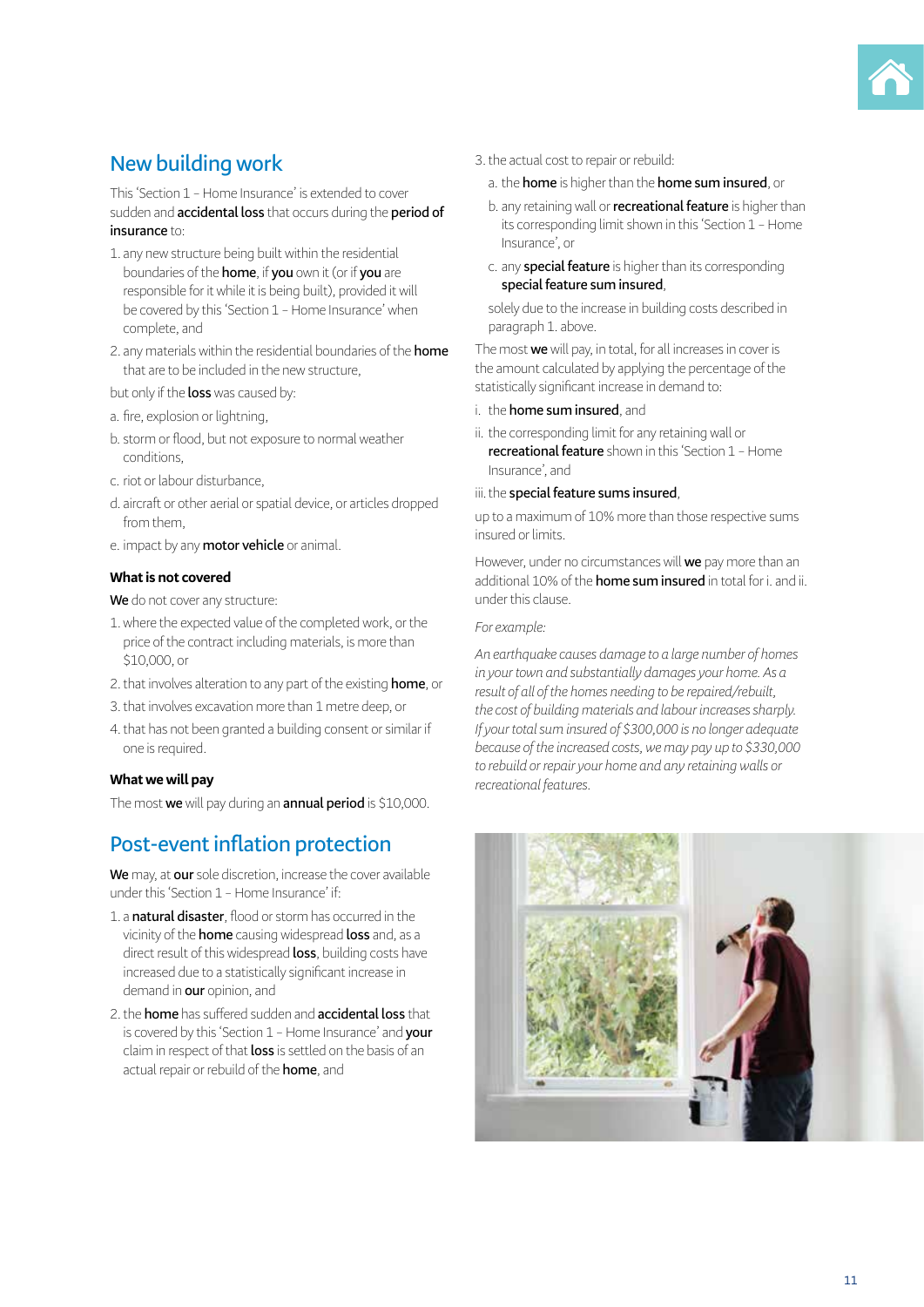

### **Sale and purchase**

Where **loss** occurs after **you** have entered into a contract to sell the **home**, the purchaser is covered by this 'Section 1 – Home Insurance' for that **loss** up until the final settlement, or until they take possession of the **home**, whichever occurs first provided<sup>.</sup>

- 1.they meet all the same conditions of this policy that **you** must meet, and
- 2.they have not otherwise insured the **home** at the time of the **loss**.

### **Stress payment**

If, in **our** opinion, it is uneconomic to repair the **loss** to the **home**, **we** will also pay **you** \$2,000 for the stress caused by the **loss**.

If **you** have stress payment cover under any other section of this policy or under any other policy with **us**, the most **we** will pay under all policies in total for any **event** is \$2,000.

**We** will pay these costs in addition to the **total sum insured**.

### **Sustainability upgrade**

If, in **our** opinion, it is uneconomic to repair the **loss** to the **home**, **we** will also pay up to \$15,000 to upgrade the **home** with **sustainable products**, provided:

- 1. **you** rebuild the **home** (on the same site or on another site), and
- 2. **you** occupy the **home** as **your** principal residence at the time of the **loss** (or **you** have purchased the 'Landlord's protection' optional additional benefit), and
- 3.the **sustainable products** are approved by **us**.

**We** will pay these costs in addition to the **total sum insured**.

### **Water or sewage blockage**

**We** will pay the reasonable costs towards clearing a blockage in an underground water or sewage pipe, provided the blocked pipe is within the residential boundaries of the **home**.

This benefit only covers the costs of clearing the blockage, and does not cover any other maintenance costs.

The most **we** will pay during an **annual period** is \$500.

**You** will not have to pay an **excess** and **your** no claim discount will not be affected for this benefit.

## **Part one – optional additional benefit Part one – optional additional benefit**

you can purchase

The following benefit is an optional additional benefit. Cover applies only if **you** have purchased the benefit and it is shown in the **schedule**. This benefit is subject to the terms of this policy, except where the terms are varied in the benefit. The amounts payable under this benefit are included in the **total sum insured** unless expressly stated otherwise within the benefit.

### **Landlord's protection**

#### **Contents**

This 'Section 1 – Home Insurance' is extended to cover sudden and **accidental loss** to **landlord's contents** at the **home** during the **period of insurance**, while the **home** is a rental property.

**We** will at **our** option pay:

- 1.the **present value** of the **loss**, or
- 2.the cost to repair the item as near as possible to the same condition it was in immediately before the **loss** occurred.

The most **we** will pay is \$7,500 for any **event**. **We** will pay these costs in addition to the **total sum insured**.

### **Intentional acts and rent protection**

This 'Section 1 – Home Insurance' is extended to cover:

- 1. sudden and **accidental loss** during the **period of insurance** to the **home** or **landlord's contents**, caused by:
	- a. an intentional act, or
	- b. vandalism, or
	- c. theft,
	- by:
	- i. a tenant, or
	- ii. any guest of a tenant, or

iii.any person who occupies the **home**.

The most **we** will pay is \$25,000 per **event**. The **excess** shown in the **schedule** applies to any **incident**.

2. loss of rent where the tenant can legally stop paying rent under the tenancy agreement because of:

a. prevention of access, or

b. accidental failure of public utilities,

to the **home** during the **period of insurance**.

The most **we** will pay is 6 weeks' rent for any **event**.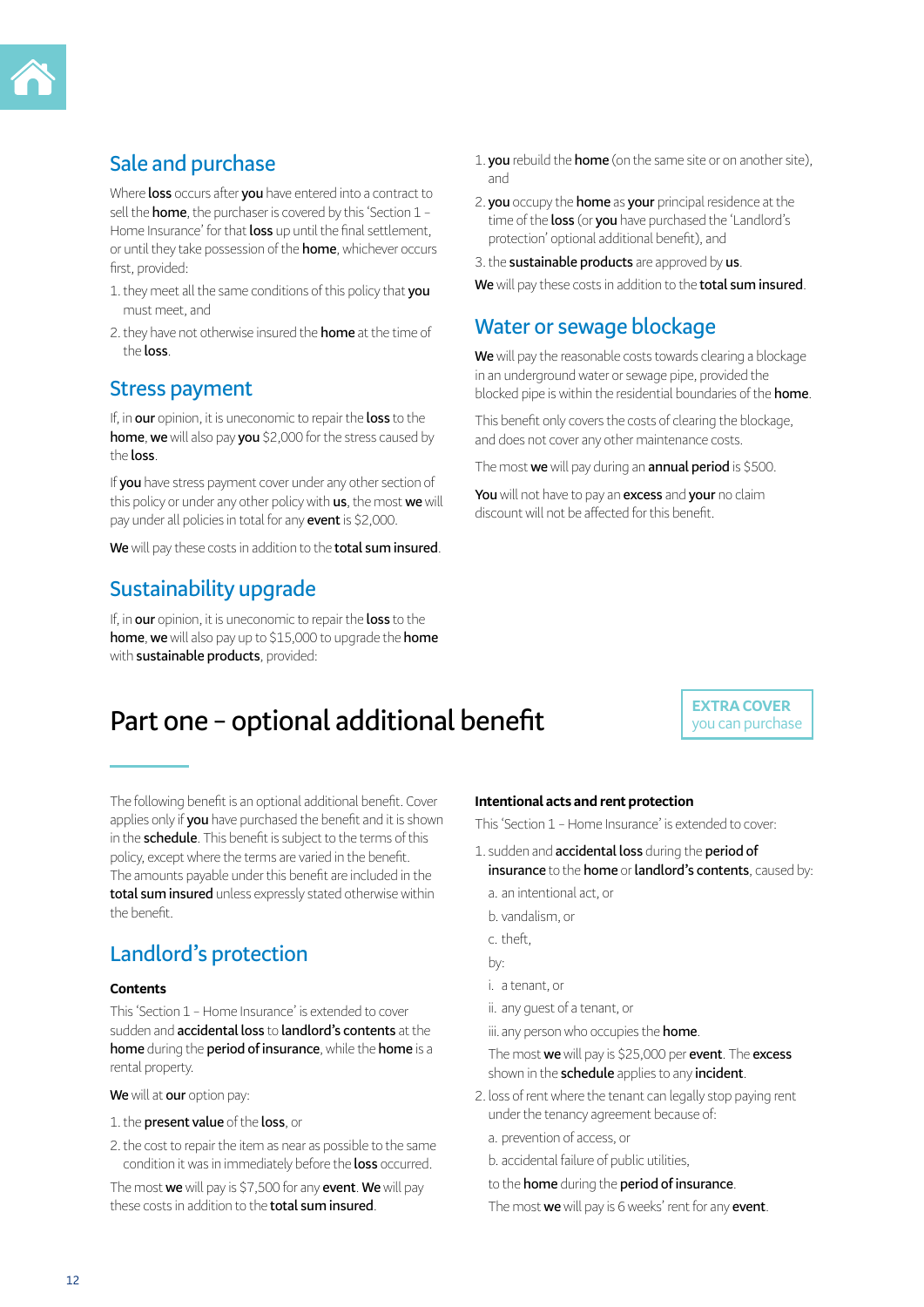

An **excess** equivalent to 1 week's rent, or \$250 (whichever is the greater) applies to any **incident**.

- 3. loss of rent following the tenant vacating the **home** without giving the required notice during the **period of insurance**. The most **we** will pay is 6 weeks' rent for any **event**, less any amount recoverable by **you** from rent paid in advance. An **excess** equivalent to 1 week's rent, or \$250 (whichever is the greater) applies to any **incident**.
- 4. loss of rent following eviction of the tenant for nonpayment of rent during the **period of insurance**.

The most **we** will pay is 12 weeks' rent for any **event**, less any amount recoverable by **you** from rent paid in advance. An **excess** equivalent to 1 week's rent, or \$250 (whichever is the greater) applies to any **incident**.

5. loss of rent due to the **home** being left unable to be lived in as a result of any **loss** covered under 1. above.

The most **we** will pay is 52 weeks' rent for any **event**.

### **Important**

Please also read 'Landlord's obligations' under 'Conditions that apply to all parts of this Section 1 – Home Insurance'.

### **Hidden gradual damage**

This 'Section 1 – Home Insurance' is extended to cover:

- 1. **hidden gradual damage** to the **home** that occurs and that **you** discover during the **period of insurance**, and
- 2. any other part of the **home** that is not directly affected but must be damaged or destroyed to locate the cause of the **hidden gradual damage**, provided **we** have first given **our** permission.

The most **we** will pay during an **annual period** is \$3,000.

#### **Sustainability upgrade**

If, in **our** opinion, it is uneconomic to repair the **loss** to the **home**, **we** will also pay up to \$15,000 to upgrade the **home** with **sustainable products**, provided:

- 1. **you** rebuild the **home** (either on the same site or on another site), and
- 2.the **sustainable products** are approved by **us**.

This is in addition to any payment under the **total sum insured**.

### **Tenant's pets**

This 'Section 1 – Home Insurance' is extended to cover sudden and **accidental loss** to the **home** or **landlord's contents** during the **period of insurance** that is caused by an animal owned by anyone living in the **home**.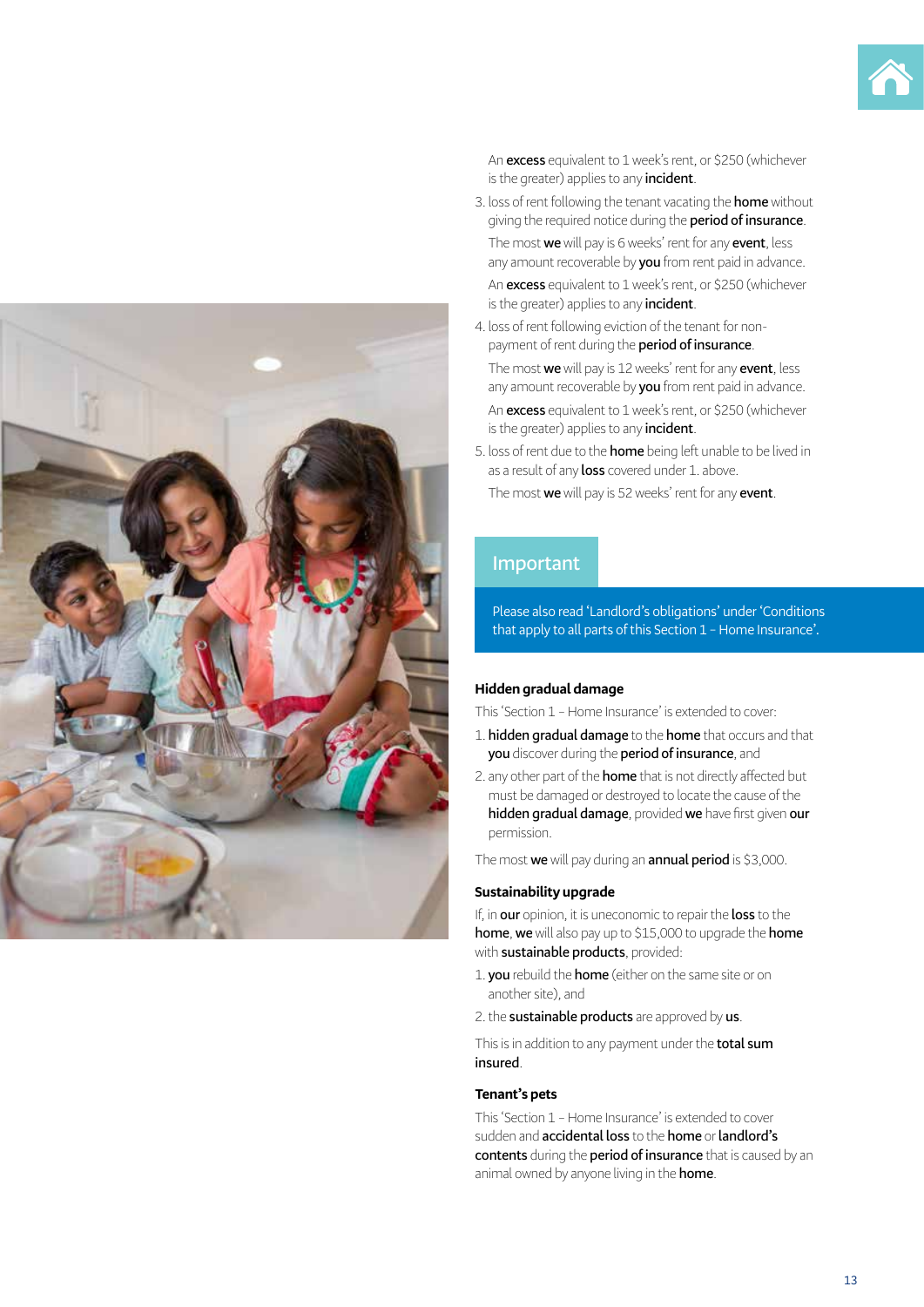## **Part two – your legal liability**

### **What you are covered for**

#### **Legal liability**

**You** are covered for **your** legal liability for:

- 1. **accidental loss** to anyone else's property, or
- 2. **bodily injury** to anyone else,

occurring during the **period of insurance** in New Zealand, caused by or through or in connection with **your** ownership of the **home** or its grounds, or the **landlord's contents**.

#### **Defence costs**

**You** are also covered for defence costs **you** necessarily and reasonably incur, with **our** prior approval, in relation to liability arising under the items above.

#### **Reparation**

**You** are covered for **your** legal liability to pay **reparation** to a victim who has suffered **accidental loss** of property or **bodily injury** as a result of **your** committing an offence during the **period of insurance** in connection with **your** ownership of the **home** or its grounds, or the **landlord's contents**, provided:

- 1. **you**, or any other person entitled to cover under this benefit, tell **us** immediately if **you** or they are charged with any offence in connection with **your** ownership of the **home** or its grounds, or the **landlord's contents** that resulted in **loss** of property or **bodily injury** to another person, and
- 2. **we** give **our** written approval before any offer of **reparation** is made.

There is no cover under this benefit for any amounts that are covered under the Accident Compensation Act 2001 ('the Act'), or would be covered but for:

- a. a failure by the victim to correctly notify a claim to the Accident Compensation Corporation within the time required under the Act, or
- b. the victim's decision, for whatever reason, not to claim any amount he or she would be entitled to claim under the Act, or
- c. a decision by the Accident Compensation Corporation to decline a claim or limit its liability in whole or in part and for any reason whatsoever.

Nothing in this benefit should be taken as providing cover for any defence costs, court costs, levies or costs awarded for any offence.

### **What you are not covered for**

#### **You** are not covered for:

- 1. liability, including liability for **reparation**, connected in any way with:
	- a. any business (other than renting the **home** as a residence), trade, profession or sponsorship, or
	- b. any contract or agreement, unless **you** would have been liable even without a contract or agreement, or
	- c. the ownership or use of any **motor vehicle** (other than any domestic garden appliance), trailer, caravan, watercraft, or aircraft or other aerial device, or
	- d. any seepage, pollution or contamination (including the cost of removing, nullifying or cleaning up), unless the seepage, pollution or contamination occurs during the **period of insurance** and is caused by a sudden and **accidental event** that occurs during the **period of insurance**.

2. punitive or exemplary damages or fines.

### **Important**

Please also read 'Exclusions that apply to all parts of this Section 1 – Home Insurance' and 'Policy exclusions that apply to all parts of this policy'.

### **What we will pay**

### **Legal liability**

The most **we** will pay is \$1,000,000 for any **event**. This is in addition to the **total sum insured**.

### **Defence costs**

Defence costs covered by this 'Section 1 – Home Insurance' will be paid in addition to the **total sum insured** and 'Legal liability' limit (above).

### **Settlement of any claim**

**We** may pay the full amount under this part of 'Section 1 – Home Insurance', or any lesser amount for which the liability can be settled plus defence costs incurred, and this will meet all **our** obligations under this part of this 'Section 1 – Home Insurance'.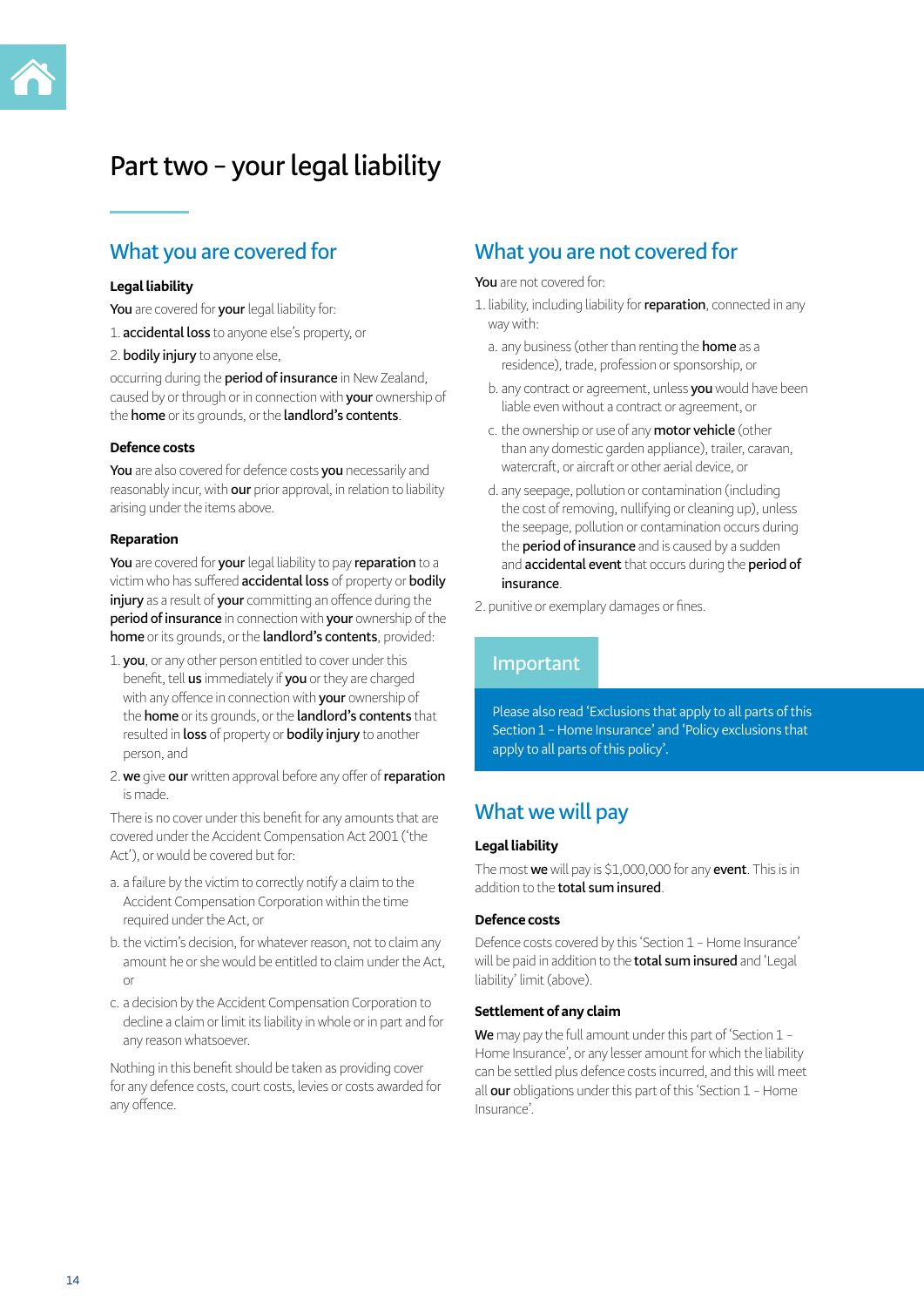

## **Exclusions that apply to all parts of this Section 1 – Home Insurance**

### **Consequential loss**

**You** are not covered for any kind of consequential loss other than as specifically provided for under the 'Alternative accommodation' and 'Loss of rent' automatic additional benefits.

*For example, you are not covered for financial loss that occurs as a result of physical loss or physical damage that is covered by the policy.*

### **Earth movements**

**You** are not covered for any loss, damage, cost, expense, prosecution or liability connected in any way with:

- 1. subsidence or erosion, or
- 2. settling, warping or cracking caused by earth or other movements. This exclusion 2. does not apply to **loss** covered by the 'Natural disaster' automatic additional benefit.

### **Excess**

For each **incident**, the relevant **excess** will be deducted from the amount of **your** claim unless stated otherwise under an additional benefit.

If **you** have more than one dwelling covered under this 'Section 1 – Home Insurance', the **excess** applies individually to each dwelling.

If **we** insure both the **home** and its contents (at the same address) and **you** claim under both for **loss** caused by the same **incident**, only one excess will apply, being the highest applicable excess.

Where an **incident** occurs that results in a claim under more than one benefit (or sub-section of a benefit) of this 'Section 1 – Home Insurance', only one **excess** will apply, being the highest applicable **excess**.

The **excess** is deducted after any policy limits have been applied.

*For example, if a limit of \$1,000 applies and an excess of \$400 is payable by you, the amount we will pay is \$600.*

### **Unlawful substances**

**You** are not covered for any loss, damage, cost, expense, prosecution or liability in connection with the presence at the **home** of any 'controlled drug' as defined in the Misuse of Drugs Act 1975.

This exclusion does not apply to:

- 1. loss covered by the 'Alternative accommodation', 'Loss of rent' or 'Methamphetamine contamination' automatic additional benefits, or
- 2. **loss** caused by the **accidental** spread of fire or explosion, or
- 3. liability for **accidental loss** to anyone else's property as a result of **your** being a residential landlord and caused by, through or in connection with **your** ownership of the **home** or **landlord's contents**, provided:
	- a. **you**, or the person who manages the tenancy on **your** behalf, have fully met the 'Landlord's obligations' under 'Conditions that apply to all parts of this Section 1 – Home Insurance', and
	- b. **you**, or the person who manages the tenancy on **your** behalf, have tested for the presence of **methamphetamine** before and after each tenancy of the **home**, such testing having been completed in accordance with the New Zealand Standard NZS 8510 or by an operator approved by **us**, and such testing confirmed that **methamphetamine** contamination at the **home** does not exceed the **contamination level** for a **methamphetamine** manufacturing laboratory.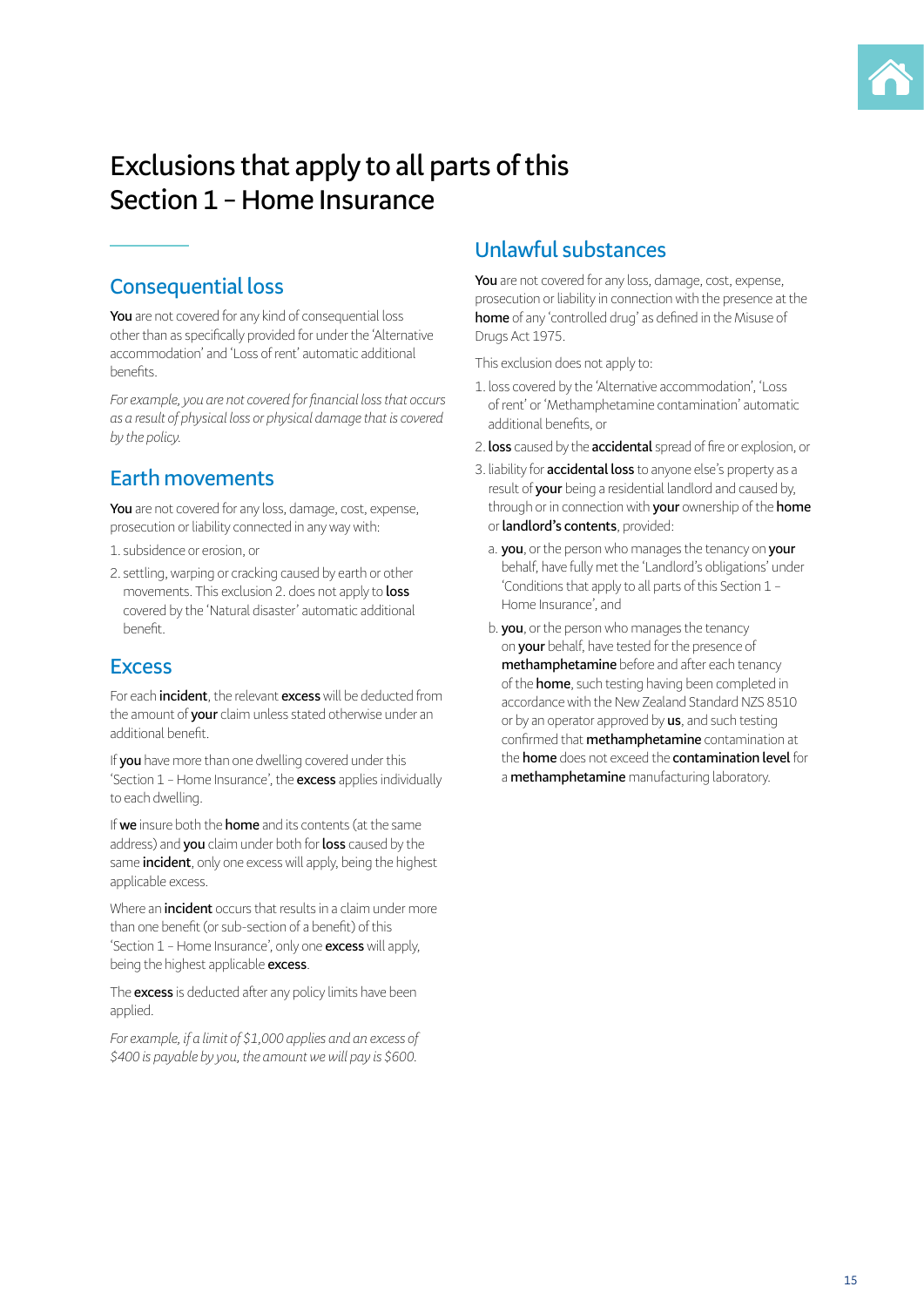## **Conditions that apply to all parts of this Section 1 – Home Insurance**

### **Assignment**

Except as outlined in 'Other parties with a financial interest' under 'Policy conditions that apply to all parts of this policy', **you** must not otherwise transfer any of **your** entitlements or benefits under this 'Section 1 – Home Insurance' to any person or entity without **our** prior written consent.

It is not possible to assign the entitlements or benefits of 'If your home is uneconomic to repair, 1.' under this 'Section 1 – Home Insurance'. If, in **our** opinion, it is not economic to repair the **loss** to the **home**, the provisions of 'If your home is uneconomic to repair, 2.' will apply to the entitlement that is transferable.

It is not possible to assign this 'Section 1 – Home Insurance' policy to another person or entity.

### **Cancellation**

If, in **our** opinion it is uneconomic to repair the **loss** to the **home**, this 'Section 1 - Home Insurance' will be automatically cancelled from the date **we** pay **your** claim or the date on which rebuilding commences, whichever occurs first. **We** will not refund **you** any premium for the unused portion of the **period of insurance**.

*This means that you will need to make new insurance arrangements on any replacement home.*

### **Landlord's obligations**

If the **home** is tenanted, **you**, or the person who manages the tenancy on **your** behalf, must:

- 1. exercise reasonable care in the selection of the tenant(s) by at least obtaining satisfactory identification and written or verbal references for each adult tenant and when a reasonable landlord would consider it appropriate also check their credit and Tenancy Tribunal history, and
- 2. keep written records of the pre-tenancy checks conducted for each adult tenant, and provide to **us** a copy of these if **we** request it, and
- 3. collect a total of 3 weeks' rent in any combination of rent in advance and bond that will be registered with Tenancy Services, and
- 4. complete an internal and external inspection of the **home** at a minimum of 3 monthly intervals and the relevant residential dwelling upon every change of tenant(s), and
- 5. keep photographs and a written record of the outcome of each inspection, and provide to **us** a copy of these if **we** request it, and
- 6. monitor rents on a weekly basis with written notification being sent to the tenant(s) whenever rent is 14 days in arrears, together with a personal visit to determine if the tenant(s) remains in residence, and
- 7. make application to the Tenancy Tribunal for vacant possession in accordance with the provisions of the Residential Tenancies Act 1986 if:
	- a. the rent is 21 days in arrears, or
	- b. **you** become aware of any illegal activity by the occupant(s) at the **home**, or
	- c. intentional damage to the **home** is caused by the occupant(s).

If the **home** is provided to and occupied by **your** employee as part of their employment package with **you**, then obligations 3., 6. and 7.a. do not apply.

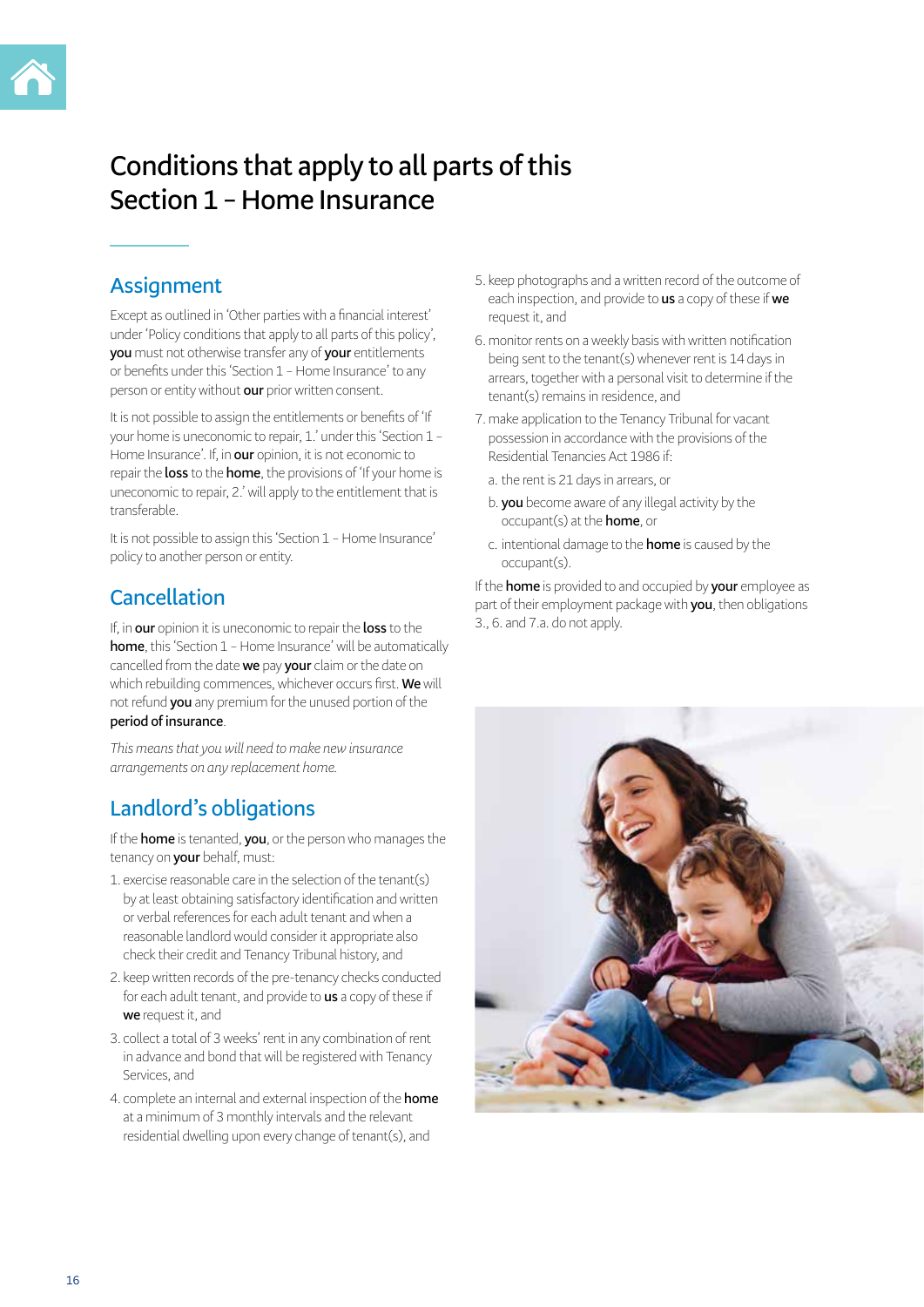## **Definitions**

The definitions apply to the plural and any derivatives of the words in this 'Section 1 – Home Insurance'.

*For example, the definition of 'accident' also applies to the words 'accidents', 'accidental' and 'accidentally'.*

There are other defined words used in this section as well as other sections of this policy. **You** can find out the meaning of these other defined words by referring to 'Policy definitions that apply to all parts of this policy' on page 53.

#### **accident**

unexpected and unintended by **you**.

#### **contamination claim**

**contamination damage** arising out of or attributable to an **event** or multiple **events** regardless of the number of acts, persons, tenancies, occupancies or **incidents** involved.

### **contamination damage**

**loss** caused by **methamphetamine** contamination that exceeds the **contamination level**.

#### **contamination level**

the relevant guideline value for indoor surface contamination as set out in the most recent version of the New Zealand Standard NZS 8510.

### **EQC Act**

Earthquake Commission Act 1993 and any Act in substitution of that Act.

### **hidden gradual damage**

hidden rot, hidden mildew or hidden gradual deterioration, caused by water leaking from any internal:

- › tank that is plumbed into the water reticulation system of the **home** and is permanently used to store water, or
- › water pipe, or
- › waste disposal pipe,

installed at the **home**.

### **home**

the residential dwelling(s) that **you** own at the Situation of Property shown in the **schedule** including any of the following used at all times solely for domestic use:

› outbuildings within the residential boundaries of the situation on which the residential dwelling(s) is situated. This includes any fixed domestic: garage, carport, glasshouse, animal shelter,

- › fixtures and fittings permanently attached to the residential dwelling(s) or its outbuildings. This includes: kitchen stove, hob or range hood, any other home appliance that is permanently wired, permanently plumbed or permanently built-in,
- › kitchen oven permanently attached or not,
- fitted floor coverings (including glued, smooth edge or tacked carpet and floating floors) of the residential dwelling(s) or its outbuildings included above,
- › driveway of permanent construction that provides direct access to the residential dwelling(s) or any outbuilding included above,
- patio, paths and paving of permanent construction, deck, steps, gate or fence, provided they are on or within the residential boundaries within which the residential dwelling(s) is situated,
- › walls including garden and retaining walls,
- › **recreational features**,
- $\rightarrow$  public utility services supplying the residential dwelling(s) or any of its outbuilding(s) included above, including, but not limited to, power and telephone lines, data cables, supply and waste water pipes,
- › permanently sited water storage tank, septic tank or heating oil tank and its associated equipment (excluding its contents),
- › solar power and solar water heating systems.

It also includes any of the following at the Situation of Property shown in the **schedule** that **you** own primarily for domestic use but that may also have limited use for rural lifestyle purposes:

- › outbuildings for the storage of:
	- a. tools,
	- b. animal feed,
	- c. uninstalled equipment, or
	- d. machinery and vehicles,
- › private utility plant and associated equipment, including, but not limited to, wind or water mills, or diesel generators, provided the replacement cost is \$10,000 or less,
- › bridge, culvert, permanent ford or dam, provided the replacement cost is \$15,000 or less,
- › well or bore hole including its pump, lining or casing, provided the replacement cost is \$10,000 or less.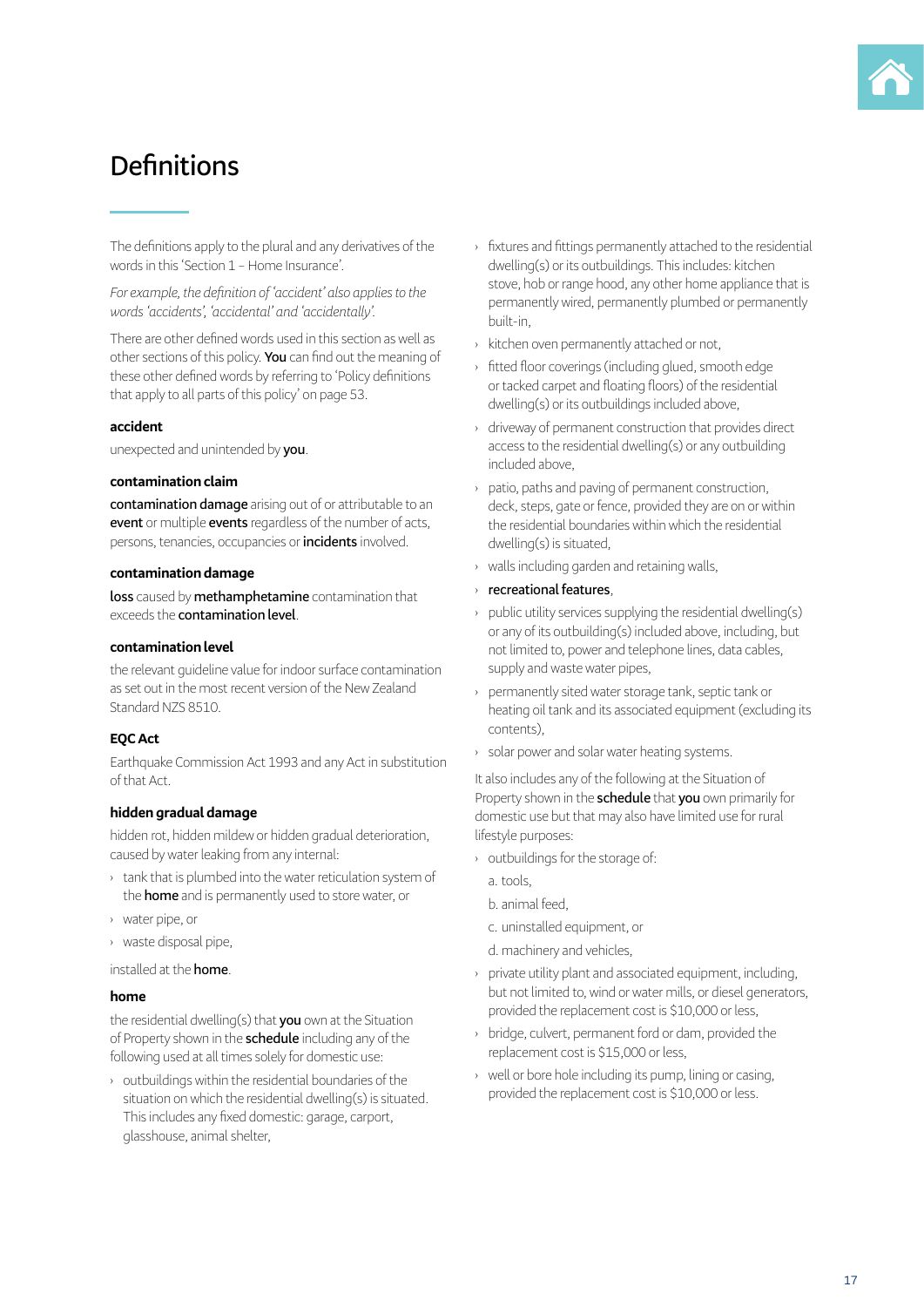

It does not include any of the following unless it is shown in the **schedule** as a **special feature** with a corresponding **special feature sum insured**:

- › private utility plant and associated equipment, including, but not limited to, wind or water mills, or diesel generators, with a replacement cost of more than \$10,000,
- › cable car and its associated equipment,
- › bridge or culvert, permanent ford or dam, with a replacement cost of more than \$15,000,
- › wharf, pier, landing or jetty,
- › well or bore hole including its pump, lining or casing, with a replacement cost of more than \$10,000.

It does not include any of the following:

- › any part of the home that is used for business or commercial purposes except where:
	- a. it is rented out as a residential property, or
	- b. it is used solely as a home office for clerical purposes by **you** or **your** tenant,
- › any part of the home that is built for or used for farming or rural lifestyle purposes whether commercial or not, including, but not limited to, stables, barns or other farm buildings that provide animal shelter, or outbuildings that are solely used to store animal feed or machinery,
- › any part of the home being constructed, de-constructed or undergoing alterations and not suitable for permanent residential use or occupation, unless cover is provided by the 'New building work' automatic additional benefit,
- › gravel or shingle, including a gravel or shingle: driveway, path, patio, or paving,
- › loose floor covering including: mats, rugs or runners,
- › temporary structure,
- › fittings that are not permanently attached, including, but not limited to, curtains and blinds,
- › appliances that are not permanently wired, permanently plumbed or permanently built-in other than a kitchen oven,
- › household goods and personal effects, unless cover is provided under the 'Landlord's protection' optional additional benefit,
- › live plants, including any: tree, shrub, hedge or grass, other than the cover provided under the 'Landscaping' automatic additional benefit,
- › land, earth or fill,
- › structure or property not at the Situation of Property shown in the **schedule**.

#### **home sum insured**

the amount shown in the **schedule** of the same name. This includes any increased limits for retaining walls and **recreational features**.

#### **incident**

something that occurs at a particular point in time, at a particular place and in a particular way.

#### **landlord's contents**

any of the following:

- › fixture or fitting including drapes and light fittings,
- › household goods, including, but not limited to, washing machines, dryers, refrigerators, freezers, dishwashers and heaters,
- › domestic garden appliance (including its parts and accessories),

that are owned by or hired to **you** (provided **you** are legally liable under the hire agreement), and provided by **you** for use by the tenant.

It does not include any:

- › personal effects, or
- › livestock, domestic pet or other creature, or
- › fitted floor covering (including glued, smooth edge or tacked carpet or floating floors) of the dwelling or its domestic outbuildings, or
- › watercraft or outboard motor and their parts and accessories that are in them or attached to them, or
- › **motor vehicle**, trailer or caravan and their parts and accessories that are in them or attached to them, or
- › aircraft or other aerial device and their parts and accessories that are in them or attached to them.

### **methamphetamine**

the Class A controlled drug Methamphetamine or Class B controlled drug Amphetamine as defined by the Misuse of Drugs Act 1975 or any of their precursor chemicals and by-products.

### **motor vehicle**

any type of machine on wheels, or caterpillar tracks, that is made or intended to be propelled by its own power, as well as anything towed by the machine.

### **natural disaster**

an earthquake, natural landslip, volcanic eruption, hydrothermal activity, tsunami or natural disaster fire, as defined in the **EQC Act**.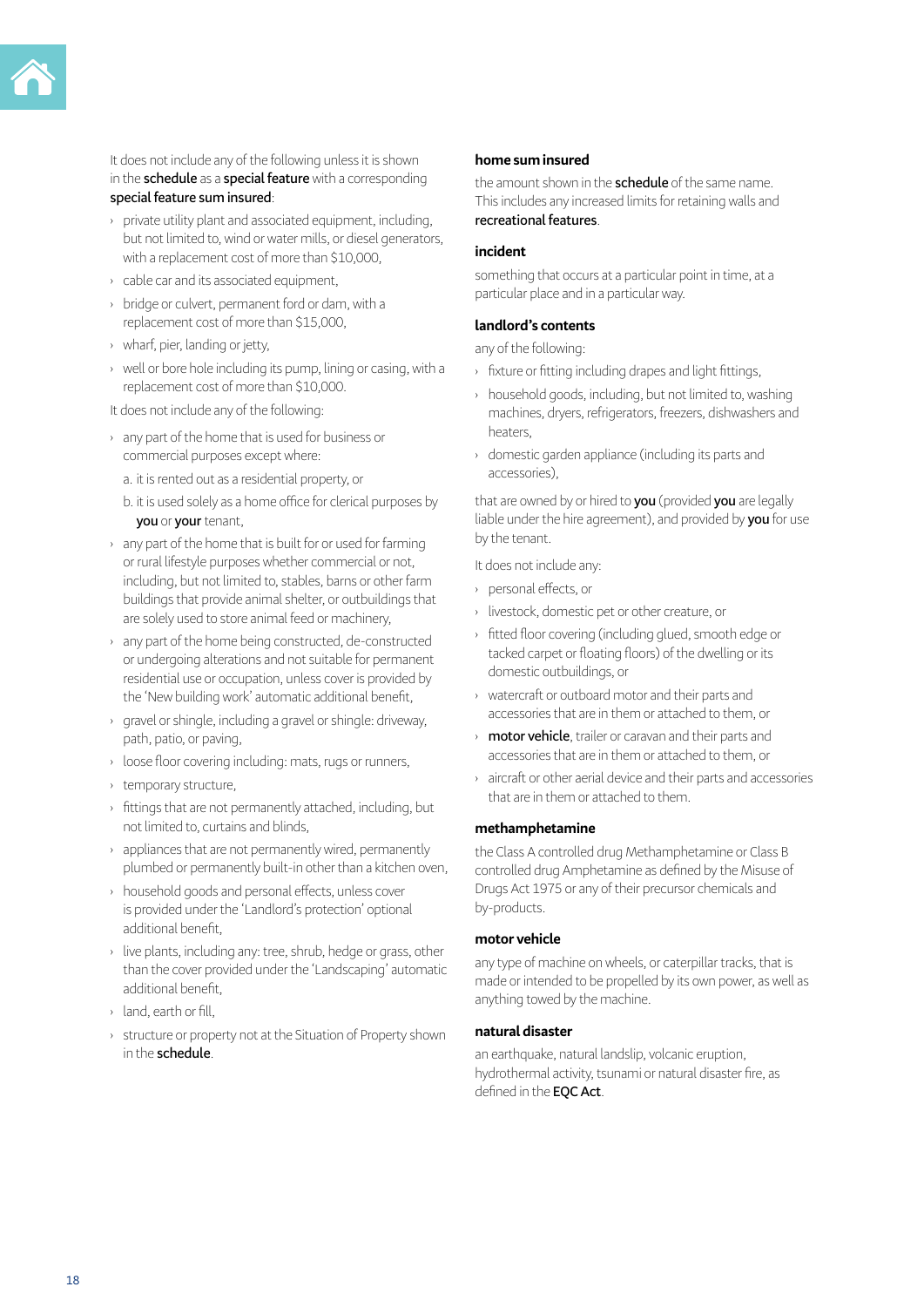

#### **recreational features**

any tennis court or permanently fixed swimming pool or permanently fixed spa pool including its ancillary equipment and pump(s).

### **remediate**

to reduce the level of **methamphetamine** contamination to below the **contamination level**.

*Please note, the definition of remediate means that we will not pay to remove all traces of methamphetamine contamination and will not restore the home to its condition when it was new.*

#### **reparation**

an amount ordered by a New Zealand court to be paid to the victim of an offence under section 32 of the Sentencing Act 2002.

#### **special feature**

any item that is listed in the **schedule** with a corresponding **special feature sum insured**.

#### **special feature sum insured**

the Sum Insured amount shown in the **schedule** that corresponds with the **special feature**.

#### **sustainable products**

sustainable products are:

- › products that increase the efficiency of the **home** relating to **your** use of energy or water, and
- › rebuilding materials that reduce environmental impacts.

Sustainable products include:

- › solar water heating system,
- › home sprinkler system,
- › heat pump(s),
- › rainwater collection tank,
- › 'best practice' insulation (as recommended by Standards New Zealand),
- › environmentally friendly paint,
- › pellet burner(s).

#### **total sum insured**

the amount shown in the **schedule** of the same name inclusive of:

- › the **home sum insured**, which includes any limits for retaining walls and **recreational features**, and
- › any **special feature sums insured**, and
- › automatic and optional additional benefits unless stated otherwise within such benefit(s).

#### **you**

the person(s) or entity shown as the Policy Owner in the **schedule**.

### **Important**

Please also read 'Policy definitions that apply to all parts of this policy'.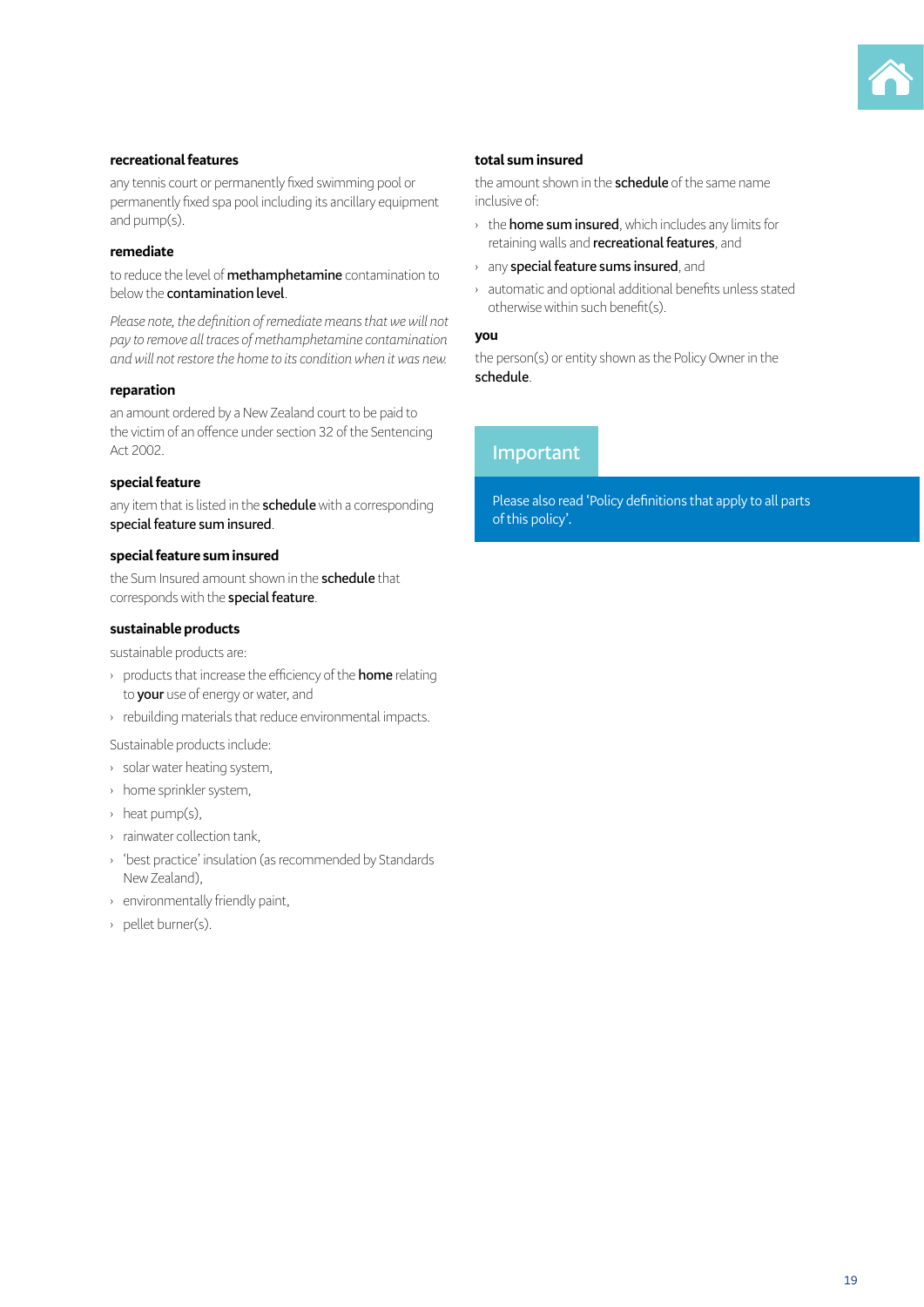# Section 2 **Contents Insurance**

**You** are covered under this section if it is shown in the **schedule**.

## **Part one – cover for your contents**

### **What you are covered for**

**You** are covered for sudden and **accidental loss** to **contents** that occurs during the **period of insurance** while they are in New Zealand:

1. at the **home**, or

- 2. in **your** possession while in transit from the place where **you** acquired them to the **home**, or
- 3.**temporarily removed** from the **home**.

### **What you are not covered for**

### **48 Hour restriction**

**You** are not covered for **loss** that occurs during the first 48 hours of this 'Section 2 – Contents Insurance', caused by storm, flood or landslip. This only applies when **you** first take this 'Section 2 – Contents Insurance' out with **us**.

However, this exclusion does not apply where this 'Section 2 – Contents Insurance' started immediately following another policy that also insured the same property against the risks of storm, flood and landslip.

### **Vacant homes**

If **you**, or a person authorised by **you**, have not been living at the **home** for a period of more than 60 consecutive days, **we** will only pay for **loss** to **contents** that is:

- 1. caused by fire, explosion or lightning, or
- 2. covered under the 'Natural disaster' automatic additional benefit.
- This restriction applies unless:
- a. **you** have notified **us** and **we** have agreed in writing to cover the **contents** while the **home** is unoccupied. **We** may, at this time, change the terms of **your** policy.
- b. **we** have the **home** recorded as a holiday home, and the following criteria are met:
	- i. the **home** and **contents** are inspected inside and outside by **you** or a nominated person at least every 60 days, and
	- ii. the **home**, its grounds and the **contents** are adequately maintained, and
	- iii. mail is cleared regularly, and

iv. the water supply is turned off, and

v. all doors are locked, and all windows secured.

This restriction will end as soon as **you**, or a person authorised by **you**, is living in the **home** again.

### **Causes of loss not covered**

**You** are not covered for **loss** to **contents** connected in any way with:

- 1. structural additions or structural alterations to the **home**, unless **we** have been notified of the additions or alterations beforehand and **we** have agreed in writing to cover this, or
- 2.water in any form (including hail and snow) entering the **home** because any roofing material, exterior cladding, window or door has been removed by:

a. **you**, or

- b. any other person who is acting on **your** authority, or
- 3. insects, rodents or vermin (other than possums), or
- 4. **natural disaster**, unless cover is provided under the 'Natural disaster' automatic additional benefit.

However, exclusions 1., 2. and 3. apply only to **contents** directly affected. They do not apply to resultant sudden and **accidental loss** to other **contents**.

### **Types of loss not covered**

**You** are not covered for:

- 1.repairing or replacing undamaged parts of a complete pair or a set, or
- 2. **loss** to fuses, protective devices or lighting or heating elements caused by electricity, or
- 3. **loss**, cost or expense arising from any fault, defect, error or omission in:
	- a. design, plan or specification, or
	- b. workmanship, construction or materials.
	- However, this exclusion 3. applies only to **contents** directly affected. It does not apply to resultant sudden and **accidental loss** to other **contents**, or
- 4.the breakdown, failure or wearing out of any mechanical or electrical equipment, or any part thereof, unless burning out occurs as a result of an **accidental** and external force.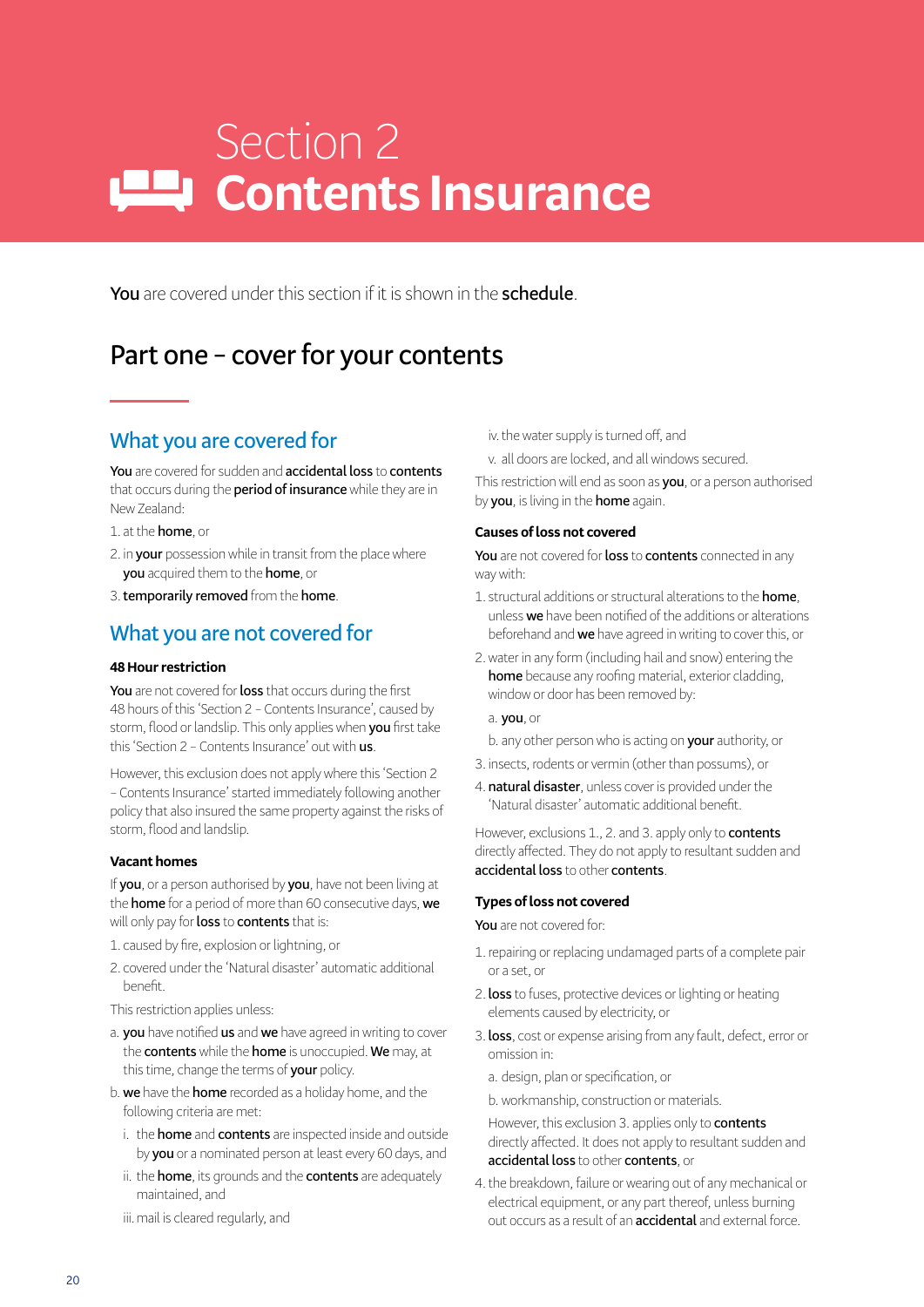### **Gradual damage not covered**

**You** are not covered for:

- 1.wear and tear, depreciation, corrosion or rust, or
- 2.rot or mildew, or
- 3. gradual deterioration, except for **loss** covered by the 'Hidden gradual damage' automatic additional benefit.

### **Intentional acts not covered**

**You** are not covered for **loss** that is intentionally caused by:

1. a tenant, or

- 2. any guest of a tenant, or
- 3. any person who occupies the **home**,

except where the **loss** is a result of fire or explosion, provided the fire or explosion was not intentionally caused by a person shown as the Policy Owner in the **schedule** or their **partner**.

### **Important**

Please also read 'Exclusions that apply to all parts of this 'Section 2 – Contents Insurance' and 'Policy exclusions that apply to all parts of this policy'.

### **What we will pay**

#### **Contents covered for repair or replacement**

For any **replacement cover item**, **we** will at **our** option pay:

- 1.the cost to repair the item, where in **our** opinion it is economical to do so, or
- 2.the cost to replace the item as nearly as possible equal to its condition when new, where the item cannot be repaired.

#### **Contents covered for sustainability upgrade**

For any whiteware appliance less than 10 years of age, **we** will at **our** option pay:

- 1.the cost to repair the appliance, where in **our** opinion it is economical to do so, or
- 2.the cost to replace the appliance as nearly as possible equal to its condition when new, where the appliance cannot be repaired.

If a comparable model appliance that has more energyefficient features is available, **we** will pay for that model.

#### **All other contents**

For any other item of **contents**, **we** will at **our** option pay:

- 1.the cost to repair the item as nearly as possible to the same condition it was in immediately before the **loss** occurred, or
- 2. its **present value**.

#### **Maximum payment for specific types of contents**

Unless the item is shown as a **specified item**, the most **we** will pay for any **event**, for any of the following is:

- 1. \$3,000 for any single:
	- a. pair of earrings, or
	- b. item of jewellery, watch, **collection**, **camera** or **camera** accessory, and
- 2. \$2,000 for any: surfboard, windsurfer, paddleboard, kite surfer, surf ski, dinghy, kayak or canoe (including their parts and accessories that are in them or attached to them), and
- 3. \$3,000 for any remotely piloted aircraft (including its parts and accessories that are in it or attached to it), and
- 4. \$10,000 for any: ornament, painting, picture or work of art, and
- 5. \$2,500 for any bicycle, and
- 6. \$1,000 in total for: money, bullion, unset precious stones, credit and debit cards, and stamps not being part of a **collection**, and
- 7. \$2,500 in total for all parts and accessories of any:
	- a. **watercraft**, or
	- b. **motor vehicle**, trailer or caravan, or
	- c. aircraft or other aerial device,

that are not in them or attached to them.

### **Maximum payment – for multiple items of unspecified jewellery and watches**

Unless a different maximum payment amount is shown in the **schedule**, the most **we** will pay for any **event** for multiple items of jewellery and watches that are not **specified items** is \$20,000.

*For example, if you lose 10 pieces of jewellery, each with a value of \$3,000, the most we will pay is \$20,000 unless we have previously agreed to increase the limit to \$30,000.*

#### **Maximum payment – specified items**

The most **we** will pay for any **event** for a **specified item** is its **specified sum insured**.

### **Maximum payment**

Except as otherwise stated in this 'Section 2 – Contents Insurance', the most **we** will pay under 'Part one – cover for your contents' for any **event** is the Sum Insured as shown in the **schedule**.

### **Need higher limits than this?**

Just get in touch with our team on 0800 808 618 or go to www.bnz.co.nz/contentsinsurance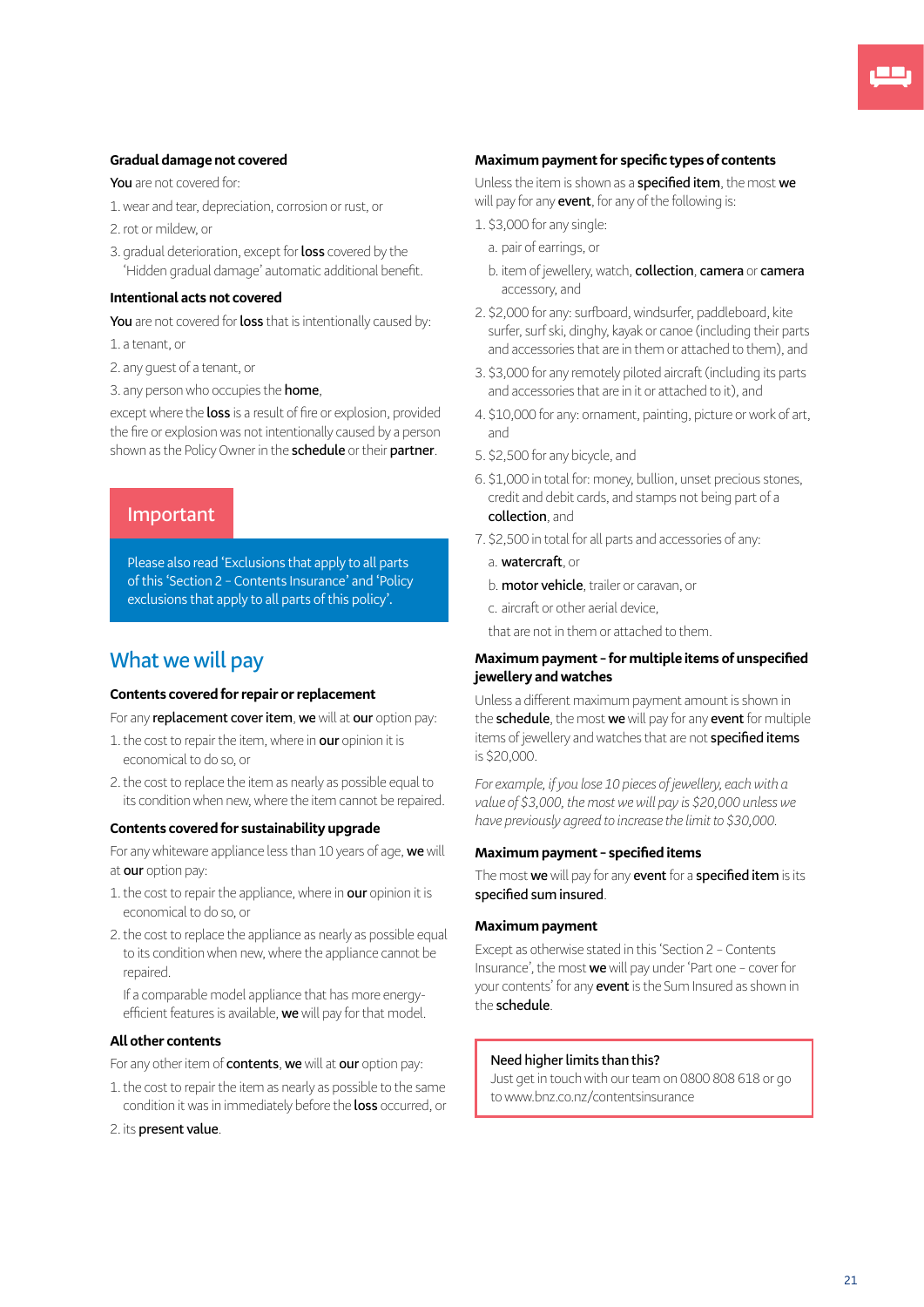## **Part one – automatic additional benefits**

These benefits are subject to the terms of this 'Section 2 – Contents Insurance', except where the terms are varied in the benefit.



### **Alternative accommodation**

This 'Section 2 – Contents Insurance' is extended to cover the reasonable additional costs:

- 1. of temporary alternative accommodation (of a similar standard to the **home**) for **you** and **your** domestic pets, and
- 2.to move **your contents** to the alternative accommodation and return them to the **home**, and
- 3.to move **your contents** to a secure storage facility, for storage while **you** are in alternative accommodation, and to return them to the **home**,

if the **home** is **your** principal residence and cannot be lived in due to **loss** to the **home** or to **your contents** at the same **home** that occurs during the same **period of insurance** where the **loss**:

- a. is covered by:
	- i. this 'Section 2 Contents Insurance', or
	- ii. any home policy, or
	- iii. the **EQC Act** but would have been covered by i. or ii. above, or
- b. is to the **home** in which **you** are the tenant and that would have been covered under a home policy if **we** had insured that property, or would have been but is covered by the **EQC Act** instead.

If **you** occupy the **home** as a tenant, cover under this benefit ends on the date that:

- 1. **your** tenancy agreement ends, or
- 2. **you** move to another rental property,

whichever occurs first.

The most **we** will pay is \$20,000 for any **event**.

**We** will pay these costs for a maximum of 12 months for any **event**.

This benefit is in addition to any payment under 'What we will pay' of 'Part one – cover for your contents'.

If **you** have alternative accommodation cover under any other section of this policy or under any other policy with **us**, the most **we** will pay under all policies in total for any **event** is the highest applicable limit.

### **Children living away from home**

This 'Section 2 – Contents Insurance' is extended to cover sudden and **accidental loss** that occurs during the **period of insurance** to **contents** of any **family** member who is a student attending a school, polytechnic or university and living away from **home** during the **period of insurance**.

However, if they are not living in a hostel or other accommodation run by or for that school, polytechnic or university:

### 1.**You** are not covered for **loss** arising from **contents** being:

- a. stolen, unless the theft follows forceful and violent entry to any building, or
- b. lost or misplaced.
- 2. The most **we** will pay for any **event** is:
	- a. \$500 for any one item of **contents**, and
	- b. \$5,000 in total.

### **Contents in storage**

This 'Section 2 – Contents Insurance' is extended to cover sudden and **accidental loss** to **contents** while they are stored in a building, provided the **loss** occurs during the **period of insurance** and:

- 1.they are in storage in a safe deposit box at a bank or commercial vault anywhere in New Zealand, or
- 2. **you** have notified **us** of the storage arrangement and **we** have approved it, provided the **loss** was caused by:
	- a. fire, lightning or explosion, or
	- b. theft following forceful and violent entry to the storage building, or
	- c. storm or flood (but not if the water originates from inside the building), or
	- d.water that leaks, overflows, or is discharged from a water system installed at the storage building, or

#### e. **natural disaster**, or

- f. aircraft or other aerial or spatial device, or articles dropped from them, or
- g. impact by **motor vehicle**.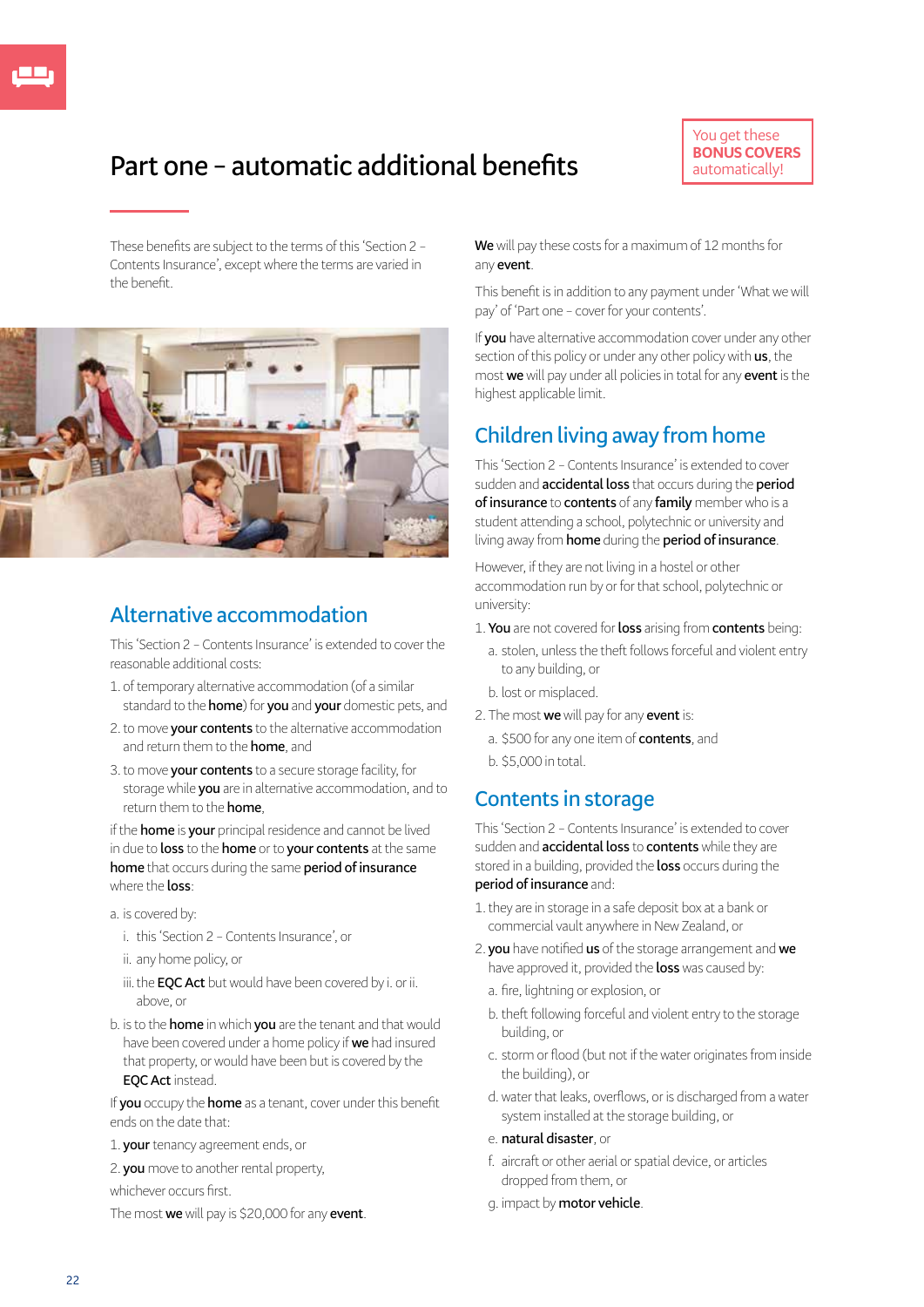## **Contents in transit**

This 'Section 2 – Contents Insurance' is extended to cover sudden and **accidental loss** to **contents** while in transit from the **home** to any permanent residence in New Zealand, provided:

1.the **loss** is caused by any of the following:

- a. fire, lightning or explosion, or
- b. theft following forceful and violent entry to a **motor vehicle** or building, or
- c. storm or flood, or
- d. **natural disaster**, or
- e. aircraft or other aerial or spatial device, or an article dropped from them, or
- f. **motor vehicle** collision, and

2.the **loss** occurs during the **period of insurance**.

### **Credit cards**

**We** will pay the irrecoverable amount **you** have lost, if **your** credit cards or debit cards are lost or stolen and used fraudulently during the **period of insurance** by any person who is:

- 1. not related to **you**, and
- 2. not living at the **home**, and
- 3. not a person whose **contents** are covered by this 'Section 2 – Contents Insurance',

provided **you** have complied with the terms and conditions of **your** credit card or debit card.

The most **we** will pay during an **annual period** is \$1,000.

This is in addition to any payment under 'What we will pay' of 'Part one – cover for your contents'.

### **Electronic data and programs**

Notwithstanding the 'Electronic data and programs' exclusion in 'Policy exclusions that apply to all parts of this policy', this 'Section 2 – Contents Insurance' is extended to cover sudden and **accidental loss** that occurs during the **period of insurance** to **contents** consisting of:

- 1. licensed computer software (including gaming software) and programs, or
- 2. digital data (including audio and video files),
- in any format, provided:
- a. **you** legally owned the software, programs or digital data, and
- b. it was on **your** own storage device which suffered **loss** covered by this 'Section 2 – Contents Insurance', and
- c. it was at the **home**, or **temporarily removed** from the **home** for use anywhere else in New Zealand.

**We** will not pay for any of the following:

i. the cost of re-installing, re-setting or recreating the software, program or digital data, or

ii. **loss** caused directly or indirectly, or in connection with a **computer virus**.

**We** will only pay the **present value** of the **loss**.

### **Frozen food**

This 'Section 2 – Contents Insurance' is extended to cover sudden and **accidental loss** to **contents** that occurs during the **period of insurance** caused by a refrigerator or freezer suddenly stopping or breaking down or the power supply being **accidentally** disconnected (including by an electricity supply company).

**We** will pay the reasonable cost to:

- 1.replace the perished items in **your** refrigerator or freezer (other than items kept by **you** in connection with any business), and
- 2.repair **loss** to **contents** caused by the perished items.

**We** will not pay for **loss** to **contents** caused by the power supply being disconnected because of any failure to pay a power bill.

### **Hidden gradual damage**

This 'Section 2 – Contents Insurance' is extended to cover:

- 1. **hidden gradual damage** to **contents** that occurs and that **you** discover during the **period of insurance**, and
- 2. any other **contents** that are not directly affected but must be damaged or destroyed to locate the cause of the **hidden gradual damage**, provided **we** have first given **our** permission.
- The most **we** will pay during an **annual period** is \$3,000.

### **Home office**

This 'Section 2 – Contents Insurance' is extended to cover sudden and **accidental loss** to **your** office furniture and office equipment used for earning income that occurs during the **period of insurance**.

The most **we** will pay for any **event** is:

- 1. \$10,000 when the **loss** occurs at the **home**, or
- 2. \$1,500 when the **loss** occurs when **temporarily removed** from the **home**.

### **Keys and locks**

If any key (including electronic keys or swipe cards or any equivalent device) or combination that gives access to:

### 1.the **home**, or

2. any safe or strongroom in the **home**,

is lost, damaged, stolen or believed on reasonable grounds to have been duplicated without **your** permission, during the **period of insurance**, **we** will pay the cost of:

- a. replacing any key to the **home** and altering or replacing the locks that the key was for, or
- b. opening any safe or strongroom.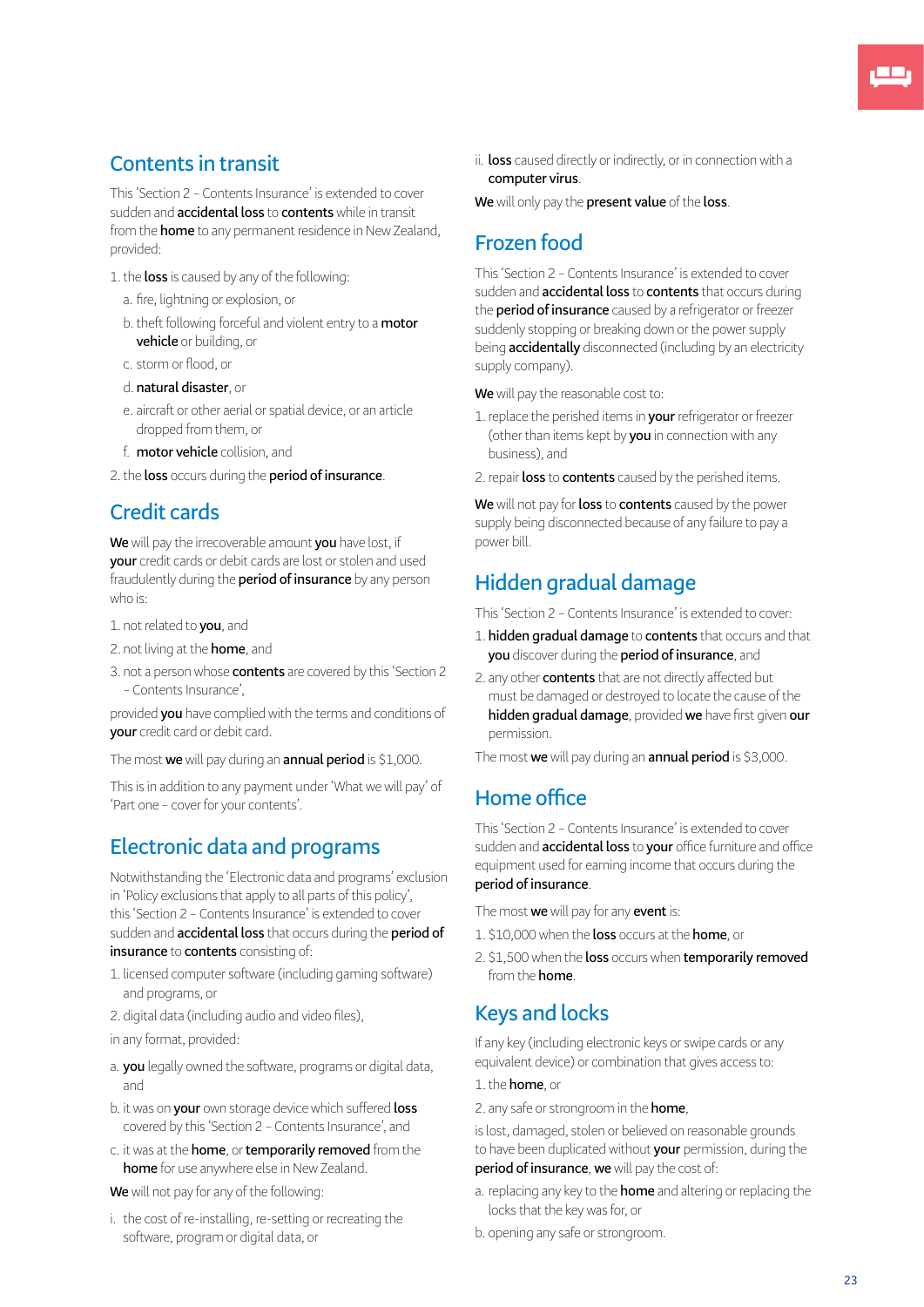The most **we** will pay during an **annual period** is \$1,000. If **you** have keys and locks cover under any other section of this policy or under any other policy with **us**, the most **we** will pay under all policies in total during an **annual period** is \$1,000.

**You** will not have to pay an **excess** and **your** no claim discount will not be affected for this benefit.

### **Natural disaster**

This 'Section 2 – Contents Insurance' is extended to cover sudden and **accidental loss** to **contents** that occurs during the **period of insurance** caused by **natural disaster**.

However, if that **loss** is covered under the **EQC Act**, or would have been but for:

- 1.the application of an excess under the **EQC Act**, or
- 2. a failure by **you** to correctly notify a claim to the Earthquake Commission within the time required under the **EQC Act**, or
- 3. a decision by the Earthquake Commission to decline a claim or limit its liability for that **loss** in whole or in part and for any reason whatsoever, or
- 4. any act or omission on **your** part, the part of **your** agent, or the part of the Earthquake Commission,

and the cost to repair or replace **contents** that suffered the **loss** exceeds **your** maximum entitlement available (or that would have been available but for the reasons in 1. to 4. above), for that **loss** under the **EQC Act** (plus the excess under that Act), **we** will pay the difference between that maximum entitlement (plus that excess) and the cost to repair or replace **contents** that suffered the **loss**.

The most **we** will pay under this benefit for any **event** is the difference between that maximum entitlement (plus the excess) under the **EQC Act** and the Sum Insured shown in the **schedule**.

### **Overseas travel**

This 'Section 2 – Contents Insurance' is extended to cover sudden and **accidental loss** to **your** clothing, personal effects, suitcases, bags and jewellery, while **you** are in transit to and from, and travelling in, Australia or the South Pacific Islands during the **period of insurance**, provided **your** entire trip does not exceed 3 weeks in total.

The most **we** will pay for any one trip is \$5,000.

### **Spectacles, contact lenses, hearing aids and dentures**

If **you** are over 55 years of age and **your** claim is only for sudden and **accidental loss** to **your** spectacles, contact lenses, hearing aids or dentures, **you** will not have to pay an **excess** and **your** no claim discount will not be affected.

### **Stress payment**

Whenever **we** settle a claim for **contents** as a total loss, **we** will also pay **you** \$2,000 for the stress caused by the **loss**.

If **you** have stress payment cover under any other section of this policy or under any other policy with **us**, the most **we** will pay under all policies in total for any **event** is \$2,000.

This is in addition to any payment under 'What we will pay' of 'Part one – cover for your contents'.

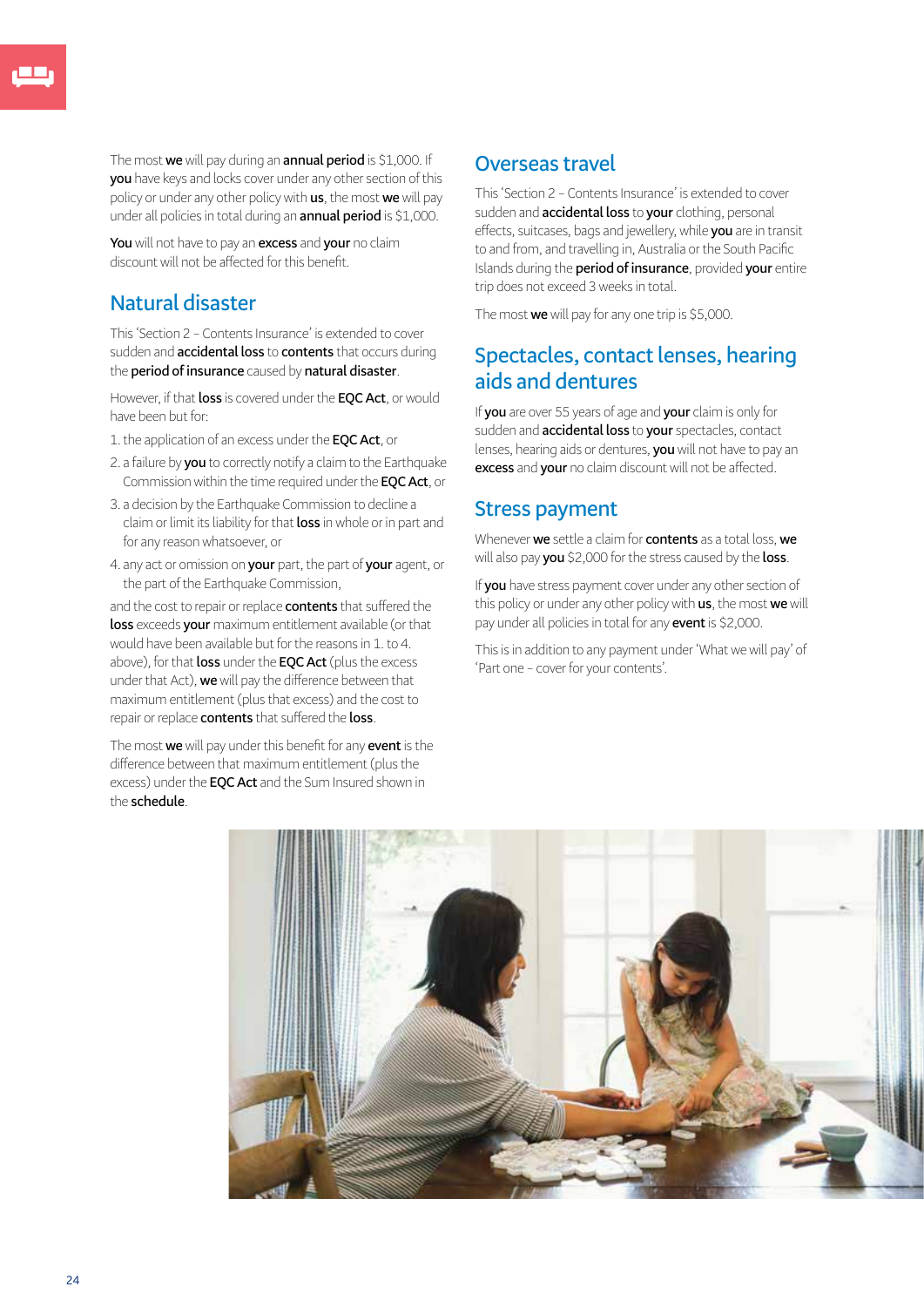## **Part two – your legal liability**

### **What you are covered for**

#### **Legal liability**

**You** are covered for **your** legal liability (but not as a property owner) for:

- 1. **accidental loss** to anyone else's property, or
- 2. **bodily injury** to anyone else,

occurring during the **period of insurance** in New Zealand.

#### **Defence costs**

**You** are also covered for defence costs **you** necessarily and reasonably incur, with **our** prior approval, in relation to liability arising under the items above.

#### **Reparation**

**You** are covered for **your** legal liability to pay **reparation** to a victim who has suffered **accidental loss** of property or **bodily injury** as a result of **your** committing an offence during the **period of insurance**, provided:

- 1. **you**, or any other person entitled to cover under this benefit, tell **us** immediately if **you** or they are charged with any offence that resulted in **loss** of property or **bodily injury** to another person, and
- 2. **we** give **our** written approval before any offer of **reparation** is made.

There is no cover under this benefit for any amounts that are covered under the Accident Compensation Act 2001 ('the Act'), or would be covered but for:

- a. a failure by the victim to correctly notify a claim to the Accident Compensation Corporation within the time required under the Act, or
- b. the victim's decision, for whatever reason, not to claim any amount he or she would be entitled to claim under the Act, or
- c. a decision by the Accident Compensation Corporation to decline a claim or limit its liability in whole or in part and for any reason whatsoever.

Nothing in this benefit should be taken as providing cover for any defence costs, court costs, levies or costs awarded for any offence.

### **What you are not covered for**

**You** are not covered for:

- 1. liability, including liability for **reparation**, connected in any way with:
	- a. any business, trade, profession or sponsorship, or
	- b. any contract or agreement, unless **you** would have been liable even without a contract or agreement, or
	- c. the ownership or use of any:
- i. **motor vehicle** (other than an electric wheelchair, domestic garden appliance, mobility scooter, golf cart or children's motorbike not exceeding 50cc used only off road), trailer or caravan, or
- ii. aircraft or other aerial device, unless it is a remotely piloted aircraft as defined by the Civil Aviation Authority, or
- iii. watercraft, unless the **watercraft** is covered under this 'Section 2 – Contents Insurance', or
- d. any seepage, pollution or contamination (including the cost of removing, nullifying or cleaning up), unless the seepage, pollution or contamination occurs during the **period of insurance** and is caused by a sudden and **accidental event** that occurs during the **period of insurance**.
- 2. punitive or exemplary damages or fines.

### **Important**

Please also read 'Exclusions that apply to all parts of this 'Section 2 – Contents Insurance' and 'Policy exclusions that apply to all parts of this policy'.

### **What we will pay**

#### **Legal liability**

The most **we** will pay is \$1,000,000 for any **event**. This is in addition to any payment under 'What we will pay' of 'Part one – cover for your contents'.

### **Defence costs**

Defence costs covered by this 'Section 2 – Contents Insurance' will be paid in addition to the 'Legal liability' limit (above).

#### **Settlement of any claim**

**We** may pay the full amount under this part of this 'Section 2 – Contents Insurance', or any lesser amount for which the liability can be settled plus defence costs incurred, and this will meet all **our** obligations under this part of this 'Section 2 – Contents Insurance'.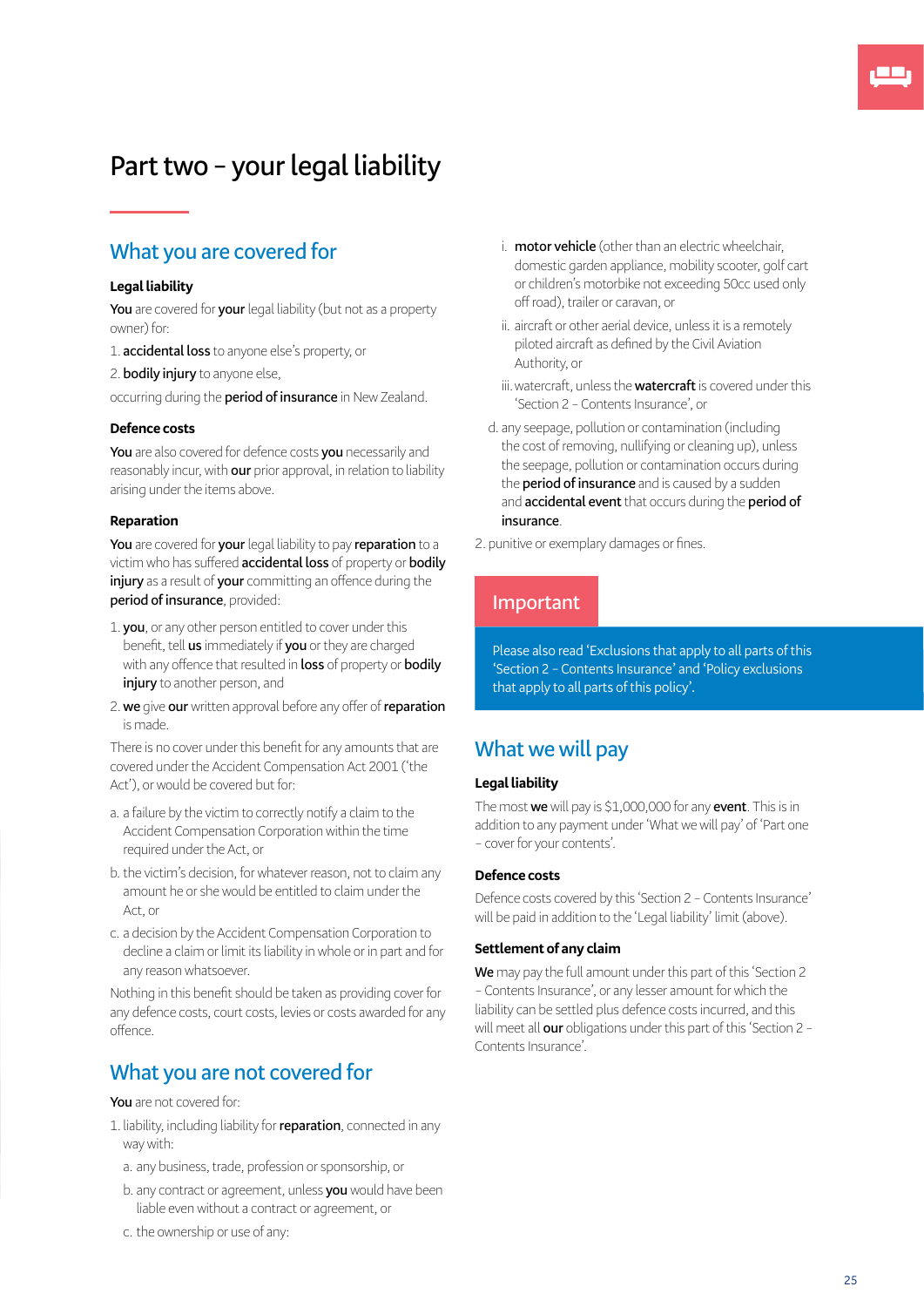## **Exclusions that apply to all parts of this Section 2 – Contents Insurance**

### **Consequential loss**

**You** are not covered for any kind of consequential loss other than as specifically provided for under the 'Alternative accommodation' automatic additional benefit.

*For example, you are not covered for financial loss that occurs as a result of physical loss or physical damage that is covered by the policy.*

### **Earth movements**

**You** are not covered for any loss, damage, cost, expense, prosecution or liability connected in any way with:

- 1. subsidence or erosion, or
- 2. settling, warping or cracking caused by earth or other movements. This exclusion 2. does not apply to **loss** covered by the 'Natural disaster' automatic additional benefit.

### **Excess**

For each **incident**, the relevant **excess** will be deducted from the amount of **your** claim unless stated otherwise under an additional benefit.

If **we** insure both the **contents** and the **home** (at the same address) and **you** claim under both for **loss** caused by the same **incident**, only one excess will apply, being the highest applicable excess.

Where an **incident** occurs that results in a claim under more than one benefit (or sub-section of a benefit) of this 'Section 2 – Contents Insurance', only one **excess** will apply, being the highest applicable **excess**.

The **excess** is deducted after any policy limits have been applied.

*For example, if a limit of \$1,000 applies and an excess of \$250 is payable by you, the amount we will pay is \$750.*



## **Remotely piloted aircraft**

**You** are not covered for any loss, damage, cost, expense, prosecution or liability connected in any way with the use of a remotely piloted aircraft outside of the Civil Aviation Authority rules.

### **Unlawful substances**

**You** are not covered for any loss, damage, cost, expense, prosecution or liability connected in any way with contamination from any 'controlled drug' as defined in the Misuse of Drugs Act 1975. This exclusion does not apply to **loss** caused by the **accidental** spread of fire or explosion.

### **Important**

Please also read 'Policy exclusions that apply to all parts of this policy'.

## **Conditions that apply to all parts of this Section 2 – Contents Insurance**

### **Cancellation**

If **we** settle **your** claim as a total loss, this 'Section 2 – Contents Insurance' will be automatically cancelled. **We** will not refund **you** any premium for the unused portion of the **period of insurance**.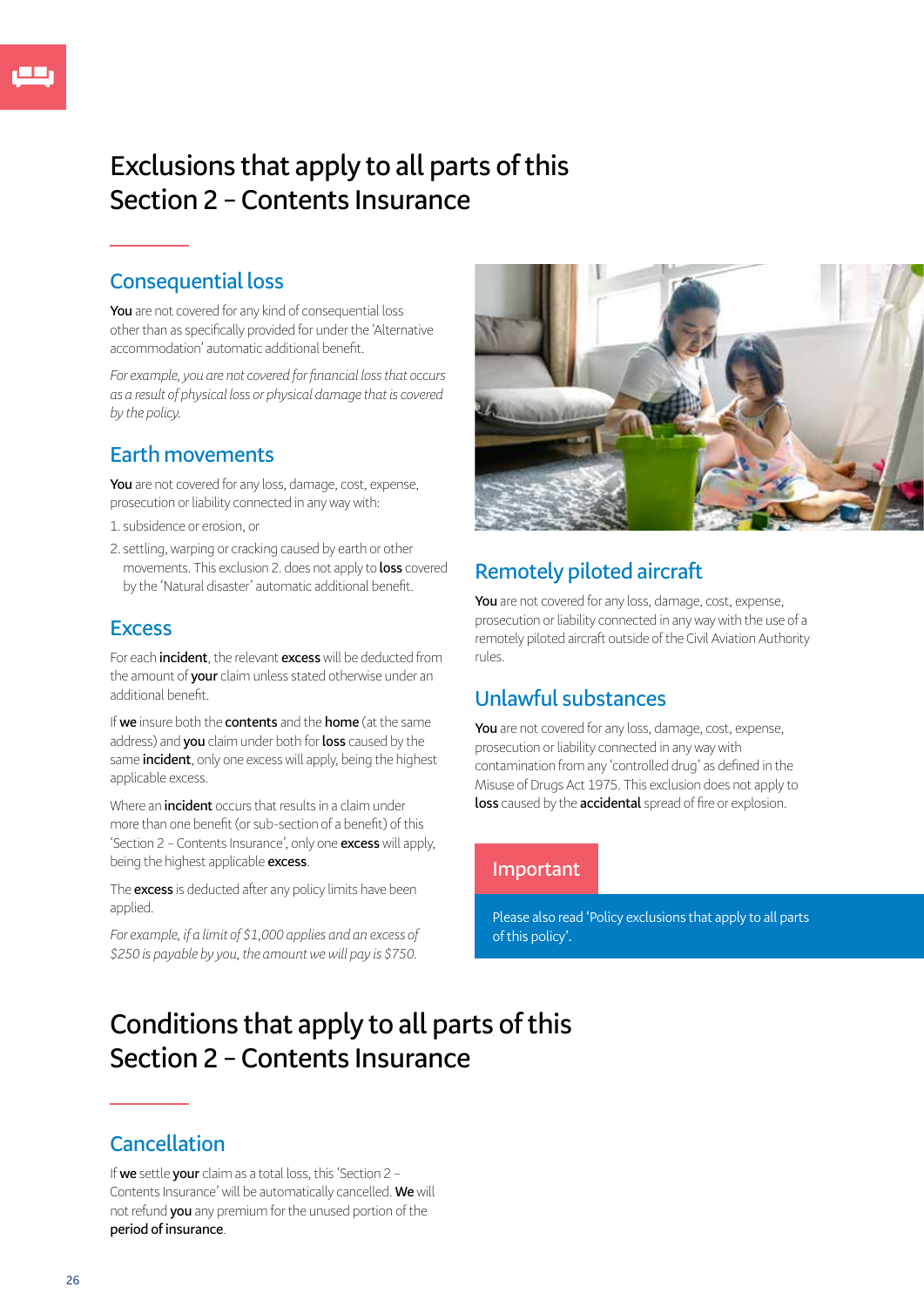## **Definitions**

The definitions apply to the plural and any derivatives of the words in this 'Section 2 – Contents Insurance'.

*For example, the definition of 'accident' also applies to the words 'accidents', 'accidental' and 'accidentally'.*

There are also other defined words used in this 'Section 2 – Contents Insurance' as well as other Sections of this policy. **You** can find out the meaning of these other defined words by referring to 'Policy definitions that apply to all parts of this policy' on page 53.

#### **accident**

unexpected and unintended by **you**.

#### **camera**

the camera body (film, video or digital) and the standard lens that would normally be supplied with that body at the time of the original purchase. Any additional lenses and accessories are separate items.

#### **collection**

any collection of: stamps, medals or coins.

#### **contents**

any of the following:

- › household goods and personal effects,
- › loose floor covering including: mats, rugs or runners,
- › **watercraft** (including its parts and accessories in it or attached to it),
- › electric wheelchair, mobility scooter, domestic garden appliance, golf cart or children's motorbike not exceeding 50cc that is used only off road (including their parts and accessories),
- › portable swimming pool or portable spa pool,
- › parts or accessories of any:
	- a. **watercraft**, or
	- b. **motor vehicle**, trailer or caravan, or
	- c. aircraft or other aerial device,
	- that are not in them or attached to them,

that are owned by or hired to **you** (provided **you** are legally liable under the hire agreement) but that are not used at any time for earning income except office furniture and office equipment covered by the 'Home office' automatic additional benefit, and

it includes:

- › gifts belonging to other people being kept at the **home**, and
- › contents that are owned by any of **your** children that are left with **you** while they live outside New Zealand.
- It does not include any of the following:
- › livestock, domestic pet or other creature,
- › fitted floor covering (including glued, smooth edge or tacked carpet, or floating floors) of the dwelling or its domestic outbuildings,
- › **motor vehicle**, trailer or caravan and their parts and accessories that are in them or attached to them,
- aircraft or other aerial device and their parts and accessories that are in them or attached to them, unless it is a remotely piloted aircraft as defined by the Civil Aviation Authority.

#### **EQC Act**

Earthquake Commission Act 1993 and any Act in substitution of that Act.

#### **family**

any member of **your** family who:

- › permanently resides with **you**, or
- › is a student attending a school, polytechnic or university and living away from **home** while attending the school, polytechnic or university.

#### **hidden gradual damage**

hidden rot, hidden mildew or hidden gradual deterioration, caused by water leaking from any internal:

- › tank that is plumbed into the water reticulation system of the **home** and is permanently used to store water, or
- › water pipe, or
- › waste disposal pipe,

installed at the **home**.

#### **home**

the buildings and grounds at the Insured Location shown in the **schedule**. It does not include any land or earth or fill.

#### **incident**

something that occurs at a particular point in time, at a particular place and in a particular way.

#### **motor vehicle**

any type of machine on wheels, or caterpillar tracks, that is made or intended to be propelled by its own power, as well as anything towed by the machine.

#### **natural disaster**

an earthquake, natural landslip, volcanic eruption, hydrothermal activity, tsunami or natural disaster fire, as defined in the **EQC Act**.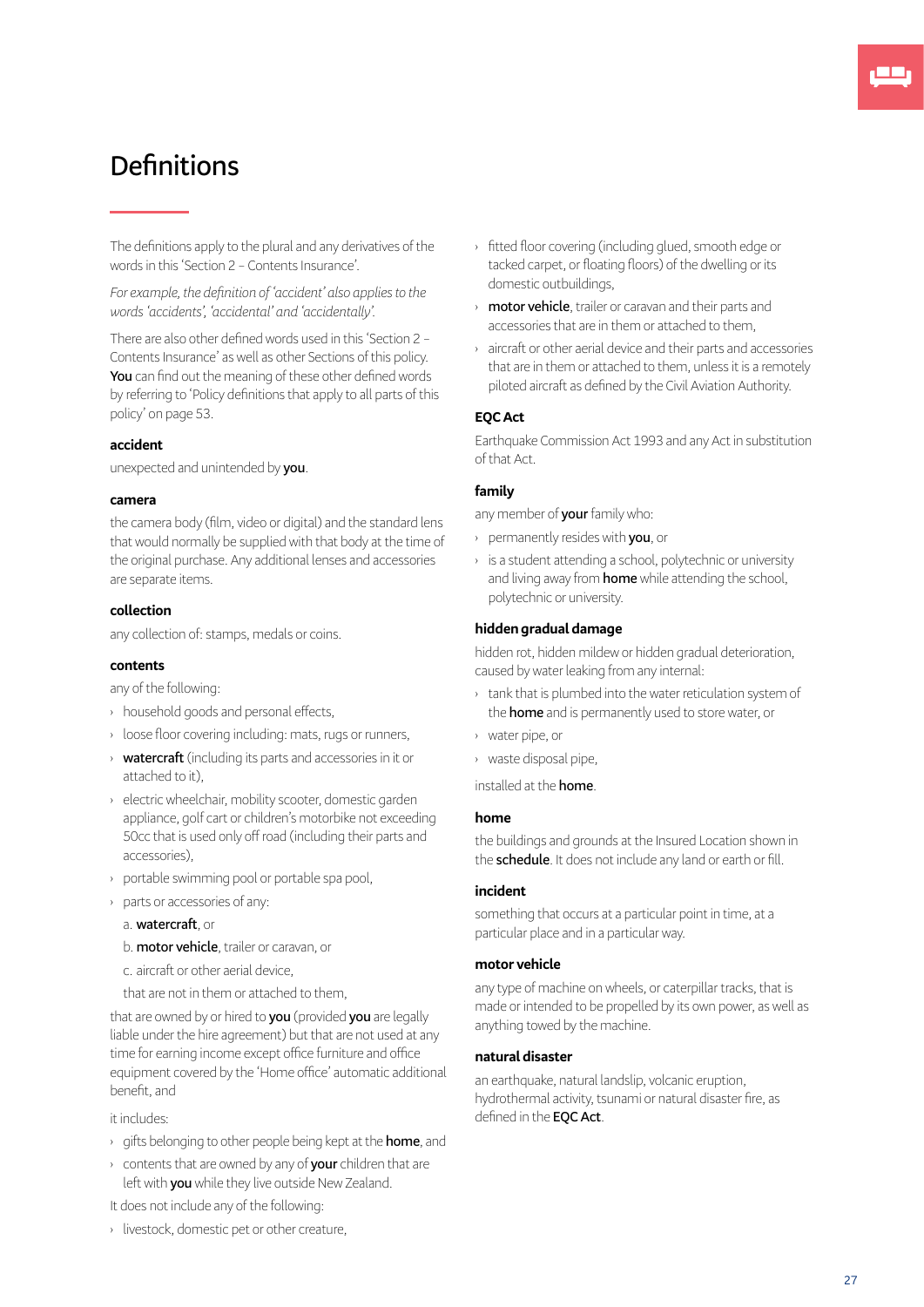#### **reparation**

an amount ordered by a New Zealand court to be paid to the victim of an offence under section 32 of the Sentencing Act 2002.

#### **replacement cover item**

an item of **contents** other than any:

- › book, or
- › clothing or footwear, or
- › audio, video or optical storage media, including, but not limited to, records, tapes, CDs, DVDs or Blu-ray discs, or
- › licensed computer and gaming software (including gaming cartridges) and programs, or
- › digital data (including audio and video files), or
- › camping equipment, or
- › **watercraft** and its parts and accessories, or
- › parts and accessories of any **motor vehicle** (other than a mobility scooter), trailer or caravan that are not in them or attached to them, or
- › remotely piloted aircraft over 2 years of age (including its parts and accessories that are in it or attached to it), or
- › parts and accessories of any aircraft or other aerial device that are not in them or attached to them, or
- › household linen, or
- › sports equipment (but not golf clubs or golf bags), or
- › bicycle, or
- › item that **you** choose not to repair or replace, or
- › item that cannot be replaced in New Zealand.

#### **specified item**

any item that is listed in the **schedule** with a corresponding **specified sum insured**.

#### **specified sum insured**

the amount shown in the **schedule** that corresponds with the **specified item**.

#### **temporarily removed**

**contents** temporarily removed for a particular reason or purpose, with the intention that they will be returned to the **home**. This includes taking items to **your** place of work or on holiday.

It does not include any **contents**:

- › permanently removed from the **home**, or
- › removed from the **home** to any place for storage, sale or exhibition, or
- › removed during the course of moving house or household removal, or
- › owned by or in the custody of any **family** member who is a student and:
	- a. is living away from **home**, and

b. is attending a school, polytechnic or university,

unless cover is provided under the 'Children living away from home', 'Contents in storage' or 'Contents in transit' automatic additional benefits.

### **watercraft**

any of the following:

- › surfboard, windsurfer, paddleboard, kite surfer, surf ski, dinghy, kayak or canoe (including their parts and accessories),
- › any other watercraft powered by motor or sail, with a **present value** of no more than \$2,000 including its parts and accessories.

### **you**

- $\rightarrow$  the person(s) or entity shown as the Policy Owner in the **schedule**, and
- › that person's **partner**, and
- › that person's **family**.

### **Important**

Please also read 'Policy definitions that apply to all parts of this policy'.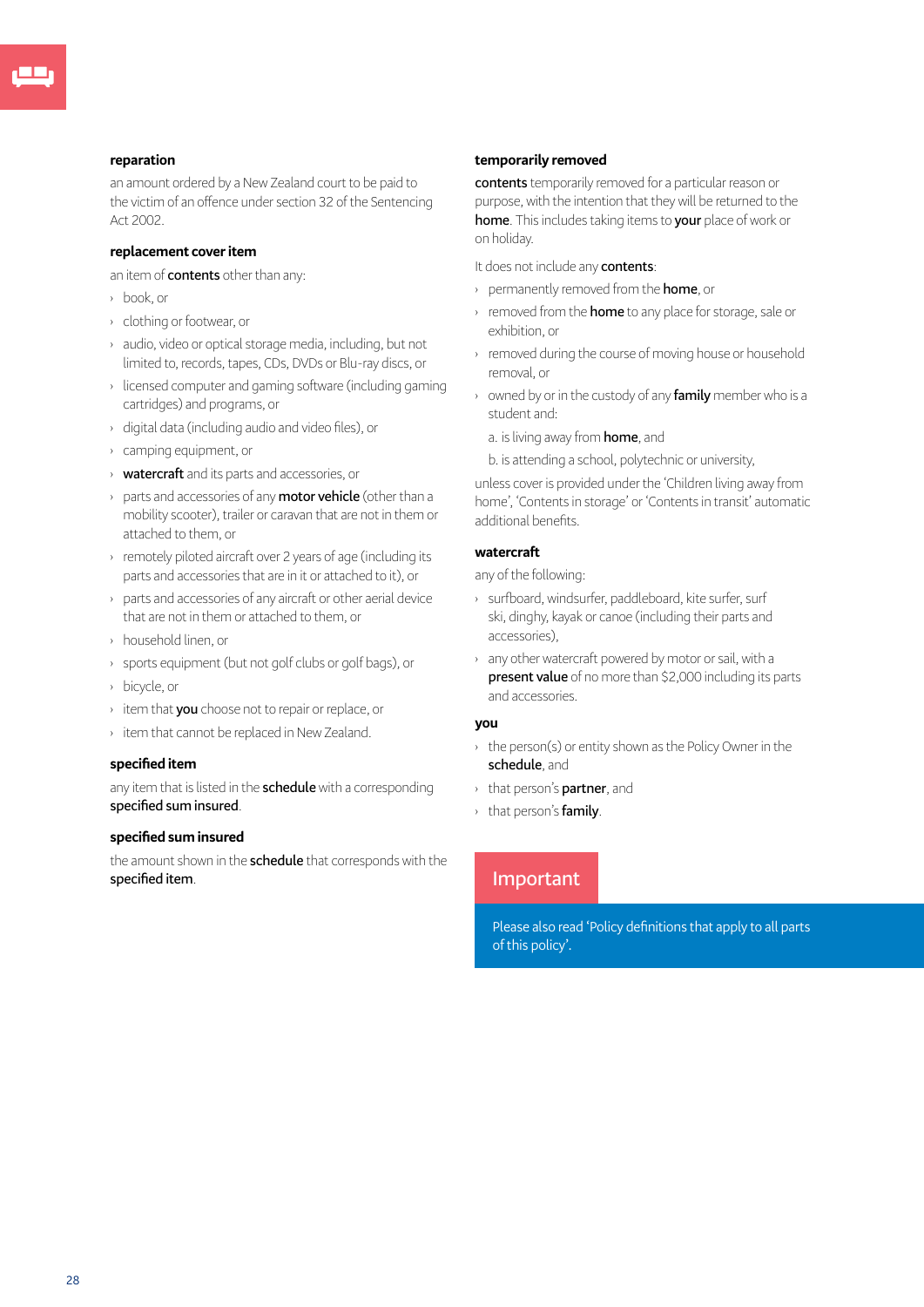# Section 3 **Motor Vehicle Insurance**

**You** are covered under this section if it is shown in the **schedule**.

## **Use of your vehicle**

### **When cover applies**

This 'Section 3 – Motor Vehicle Insurance' applies only when any **vehicle** is being **used** in New Zealand (including in transit between places in New Zealand) during the **period of insurance** for any personal or business purposes not excluded below.

### **When cover does not apply**

This 'Section 3 – Motor Vehicle Insurance' does not apply when any **vehicle** is being **used**:

- 1. in connection with the following occupations or businesses:
	- a. salesperson or commission agent,

## **Type of cover that applies**

### **Cover options**

There are three cover options:

- 1.Supreme **SC**
- 2.Third Party, Fire and Theft **TPFT**
- 3.Third Party Only **TPO**

The type of cover that applies will be shown in the **schedule**.

**You** will note that **we** have used symbols for each cover option. **We** have used these symbols throughout this policy to help **you** know if a benefit applies to **you** or not.

### **SC Supreme**

- 1. If the **schedule** shows: 'Policy Type: Supreme', then **you** are fully covered under:
	- a. 'Part one: Event A cover for your car', and
	- b. 'Part one: Event A automatic additional benefits', and
	- c. 'Part two: Event B legal liability', and
	- d. 'Part two: Event B automatic additional benefits'.
- b. insurance agent or insurance broker,
- c. land or real estate agent,
- d. stock or station agent,
- e. courier driver or delivery person,
- 2. in connection with the motor trade,
- 3.to carry fare-paying passengers, e.g. as a taxi (other than private, not-for-profit car pooling or car sharing) or for hire,
- 4.to carry any goods or samples in connection with any trade or business other than farming,
- 5. in any race, competitive trial or speed test,
- 6. on any race track, e.g. in driver training or track days,
- 7.to tow for financial gain or reward.

### **TPFT Third party, fire and theft**

- 2. If the **schedule** shows: 'Policy Type: Third party, fire and theft', then **you**:
	- a. have limited cover under 'Part one: Event A cover for your car'. It only covers sudden and **accidental loss** to the **car** caused by:
		- i. fire, or
		- ii. theft or attempted theft, or unlawful conversion, or

#### iii.**natural disaster**, and

- b. are fully covered under the following 'Part one: Event A automatic additional benefits':
	- i. 'Accidental death and permanent disablement', and
	- ii. 'Medical expenses', and
	- iii.'Methamphetamine contamination' and
	- iv. 'Protection against uninsured drivers', and
	- v. 'Towing costs', and
	- vi.'Transport costs', and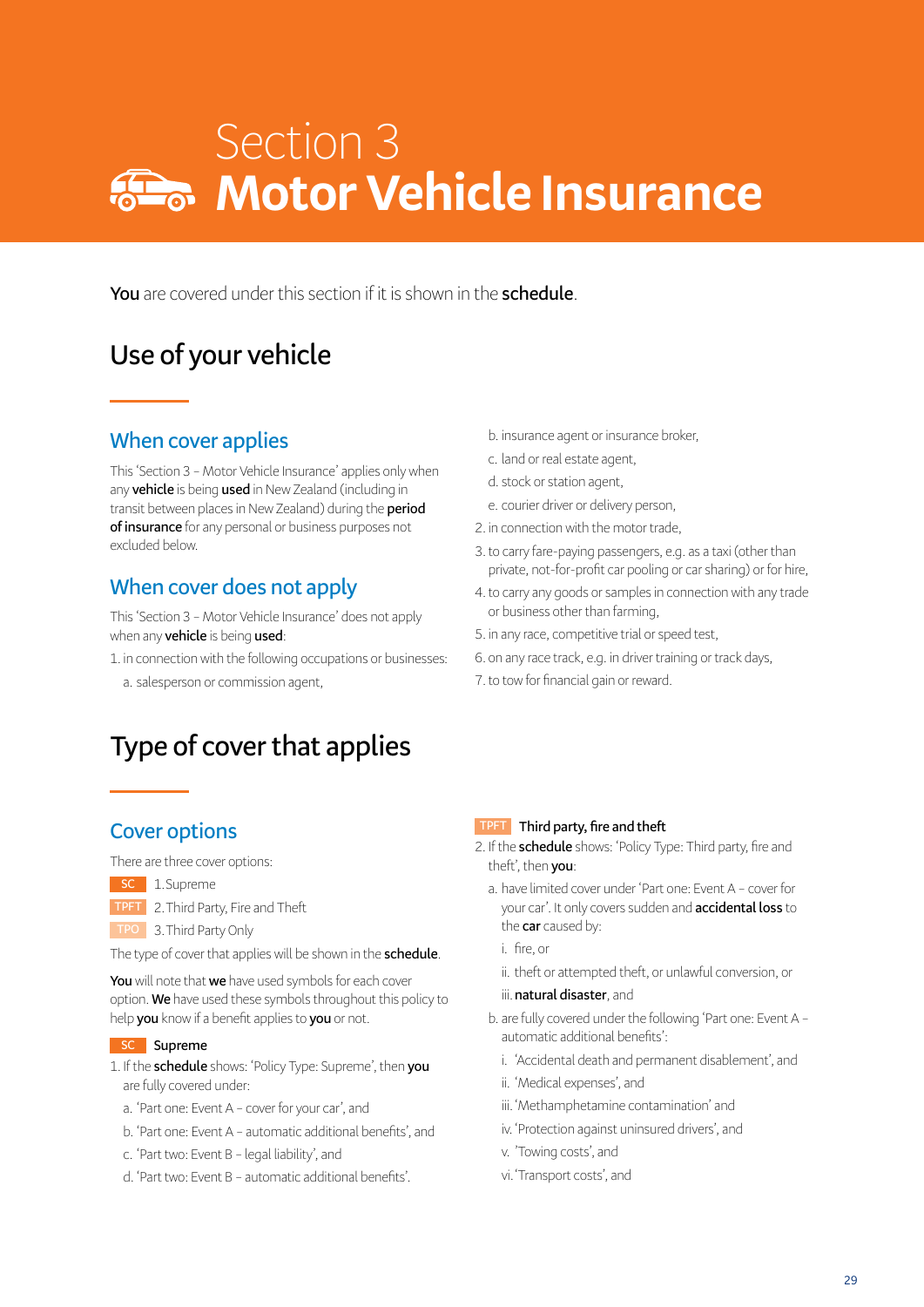- c. are fully covered under 'Part two: Event B legal liability', and
- d. are fully covered under 'Part two: Event B automatic additional benefits'.

#### **TPO Third party only**

3. If the **schedule** shows: 'Policy Type: Third party only', then **you**:

## **Part one Event A – cover for your car**

### **What you are covered for**

#### **Accidental loss**

**SC FINIS SECTION APPLIES IF 'SUPREME' COVER IS** SHOWN IN THE SCHEDULE.

**You** are covered for sudden and **accidental loss** to the **car** that occurs during the **period of insurance** in New Zealand (including in transit between places in New Zealand).

THIS SECTION APPLIES IF 'THIRD PARTY, FIRE AND THEFT' COVER IS SHOWN IN THE SCHEDULE.

**You** are covered for sudden and **accidental loss** to the **car** caused by:

a. fire, or

b. theft or attempted theft, or unlawful conversion, or

#### c. **natural disaster**,

that occurs during the **period of insurance** in New Zealand (including in transit between places in New Zealand).

THIS SECTION APPLIES IF 'THIRD PARTY ONLY' COVER IS SHOWN IN THE SCHEDULE.

**You** are not covered under this 'Accidental loss' benefit.

### **What you are not covered for**

#### **Types of loss not covered**

- **You** are not covered for:
- 1. depreciation, or
- 2.wear and tear, rust or corrosion, or
- 3. loss of use, or
- 4. gradual deterioration, or
- 5. consequential loss, unless provided for under an additional benefit.

*For example, you are not covered for any loss in value of the vehicle following an accident.*

a. have no cover under 'Part one: Event A – cover for your car', and

#### b. are fully covered under:

- i. 'Part one: Event A automatic additional benefits' 'Protection against uninsured drivers', and
- ii. 'Part two: Event B legal liability', and
- iii.'Part two: Event B automatic additional benefits'.

#### **Breakdown or failure not covered**

**You** are not covered for damage or failure that is:

- 1. mechanical, or
- 2. electrical, or
- 3. electronic.

However, this exclusion does not apply:

- a. to the above types of loss to the **car** where it results from: fire, collision, overturning, immersion in water, flood, malicious damage, theft or illegal conversion, earthquake, volcanic eruption, hydrothermal activity or tsunami, or
- b. to the extent that cover is provided by the 'Electrical or electronic hardware or system' automatic additional benefit or the 'Roadside rescue' optional additional benefit.

#### **Tyres**

**You** are not covered for:

- 1. damage to tyres caused by braking, or
- 2. punctures, cuts or bursts to **your** tyres.

However, this does not apply to punctures, cuts or bursts that result in or from:

- a. fire,
- b. collision,
- c. overturning,
- d. malicious damage,
- e. theft or illegal conversion, or
- f. **natural disaster**.

### **Important**

Please also read 'Exclusions that apply to all parts of this 'Section 3 – Motor Vehicle Insurance' and 'Policy exclusions that apply to all parts of this policy'.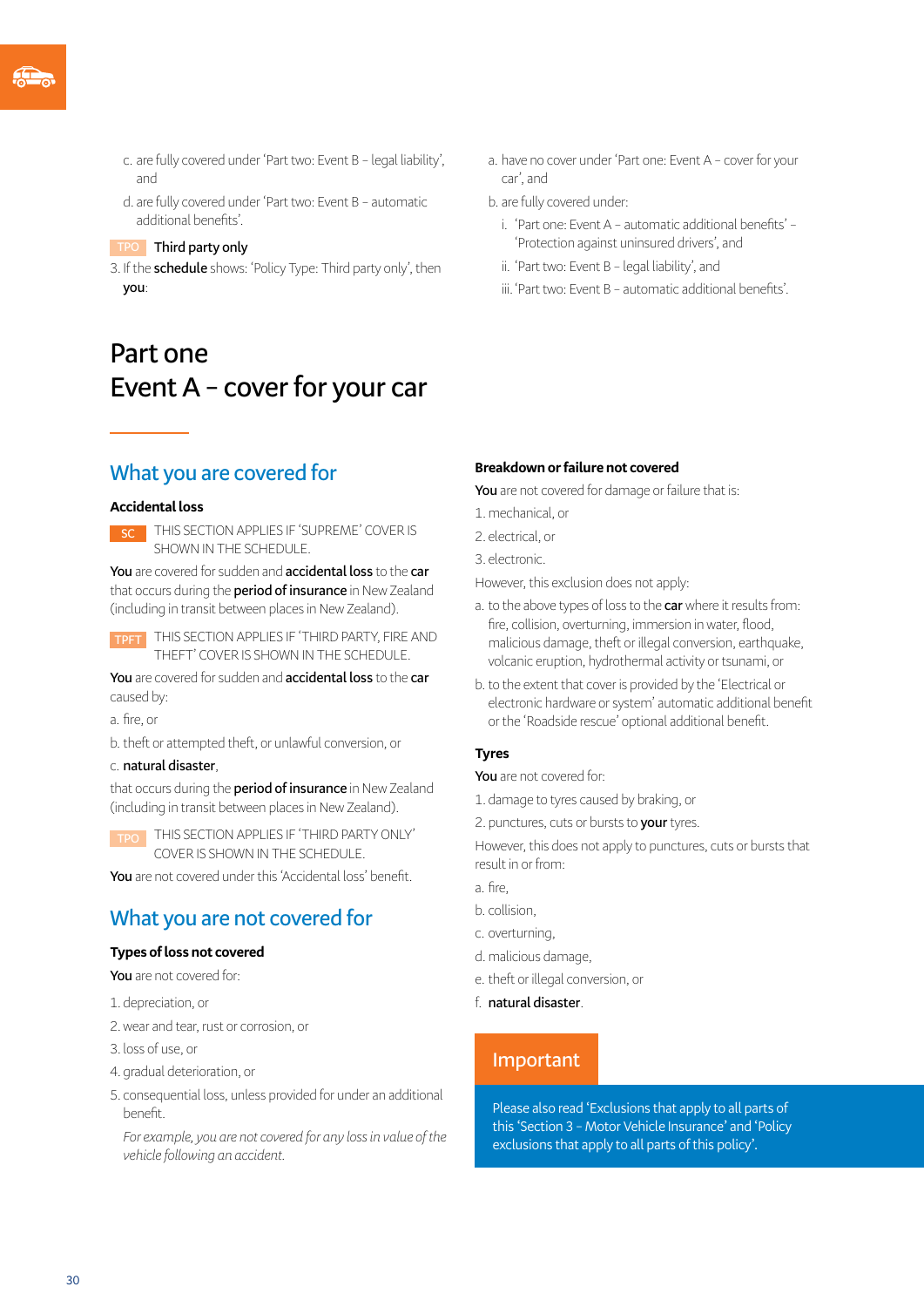### **What we will pay**

### **Repairable damage**

If **we** consider the **car** is economic to repair, **we** have the option to:

- 1. arrange to repair the **car** to basically the same condition as it was in before the **loss** occurred, or
- 2. pay **you** the cost of repairs as estimated by **our** assessor.

### **Total loss**

If the **car** is a **total loss** in **our** opinion, **we** have the option to:

- 1. pay **you** the **sum insured** if the **car** was in a good and well maintained condition in **our** opinion when the **loss** occurred, or
- 2. pay **you** the **market value** up to the **sum insured** if the **car** was not in a good and well maintained condition in **our** opinion when the **loss** occurred, or
- 3.replace the **car** with a new vehicle of the same model and specification, provided:
	- a. the **loss** occurred within 12 months of **you** purchasing the **car** new, and
	- b. the model and specification is available in New Zealand.

The applicable **excess** will be deducted before **we** make any claim payment.

### **Availability of parts**

If any new parts, **accessories** or tools are unobtainable in New Zealand, **we** will pay up to the last known selling or list price in New Zealand plus the reasonable cost of fitting.

### **Repair guarantee**

**We** will give **you** a quality guarantee on all repairs to the **car** undertaken through **our** Approved Repairer Network following **loss** covered by this 'Section 3 – Motor Vehicle Insurance' while **you** own the **car**.

## **Part one Event A – automatic additional benefits**

You get these **BONUS COVERS** automatically!

These benefits are subject to the terms of this 'Section 3 – Motor Vehicle Insurance', except where the terms are varied in the benefit.

### **Accidental death and SC FIFT permanent disablement**

If you, your partner or any member of your family suffers **injury** as a result of **loss** covered by this 'Section 3 – Motor Vehicle Insurance' during the **period of insurance**, **we**

will pay the amounts below if **you** or they suffer any or a combination of the events below within 90 days from the date of **injury**.

| <b>Event</b>                               | Amount   |
|--------------------------------------------|----------|
| 1. Death                                   | \$10,000 |
| 2. Permanent total loss of sight of an eye | \$5,000  |
| 3. Permanent total loss of use of a hand   | \$5,000  |
| 4. Permanent total loss of use of a foot   | \$5,000  |

If you, your partner or any member of your family suffers from a combination of Events 2., 3. or 4., the amount payable under each Event will be cumulative to a maximum of \$10,000 during the **period of insurance**.

If **you** have cover for Event 1. under any other section of this policy or under any other policy with **us**, the most **we** will pay under all policies in total is \$10,000.

This is in addition to any payment under 'What we will pay' of 'Part one: Event A – cover for your car'.

This benefit also provides cover for **you**, **your partner** or any member of **yourfamily** when **you** drive any other motorcar with the owner's permission, provided this **use** meets all the requirements that **you** would have to meet for this 'Section 3 – Motor Vehicle Insurance' to cover **loss** involving the **car**.

**We** will not pay for death resulting from suicide, or any selfinflicted **injury**.

## **Accommodation costs**

**We** will pay the reasonable additional costs of accommodation for **you**, **your** passengers and domestic pets in the **car**, if the **car** cannot be driven following **loss** covered by this 'Section 3 – Motor Vehicle Insurance'.

The most **we** will pay is \$750 for any **event**.

This is in addition to any payment under 'What we will pay' of 'Part one: Event A – cover for your car'.

### **Electrical or electronic hardware or system**



Notwithstanding the 'Electronic data and programs' exclusion in 'Policy exclusions that apply to all parts of this policy', where any electrical or electronic hardware component or system (excluding **electronic data**) of the **car** has suffered **loss** covered by this 'Section 3 – Motor Vehicle Insurance', **we** will pay for the necessary and reasonable cost of restoring, re-setting or re-programming:

1. software, programs and other coded instructions to restore manufacturer's settings, and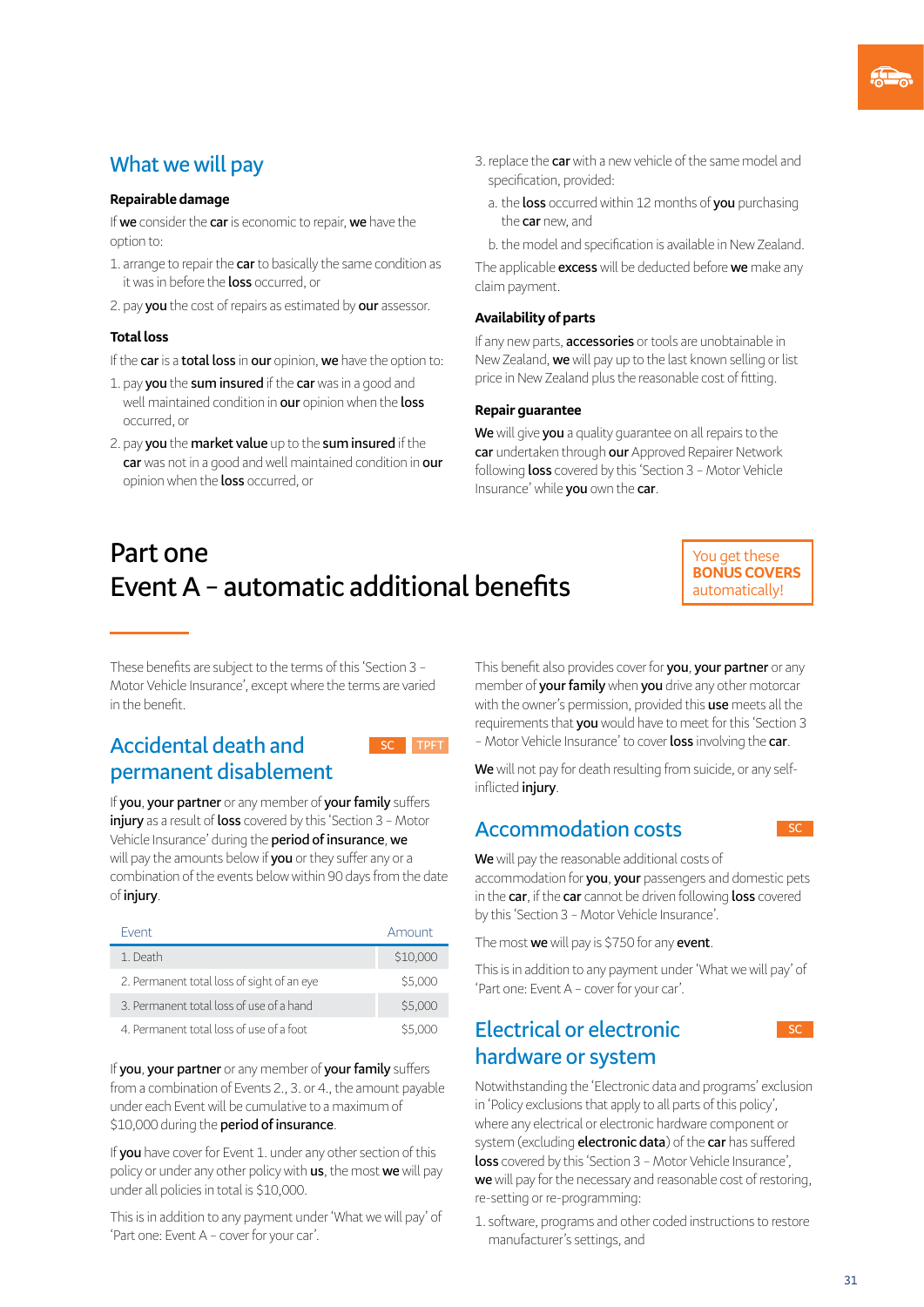2.where work is required on any hardware component or system as part of repairing **loss** to other parts of the **car**.

**We** will not pay any cost or expense incurred for any data stored on any hardware component or system (this includes data affected as part of any repair to the **car**).

If the electrical or electronic hardware or system is a key or a lock, the most **we** will pay is \$1,000 as per the 'Keys and locks' automatic additional benefit.

### **Excess and no claim discount** SC **protection**

- 1. If the **car** suffers **loss** covered by this 'Section 3 Motor Vehicle Insurance' caused by a driver of another vehicle, **you** will not have to pay an **excess** and **your** no claim discount will not be affected, provided **you** give **us**:
	- a. enough information to establish that the driver of the other vehicle was completely at fault, and
	- b. the correct registration number of the other vehicle or information **we** need to positively identify the driver (including name and address), and
	- c. reasonable help to recover costs incurred through **your** claim.
- 2.**You** will not have to pay an **excess** and **your** no claim discount will not be affected if the **loss** to the **car** results from actual or attempted theft or illegal conversion while it had a manufacturer-installed or professionally-fitted, activated electronic immobiliser.

### **Contents of the caravan**

If the **car** shown in the **schedule** is a caravan, this 'Section 3 – Motor Vehicle Insurance' is extended to cover any:

1. fixture, fitting or furnishing that would normally be expected to be sold with the caravan, and

2. utensils, supplies, appliances and personal effects in the caravan belonging to **you**, **your partner** or any member of **your family.** 

**We** can choose to either pay the cost of repairing the item as nearly as possible to the same condition it was in immediately before the **loss** occurred, where in **our** opinion it is economical to do so, or pay **you** its **present value**.

For any claim for **your** caravan and its contents, the most **we** will pay is the **sum insured**.

### **Keys and locks**

Notwithstanding the 'Electronic data and programs' exclusion in 'Policy exclusions that apply to all parts of this policy', if any of the keys to the **car** are **lost**, stolen or believed on reasonable grounds to have been duplicated without **your** permission during the **period of insurance**, **we** will pay the reasonable cost of replacing the keys and their locks.

The most **we** will pay during the **period of insurance**  is \$1,000.

**You** will not have to pay an **excess** and **your** no claim discount will not be affected for this benefit.

### **Medical expenses** SC **TPFT**

**We** will pay the reasonable costs of medical, surgical, therapeutic, dental and nursing treatment (including x-rays) for **you** or **your** passengers in the **car** following **injury** as a result of **loss** covered by this 'Section 3 – Motor Vehicle Insurance'.

The most **we** will pay is \$500 for any **event**.

This is in addition to any payment under 'What we will pay' of 'Part one: Event A – cover for your car'.

**We** will not pay for any expenses that can be claimed from any other source.

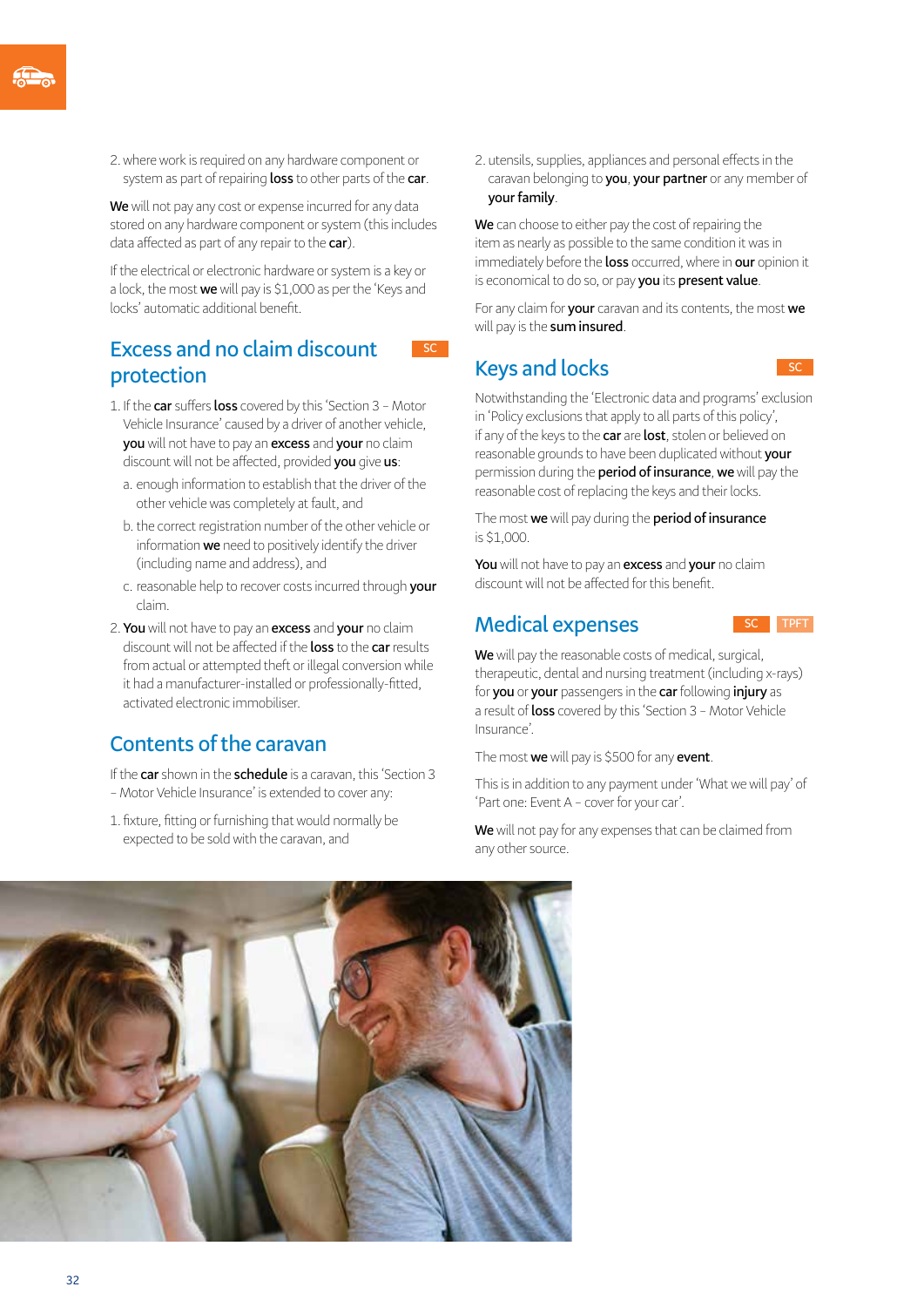The 'Other insurance' 'Policy condition' does not apply to this benefit.

### **Methamphetamine contamination**



This 'Section 3 – Motor Vehicle Insurance' is extended to cover **contamination damage** to the **car**, provided such **contamination damage** occurred in connection with the theft or illegal conversion of the **car** during the **period of insurance**.

There is no cover for any **contamination damage** that is caused or contributed to, directly or indirectly, by or in connection with **you**, **your partner**, or any member of **your** or their family (including the theft or illegal conversion by any of them).

For the purposes of this exclusion, **you** includes any trustee or beneficiary of the trust if the **car** is owned by the trust, or any director or shareholder of the company if the **car** is owned by the company.

**We** will at **our** option:

1. arrange to **remediate** the **car**, or

2. pay **you** the reasonable costs to **remediate** the **car** as estimated by **our** assessor.

The most **we** will pay is the **sum insured** for any **event**.

If the cost of **remediation** will put the **car** in a substantially better condition, **you** may be required to make an appropriate contribution towards this cost if **we** ask **you** to.

### **Protection against TPFT TPO uninsured drivers**



If the **schedule** shows that **you** have 'Third party, fire and theft' cover or 'Third party only' cover, then this 'Section 3 – Motor Vehicle Insurance' is extended to cover sudden and **accidental loss** to **your car** during the **period of insurance** caused by an uninsured driver of another vehicle.

If **we** consider the **car** is economic to repair, **we** will at **our** option:

- 1. arrange to repair the **car** to basically the same condition as it was in before the **loss** occurred, or
- 2. pay **you** the cost of repairs as estimated by an assessor appointed by **us**.

If **we** consider the **car** is a **total loss**, **we** will pay **you** its **market value**, provided **you** give **us**:

- a. enough information to establish that the driver of the other vehicle was completely at fault, and
- b. the correct registration number of the other vehicle or information **we** need to identify the driver (including name and address), and
- c. reasonable help to recover costs incurred through **your** claim.

The most **we** will pay is \$3,000 for any **event**.

**You** will not have to pay an **excess** and **your** no claim discount will not be affected for this benefit.

### **Replacement vehicle SC**

When **you** buy a replacement car for the **car**, **we** will automatically provide cover for that replacement car under this 'Section 3 – Motor Vehicle Insurance' from the date of purchase, provided:

- 1. **you** notify **us** within 30 days of the date of purchase, and
- 2.the purchase price does not exceed \$100,000, and
- 3.the purchase price will be the sum insured, and
- 4. **you** pay any additional premium that is required.

### **Road clearing costs**

**We** will pay the reasonable cost of removing debris from any road or adjacent area, following **loss** covered by this 'Section 3 – Motor Vehicle Insurance'.

This is in addition to any payment under 'What we will pay' of 'Part one: Event A – cover for your car'.

### **Temporary repairs**

**We** will pay the reasonable cost of temporary repairs to the **car** needed to make it roadworthy, to enable **you** to get to **your** destination or to a repairer following **loss** covered by this 'Section 3 – Motor Vehicle Insurance'.

This is in addition to any payment under 'What we will pay' of 'Part one: Event A – cover for your car'.

### **Towing costs** SC **SC TPFT**

**We** will pay the necessary and reasonable towing and rescue costs to move the **car** to the nearest repairer or place of security if the **car** cannot be driven following **loss** covered by this 'Section 3 – Vehicle Cover'.

This is in addition to any payment under 'What we will pay' of 'Part one: Event A – cover for your car'.

### **Trailer cover**

This 'Section 3 – Motor Vehicle Insurance' is extended to cover sudden and **accidental loss** to any **trailer** during the **period of insurance**.

**We** will at **our** option pay:

1.the cost of repairs, or

2.the **market value**.

The most **we** will pay during the **period of insurance** is \$1,000.

This is in addition to any payment under 'What we will pay' of 'Part one: Event A – cover for your car'.

A \$100 **excess** applies to this benefit.

**Your** no claim discount will not be affected for this benefit.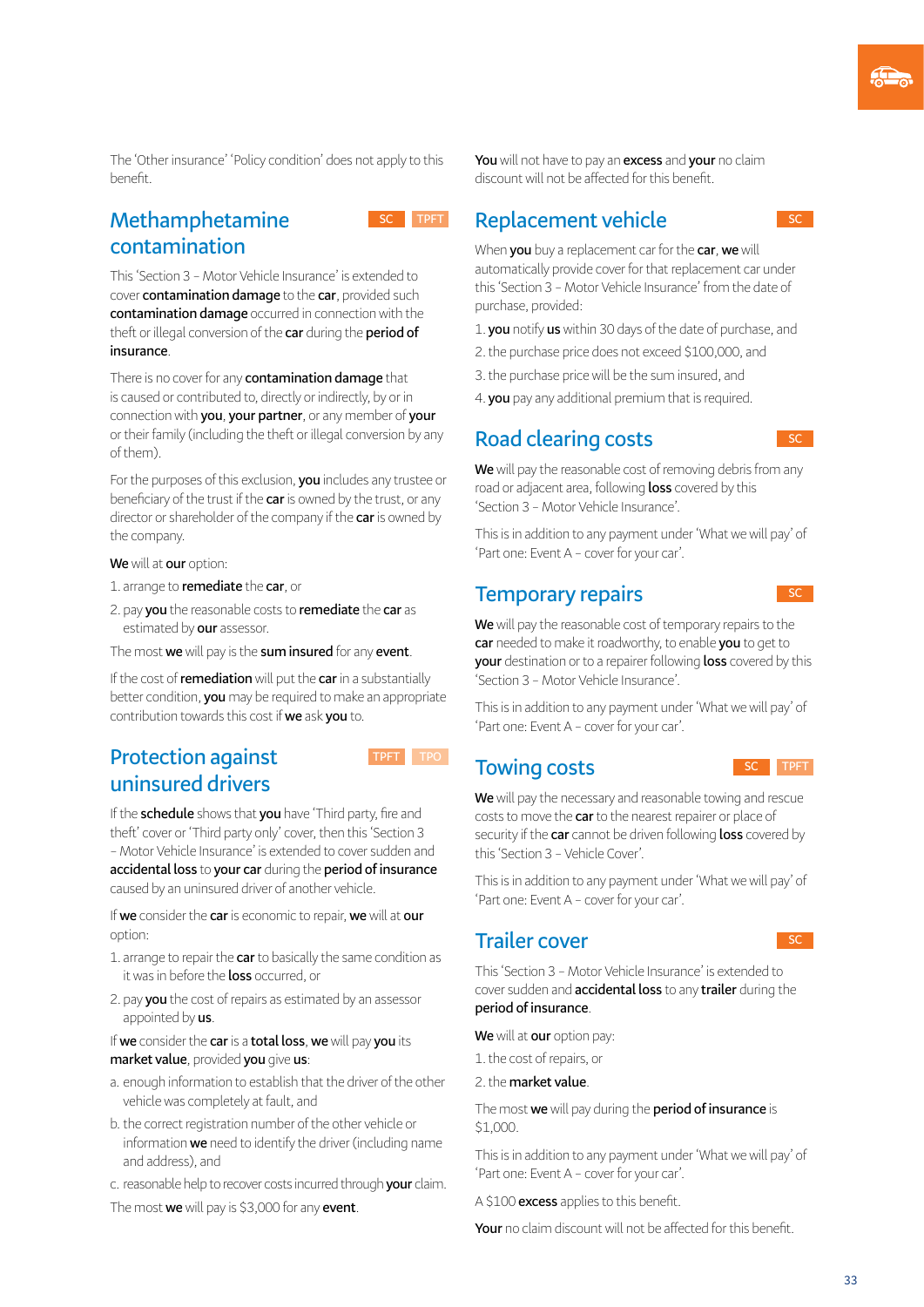### $Transport costs$



**We** will pay the reasonable costs of:

- 1.transport for **you**, **your** passengers and domestic pets in the **car**, from the place where the **loss** occurred to **your** home or to **your** nearest immediate destination, and
- 2.returning the **car** to **your** home or to another place **you** and **we** agree, after the **car** has been repaired,

if the **car** cannot be driven following **loss** covered by this 'Section 3 – Motor Vehicle Insurance'.

If the **car** is recovered following theft or conversion, **we** will pay the reasonable costs incurred to return the **car** to the place from where it was stolen or to another place that **you** and **we** agree.

This is in addition to any payment under 'What we will pay' of 'Part one: Event A – cover for your car'.

### **Trauma**

**We** will pay the reasonable costs incurred by **you** for **you** or members of **your family** to attend counselling with a registered counsellor following a claim which is payable under the 'Accidental death and permanent disablement' automatic additional benefit.

The most **we** will pay is \$500 for any **event**.

The 'Other insurance' 'Policy condition' does not apply to this benefit.

### **Windows**

Where a claim is only for sudden and **accidental loss** to windscreens, windows, sunroofs, or driving lights of the **car**, **you** will not have to pay an **excess** and **your** no claim discount will not be affected. Driving lights include headlights, fog lights, spot lights and reversing lights but exclude indicator lights, stop lights and decorative lights.

## **Part one Event A – optional additional benefit**

**EXTRA COVER**  you can purchase

This following benefit is an optional additional benefit. Cover applies only if **you** have purchased the benefit and it is shown in the **schedule**.

The benefit is subject to the terms of this 'Section 3 – Motor Vehicle Insurance', except where the terms are varied in the benefit.

### **Roadside Rescue SC**

This 'Section 3 – Motor Vehicle Insurance' is extended to provide Roadside Rescue for the **car** during the **annual period**.

- 1. Roadside Rescue will:
	- a. fit the **car's** spare tyre if it has a flat tyre, and
	- b. access the **car** if its keys are locked inside, and
	- c. provide 5 litres of fuel if the **car** is out of fuel, and
	- d. jump-start the **car** if it has a flat battery.
- 2. Roadside Rescue will arrange to tow the **car** to the nearest approved repairer or place of safety if it suffers mechanical or electrical damage or failure and:
	- a. cannot be easily mobilised at the roadside, or
	- b. needs replacement parts.
- 3. Roadside Rescue will not assist where the **car**:
	- a. has been left unattended, or
	- b. needs specialised salvage equipment, or
	- c. is not within easy access of a public road accessible by a two wheel drive vehicle, or
	- d. cannot be accessed due to extreme conditions such as snow, ice, flooding, road slips or the like, or
	- e. was being **used** for competitions or off-road activity, or
	- f. was involved in an **accident** or collision, or
	- g.was being misused.
- 4. Roadside Rescue will not assist:
	- a. for towed vehicles such as boats, trailers and caravans, or
	- b. for **cars** exceeding 3,000 kg.

**You** are entitled to six call outs during the **annual period**. Extra call outs can be made, however, these will be charged to **you** at **our** standard fee and further assistance is at **your** expense.

**You** will not have to pay an **excess** and **your** no claim discount will not be affected following **your** use of the service.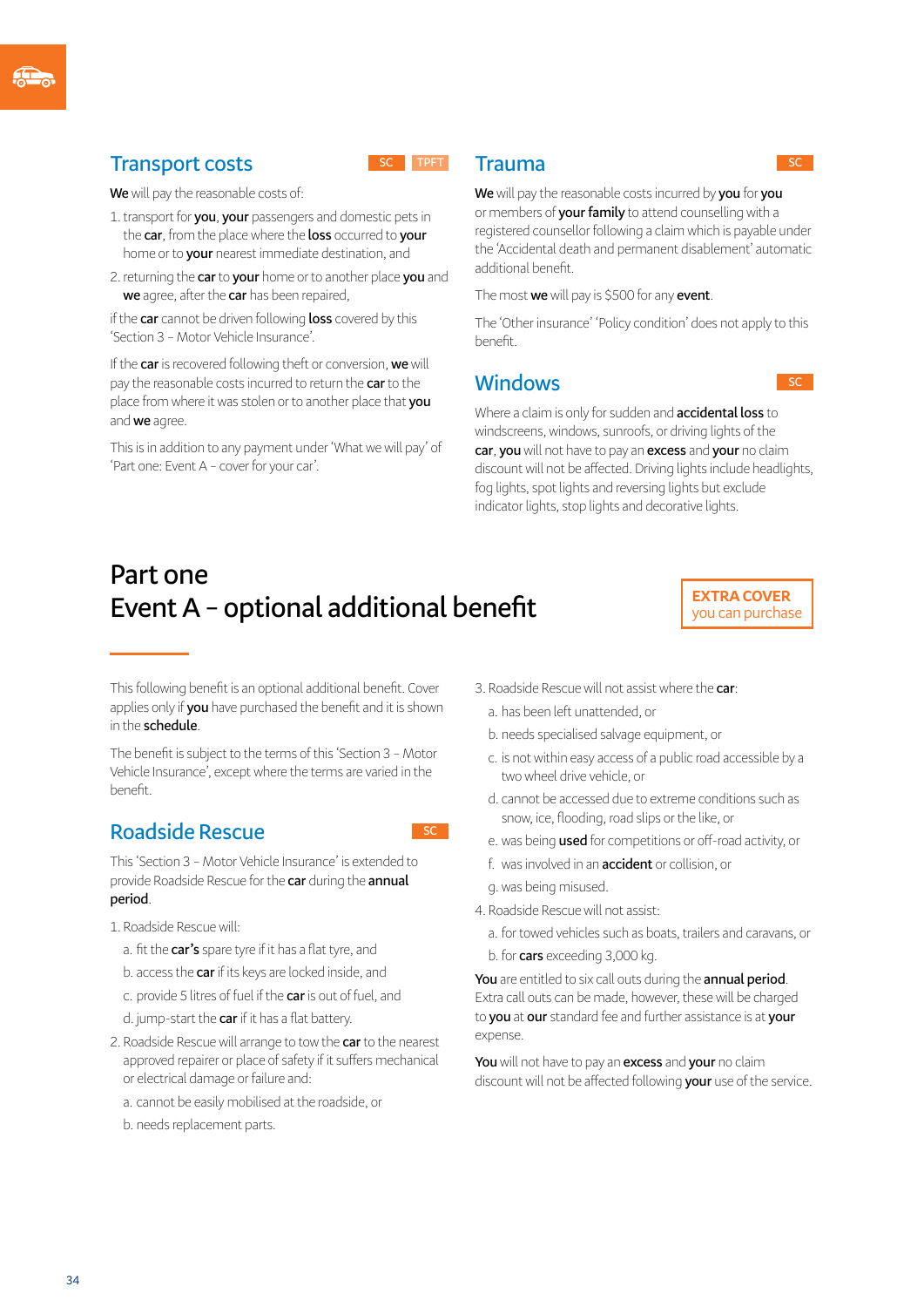## **Part two Event B – legal liability SC TPFT TPO**



### **What you are covered for**

### **Your legal liability**

**You** are covered for **your** legal liability and defence costs arising from:

- 1. **accidental loss** to anyone else's property (including loss of use), or
- 2. **bodily injury** to anyone else,

occurring during the **period of insurance**, caused by **your use** of a **vehicle**, or **trailer**, or caravan attached to it, in New Zealand (including in transit between places in New Zealand).

### **General average**

**You** are covered for General Average or salvage charges that **you** must legally pay as a result of the **car** being carried by ship between places in New Zealand during the **period of insurance**.

*'General Average' is a marine term that describes how the cost of losses will be shared between those persons with property on the ship.*

### **Reparation**

**You** are covered for **your** legal liability to pay **reparation** to a victim who has suffered **accidental loss** of property or **bodily injury** as a result of **your** committing an offence during the **period of insurance** in connection with **your use** of a **vehicle**, or any **trailer**, or any caravan attached to it, in New Zealand (including in transit between places in New Zealand), provided:

- 1. **you**, or any other person entitled to cover under this benefit, tell **us** immediately if **you** or they are charged with any offence in connection with such **use** that resulted in **loss** of property or **bodily injury** to another person, and
- 2. **we** give **our** written approval before any offer of **reparation** is made.

There is no cover under this benefit for any amounts that are covered under the Accident Compensation Act 2001 ('the Act'), or would be covered but for:

- a. a failure by the victim to correctly notify a claim to the Accident Compensation Corporation within the time required under the Act, or
- b. the victim's decision, for whatever reason, not to claim any amount he or she would be entitled to claim under the Act, or
- c. a decision by the Accident Compensation Corporation to decline a claim or limit its liability in whole or in part and for any reason whatsoever.

Nothing in this benefit should be taken as providing cover for any defence costs, court costs, levies or costs awarded for any offence.

### **Other person's liability**

**We** will cover the legal liability, including legal liability to pay **reparation**, of any other person caused by or through or in connection with their **use** of the **car**, occurring during the **period of insurance**, in the same manner as **we** cover **you**, provided:

- 1. such **use** has **your** permission, and
- 2.their liability is not covered by any other insurance, and
- 3.they meet the terms of this 'Section 3 Motor Vehicle Insurance'.

### **Vicarious liability**

This 'Section 3 – Motor Vehicle Insurance' is extended to cover **your** employer's vicarious liability while **your car** is being **used** for the business of **your** employer by **you**, or by any other employee who has **your** permission, provided:

- 1.the liability is not covered by any other insurance, and
- 2.they meet the terms of this 'Section 3 Motor Vehicle Insurance', and
- 3.the **use** of the **car** meets all the same terms of this policy that **you** must meet.

*Vicarious liability means that your employer may be held responsible for injury or damage, even if they were not actively involved in the incident.*

### **What you are not covered for**

#### **You** are not covered for:

- 1. liability, including liability for **reparation**, for **loss** to any property:
	- a. owned by or in the care of **you** or anyone **we** cover under this 'Section 3 – Motor Vehicle Insurance', other than for:
		- i. a disabled vehicle being towed without charge by any **vehicle**, or
		- ii. personal effects being carried by and belonging to any passenger in any **vehicle**, or
	- b. being carried by or loaded into or unloaded from any **vehicle** or a caravan or **trailer** attached to any **vehicle** other than specified under a. ii. above.
- 2. liability connected in any way with any contract or agreement unless **you** would have been liable even without a contract or agreement.
- 3. any fine, penalty, or punitive or exemplary damages.
- 4. legal defence costs or court costs arising from the prosecution of any offence under any Act of Parliament including any regulations, rules or bylaws made under any Act of Parliament.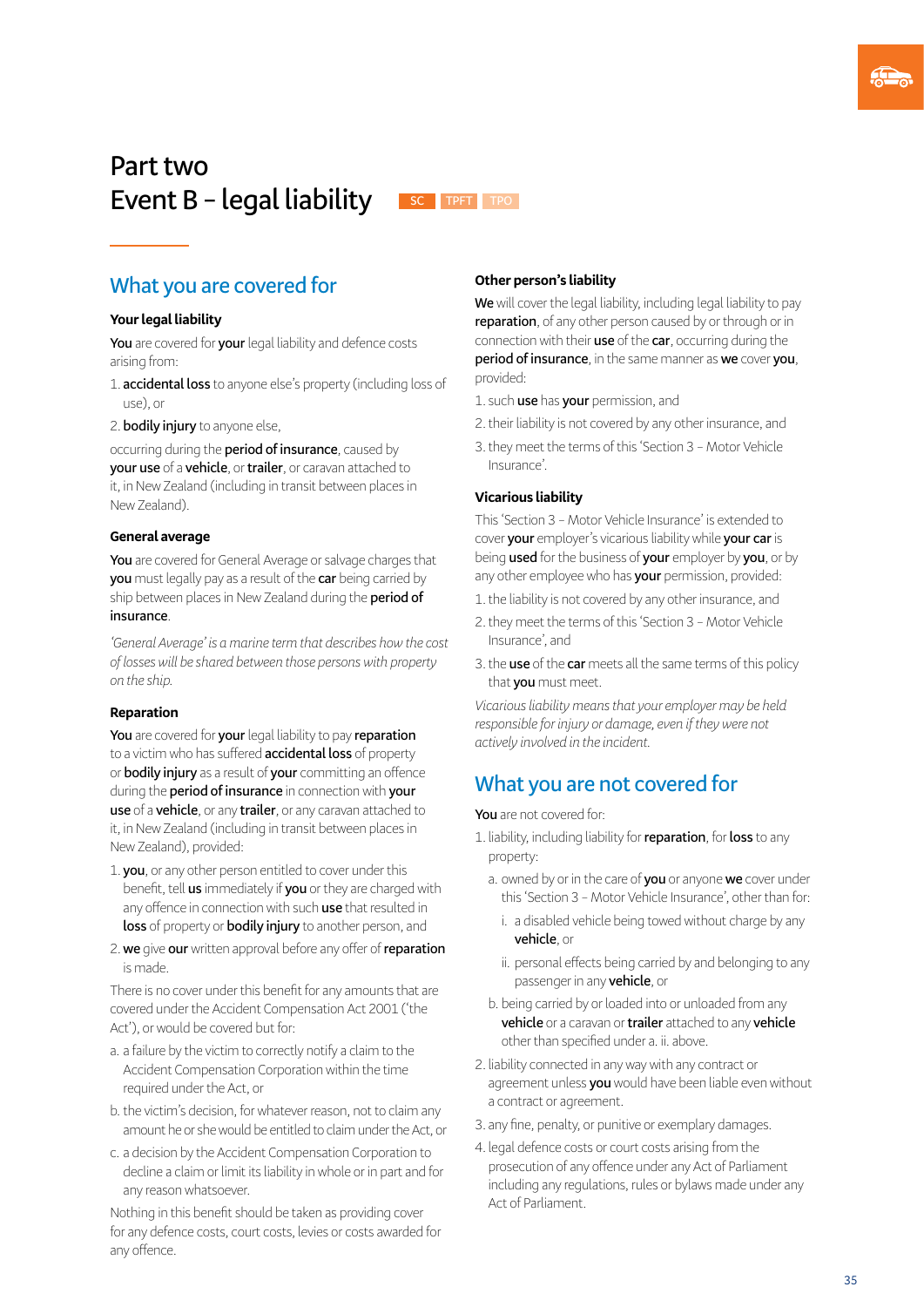5. liability connected in any way with any seepage, pollution or contamination (including the cost of removing, nullifying or cleaning up), unless the seepage, pollution or contamination occurs during the **period of insurance** and is caused by a sudden **accidental event** that occurs during the **period of insurance**.

### **Important**

Please also read 'Exclusions that apply to all parts of this 'Section 3 – Motor Vehicle Insurance' and 'Policy exclusions that apply to all parts of this policy'.

### **What we will pay**

#### **Amount payable for property damage**

**We** will pay for:

- 1. liability, including liability for **reparation**, for **loss** to property, and
- 2.reasonable legal costs and expenses incurred with **our** approval, and

3. costs awarded against **you** by a court.

The most **we** will pay is \$20,000,000 for any **event**.

This is in addition to any payment under 'What we will pay' of 'Part one: Event A – cover for your car'.

#### **Amount payable for bodily injury**

**We** will pay for:

- 1. liability, including liability for **reparation**, for **bodily injury**, and
- 2.reasonable legal costs and expenses incurred with **our**  approval, and
- 3. costs awarded against **you** by a court.

The most **we** will pay is \$1,000,000 for any **event**.

This is in addition to any payment under 'What we will pay' of 'Part one: Event A – cover for your car'.

### **Amount payable for a claim for bodily injury and property damage**

The most **we** will pay for property damage and **bodily injury** resulting from one **event** is \$20,000,000.

This is in addition to any payment under 'What we will pay' of 'Part one: Event A – cover for your car'.

#### **Settlement of any claim**

**We** may pay the full amount under this part of this 'Section 3 – Motor Vehicle Insurance', or any lesser amount for which the liability can be settled plus defence costs incurred, and this will meet all **our** obligations under this part of this 'Section 3 – Motor Vehicle Insurance'.

## **Part two Event B – automatic additional benefits**

You get these **BONUS COVERS** automatically!

These benefits are subject to the terms of this 'Section 3 – Motor Vehicle Insurance', except where the terms are varied in the benefit.

### **Manslaughter** SC **TPFT TPO defence costs**



**We** will pay for:

- 1. legal defence costs and expenses necessarily and reasonably incurred to defend a charge of manslaughter, or dangerous driving causing death or careless driving causing death, and
- 2. costs necessarily and reasonably incurred for legal representation at any inquiry or coroner's inquest in connection with a death,

resulting from:

- a. **you** or **your partner** driving the **car**, or
- b. any member of **yourfamily** driving the **car** with **your** permission, or

c. **you** or **your partner** driving any **vehicle** that **you** or **your partner** do not own and are not purchasing, provided **you** or **your partner** has the owner's permission to drive the **vehicle**,

### during the **period of insurance**.

'Part two: Event B – legal liability' 'What you are not covered for' – clause 4 (defence costs) does not apply to this benefit.

The most **we** will pay is \$10,000 during the **period of insurance**.

**You** will not have to pay an **excess** for this benefit.



**We** will cover **you** while the **car** is being **used** for towing, provided such towing is not for financial gain or reward (financial gain does not include the reimbursement of normal running costs of the **car**).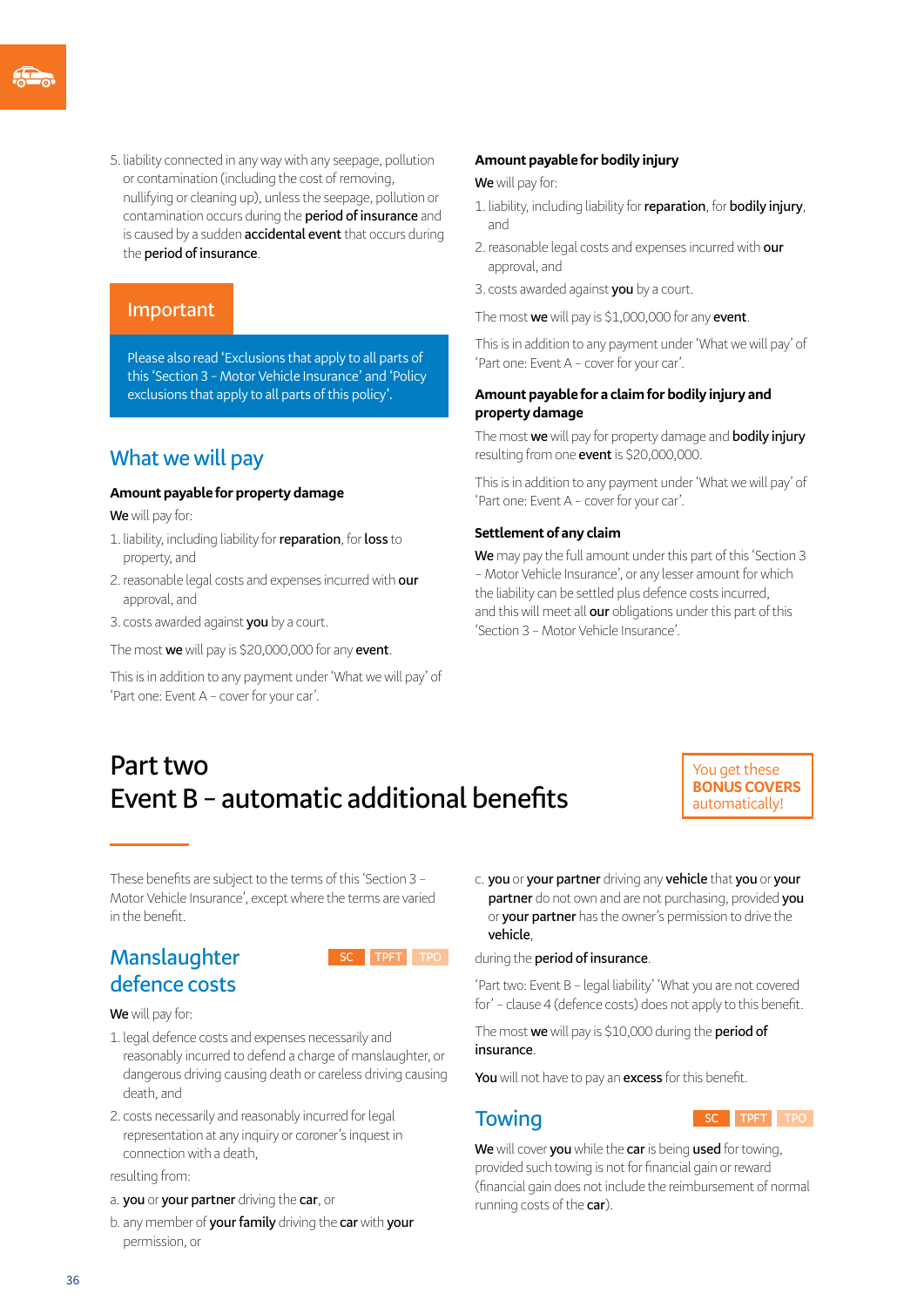## **Exclusions that apply to all parts of this Section 3 – Motor Vehicle Insurance**

### **Alcohol, drugs and other intoxicating substances**

There is no cover under this 'Section 3 – Motor Vehicle Insurance' if the driver of, or the person **using** the **vehicle**:

- 1. has a breath alcohol or blood alcohol concentration that exceeds the legal limit, or
- 2.refuses to undergo a breath or blood test after an accident, when legally required to do so, or
- 3. is under the influence of a drug or any other intoxicating substance to such an extent as to be incapable of having proper control of the **vehicle**, or
- 4. fails or refuses to stop, or remain at the scene, following an accident (as required by law).

This exclusion does not apply if the driver of the **vehicle** has stolen or illegally converted it, provided **you** lay a complaint with the police.

### **Excess**

For each **incident**, the relevant **excess** will be deducted from the amount of **your** claim unless stated otherwise under an additional benefit.

If **you** have multiple vehicles covered under this 'Section 3 – Motor Vehicle Insurance', the **excess** applies individually to each vehicle.

The **excess** is deducted after any policy limits have been applied.

*For example, if a limit of \$1,000 applies and an excess of \$400 is payable by you, the amount we will pay is \$600.*

### **Modified vehicle**

There is no cover under this 'Section 3 – Motor Vehicle Insurance' if the **car** has been **modified**, unless details of all the **modifications** have been given to **us** and **we** have agreed to those **modifications** in writing.

### **Other use of your vehicle**

**You** are not covered for any loss, damage, cost, expense, prosecution or liability where the **vehicle** or anything attached to the **vehicle** is not being **used** in accordance with the description in 'Use of your vehicle'.



### **Unlawful substances**

**You** are not covered for any loss, damage, cost, expense, prosecution or liability connected in any way with contamination from any 'controlled drug' as defined in the Misuse of Drugs Act 1975. However, this exclusion does not apply to **loss** covered by the 'Methamphetamine contamination' automatic additional benefit.

### **Unlicensed drivers**

There is no cover under this 'Section 3 – Motor Vehicle Insurance' if the driver of any **vehicle**:

- 1. does not comply with all the conditions of their driver licence, or
- 2. is not legally allowed to drive in New Zealand.

This exclusion does not apply if the driver of the **vehicle** has stolen or illegally converted it, provided **you** lay a complaint with the police.

### **Unsafe or unroadworthy**

**You** are not covered if the **vehicle** is being **used** in an unsafe or unroadworthy condition, and:

- 1.the condition of the **vehicle** contributed to **loss** or liability, and
- 2.the driver should have been aware of that condition and that the condition could result in damage to the **vehicle**.

### **Important**

Please also read 'Policy exclusions that apply to all parts of this policy'.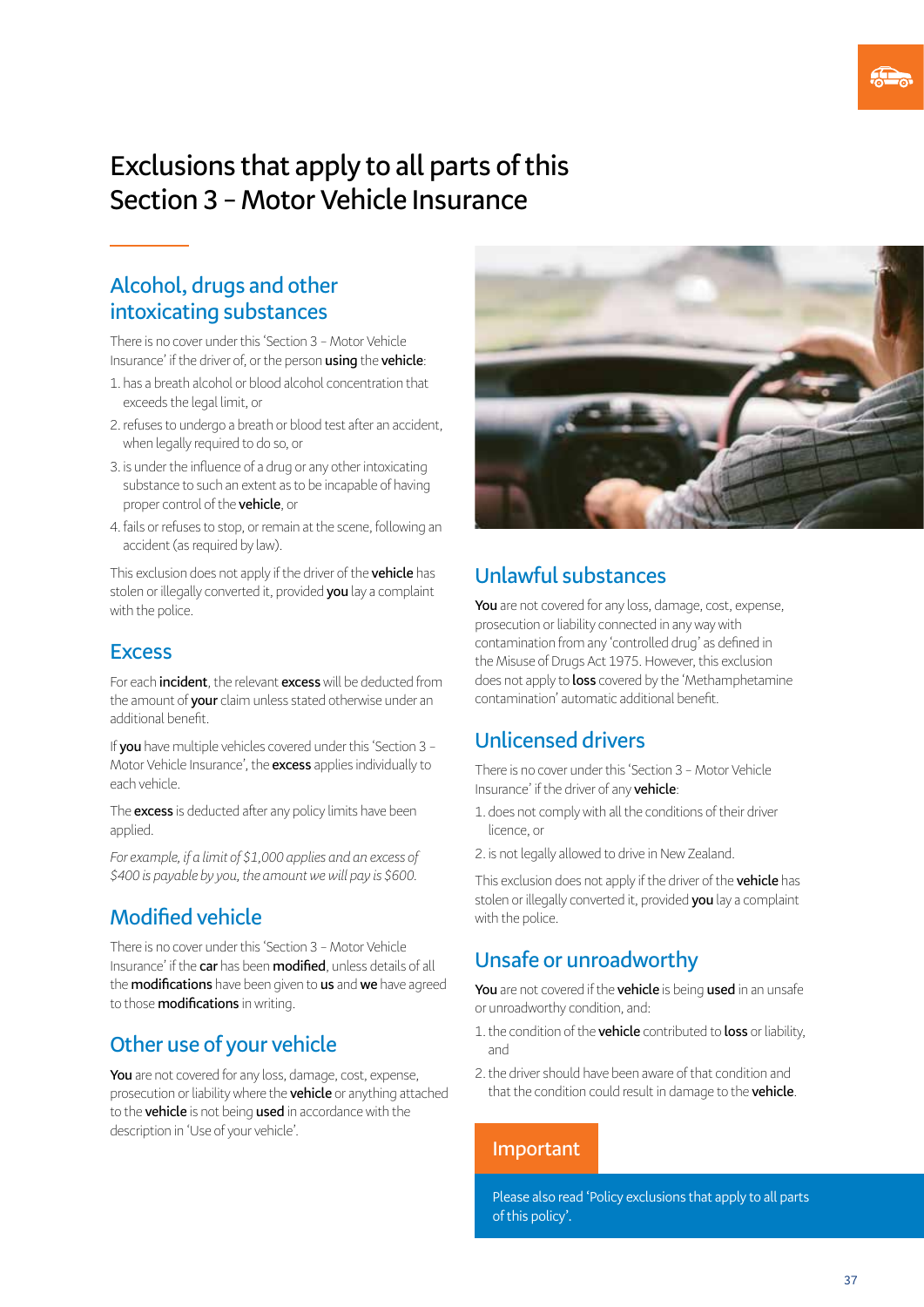## **Conditions that apply to all parts of this Section 3 – Motor Vehicle Insurance**

### **Salvage**

**You** must not abandon the **car** to **us**. However, after the **car** is declared a **total loss**, **we** may keep the **car** and retain the salvage.

### **Total loss**

If **we** have paid **your** claim for a **car** that is a **total loss**:

- 1.this 'Section 3 Motor Vehicle Insurance' is automatically cancelled, and
- 2.the **car** will become **our** property, and
- 3. **we** will credit any unused premium towards insurance arranged with **us** on a replacement car. If **you** do not arrange insurance for a replacement car with **us**, **we** will not refund any premium.



## **Definitions**

The definitions apply to the plural and any derivatives of the words in this 'Section 3 – Motor Vehicle Insurance'.

*For example, the definition of 'accident' also applies to the words 'accidents', 'accidental' and 'accidentally'.*

There are other defined words used in this section as well as other sections of this policy. **You** can find out the meaning of these other 'defined' words by referring to 'Policy definitions that apply to all parts of this policy' on page 53.

### **accessory**

a part of the **car** not directly related to its function as a vehicle, including any:

- › radio, audio equipment or other in-vehicle entertainment and communication equipment forming an integral part of the **car**, and
- › portable telephone that connects to a power source in the **car**, and
- › car seat covers, floor mats or child car seats.

#### **accident**

unexpected and unintended by **you** and anyone **using** the **car** or any **vehicle**.

### **car**

the **vehicle** described in the **schedule**, and including any:

- › standard tool supplied by the **vehicle's** manufacturer or a similar substitute tool, and
- › **accessory** or spare part whilst in or on the **vehicle**, and
- › **accessory** that has been temporarily removed from the **vehicle** for security purposes, cleaning or servicing.

### **contamination damage**

**loss** caused by **methamphetamine** contamination that exceeds the **contamination level**.

#### **contamination level**

the relevant guideline value for indoor surface contamination as set out in the most recent version of the New Zealand Standard NZS 8510

#### **family**

any member of **your** family who permanently resides with **you**.

#### **incident**

something that occurs at a particular point in time, at a particular place and in a particular way.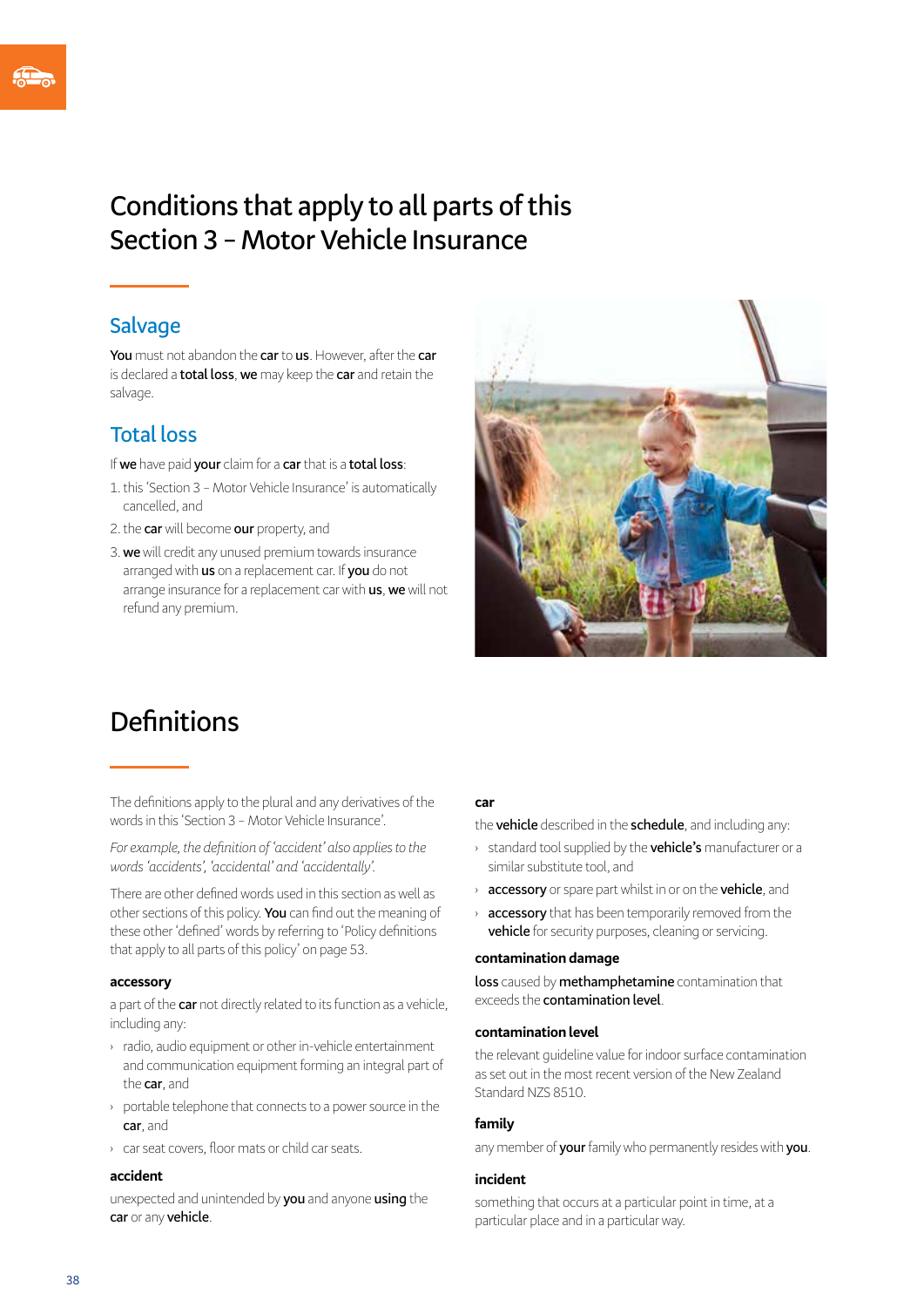### **injury**

a bodily injury caused solely and directly by violent, accidental, external and visible means.

### **market value**

the reasonable cost of replacing **your car** with one of the same make, model, year, specification and condition at the time of the **loss**.

#### **methamphetamine**

the Class A controlled drug Methamphetamine or Class B controlled drug Amphetamine as defined by the Misuse of Drugs Act 1975 or any of their precursor chemicals and by-products.

### **modification**

any change to the **car** that is different to the manufacturer's original specification or recommendations.

*Examples include:*

- *› changes to the engine, steering, performance, suspension, chassis, or*
- *› body kits, paintwork, interior modifications, or*
- *› tyres or wheels of the car, or*
- *› a changed sound system valued at over \$1,000.*

**We** do not consider a conversion of the **car** to run on CNG, LPG or Bio Gas is a **modification**, provided the **car** has a current Warrant of Fitness and a current Alternative Fuel Inspection Certificate.

### **natural disaster**

an earthquake, natural landslip, volcanic eruption, hydrothermal activity, tsunami or natural disaster fire, as defined in the EQC Act.

### **remediate**

to reduce the level of **methamphetamine** contamination to below the **contamination level**.

*Please note, the definition of remediate means that we will not pay to remove all traces of methamphetamine contamination and will not restore the car to its condition when it was new.*

### **reparation**

an amount ordered by a New Zealand court to be paid to the victim of an offence under section 32 of the Sentencing Act 2002.

#### **sum insured**

the Sum Insured shown in the **schedule**.

#### **total loss**

#### the **car** is:

- › uneconomic or unsafe to repair, or **remediate**, or
- › stolen and not recovered.

#### **trailer**

any general use trailer:

- › owned by **you** or in **your** care, and
- › that is not covered by any other insurance, and
- › **used** in accordance with 'Use of your vehicle' (as described in this 'Section 3 – Motor Vehicle Insurance').

It does not include:

- › a caravan, boat trailer, camper trailer or horse float, or
- › the contents, equipment or accessories of any trailer.

#### **use**

includes the driving, parking, garaging or storing of the **car** or **trailer**.

### **vehicle**

- › the **car** or **trailer** when being **used** by **you** or anyone else with **your** permission, and
- › any other motorcar that is not owned by **you**, being **used** by **you** provided **you** have the owner's permission to **use** it and the liability is not covered by any other insurance.

### **you**

the person(s) or entity shown as the Policy Owner in the **schedule**.

### **Important**

Please also read 'Policy definitions that apply to all parts of this policy'.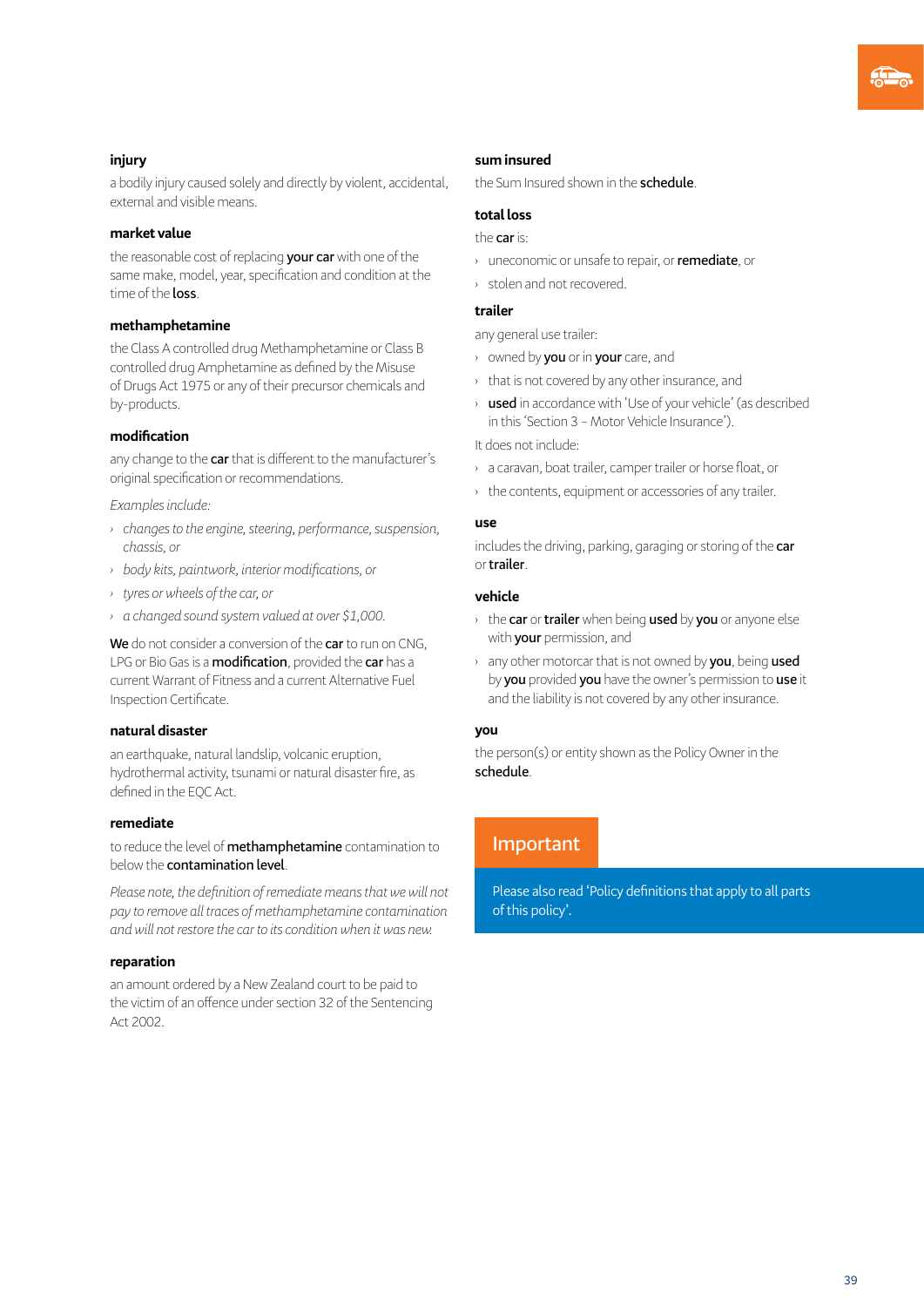# Section 4 **Pleasurecraft Insurance**

**You** are covered under this section if it is shown in the **schedule**.

## **Part one Event A – cover for your craft**

### **What you are covered for**

### **Accidental loss**

**You** are covered for sudden and **accidental loss** to **your craft** that occurs during the **period of insurance** in **New Zealand**.

### **What you are not covered for**

#### **Causes not covered**

**You** are not covered for **loss** to:

- 1. **your craft** caused by any of the following:
	- a. faulty:
		- i. design or manufacture, or
		- ii. construction or assembly, or
	- b. latent defect, or
	- c. wear and tear, osmosis, gradual deterioration, marine and non-marine infestations or weathering.
- 2. electrical or electronic equipment, fuses, protective devices, or lighting or heating elements caused by electrical current.

However, exclusions 1. and 2. only apply to the part of **your craft** first affected. They do not apply to resultant sudden and **accidental loss** to other parts of **your craft**.

### **Losses not covered**

**You** are not covered for rot, corrosion, rust, mildew, delamination, electrolysis or fouling.

However, this exclusion only applies to the part of **your craft** first affected. It does not apply to resultant sudden and **accidental loss** to other parts of **your craft**.

### **Theft of unsecured property**

**You** are not covered for **loss** to **your craft** caused by theft of **your** property while **your craft** is unattended, that would otherwise be covered under this 'Section 4 – Pleasurecraft Insurance' if the property is not:

- 1. locked securely within **your craft**, or
- 2. securely attached to **your craft**, or

3.removed from **your craft** and stored in a locked and secure vehicle or building.

### **Breakdown or failure not covered**

**You** are not covered for:

- 1. mechanical or electrical breakdown or failure. However, **we** will pay for **loss** which breakdown or failure causes to any other part of **your craft** or if the breakdown or failure is a direct result of the following:
	- a. fire, collision or impact to **your craft**, or

b. malicious act.

2. **loss** to the motors or electrical equipment of **personal watercraft** caused by water ingestion.

### **Sails, masts, spars and rigging**

**You** are not covered for **loss** to sails, masts, spars or rigging occurring while **your craft** is racing, unless the **loss** is caused by:

- 1. fire, swamping, stranding, sinking or collision, or
- 2. contact with an external object (ice included) other than water, or
- 3. malicious acts,

not otherwise excluded by this 'Section 4 – Pleasurecraft Insurance'.

This clause does not apply to **social yacht racing**.

### **Recreational gear in use**

**You** are not covered for **loss** to fishing, diving, water skiing gear or other personal effects while in use.

### **Important**

Please also read 'Exclusions that apply to all parts of this 'Section 4 – Pleasurecraft Insurance' and 'Policy exclusions that apply to all parts of this policy'.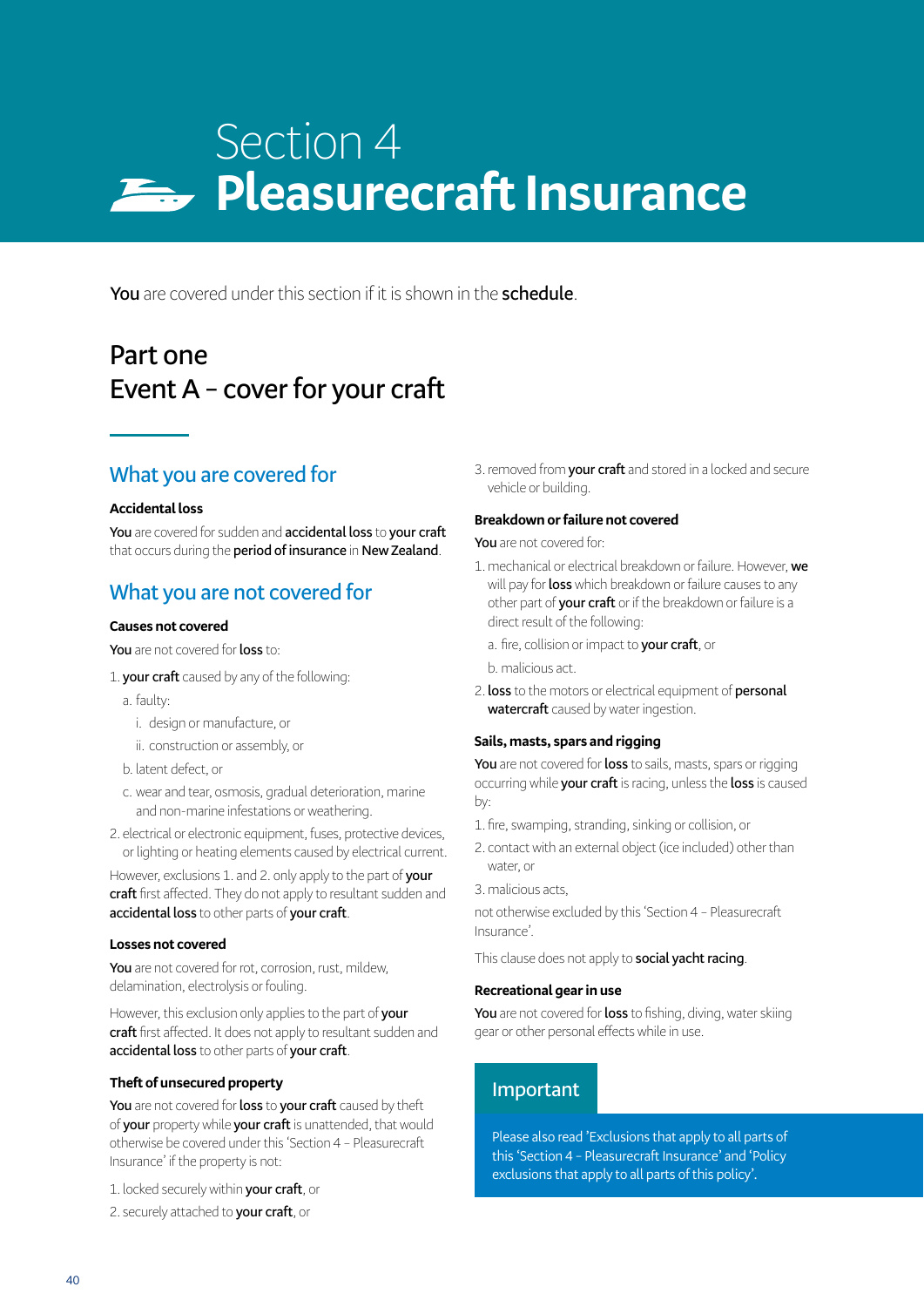### **What we will pay**

#### **Repairable damage**

If **we** consider **your craft** is economic to repair, **we** will at **our** option:

- 1. arrange to repair **your craft** to substantially the same condition as it was in before the **loss** occurred, or
- 2. pay **you** the cost of repairs as estimated by **our** assessor.

#### **Total loss**

- If **we** consider **your craft** is **uneconomic to repair**, **we** will:
- 1. pay **you** the **sum insured**, or
- 2.replace **your craft** with a new craft of the same model and specification, provided:
	- a. the **loss** occurred within 3 years of **you** purchasing **your craft** new, and
	- b. it is available in **New Zealand**, and
	- c. it is not a 'one-off' or custom build craft, and
	- d. **your craft** costs no more than \$1,000,000 to replace.

#### **Sails, outboard motors and protective covers**

The most **we** will pay for **loss** to:

1. sails, or

- 2. outboard motors, or
- 3. protective covers,

over 3 years' of age is **present value**.

#### **Recreational gear**

The most **we** will pay for **loss** to:

- 1. fishing equipment, or
- 2. diving equipment, or
- 3.water skiing equipment,
- is the **sum insured** for that item.

#### **Theft of an unsecured craft trailer**

Where the **loss** arises from theft of **your craft** trailer and:

- 1. **your craft** trailer is not contained within a locked and secure building, or
- 2. **your craft** trailer is:
	- a. not fitted with a suitable anti-theft device, or

b. not physically attended by **you**,

then an additional \$2,000 **excess** applies.

This additional **excess** does not apply where the theft is accompanied by violence or threat of violence to **you**.

### **Specified items**

The most **we** will pay for any **event** for a specified item is its specified sum insured.

#### **Maximum payment**

The most **we** will pay in total for any **event** is the **sum insured**.

*(Unless the total loss new craft replacement provision above applies).*

## **Part one – automatic additional benefits**

You get these **BONUS COVERS** automatically!

These benefits are subject to the terms of this 'Section 4 – Pleasurecraft Insurance', except where the terms are varied in the benefit.

### **Additional expenses**

**We** will pay expenses incurred by **you**, **your partner** or **family** member of up to \$250 per day to attend:

1. court proceedings, or

2. any other statutory enquiry,

in connection with **loss** to **your craft** that is covered by this 'Section 4 – Pleasurecraft Insurance'.

The most **we** will pay in total during the **annual period** is \$10,000.

This is in addition to the 'Maximum payment' under 'What we will pay'.

The **excess** does not apply to this automatic additional benefit.

### **Additions**

**We** will insure any additional property **you** purchase, during the **period of insurance**, in connection with or for use on **your craft**, provided:

- 1.the most **we** will pay is the lesser of:
	- a. 25% of the **sum insured**, and
	- b. \$25,000 in total, and
- 2. **you** give **us** receipts and invoices.

**You** must tell **us** of any additions prior to **your** next renewal date.

*Any adjustments to premium or sum insured will be completed upon renewal.*

### **Emergency towing**

**We** will pay the reasonable costs incurred by **you** to remove **your craft** from anywhere in **New Zealand** to the nearest place of repair, following the mechanical or electrical breakdown of **your craft** while afloat, during the **period ofinsurance**.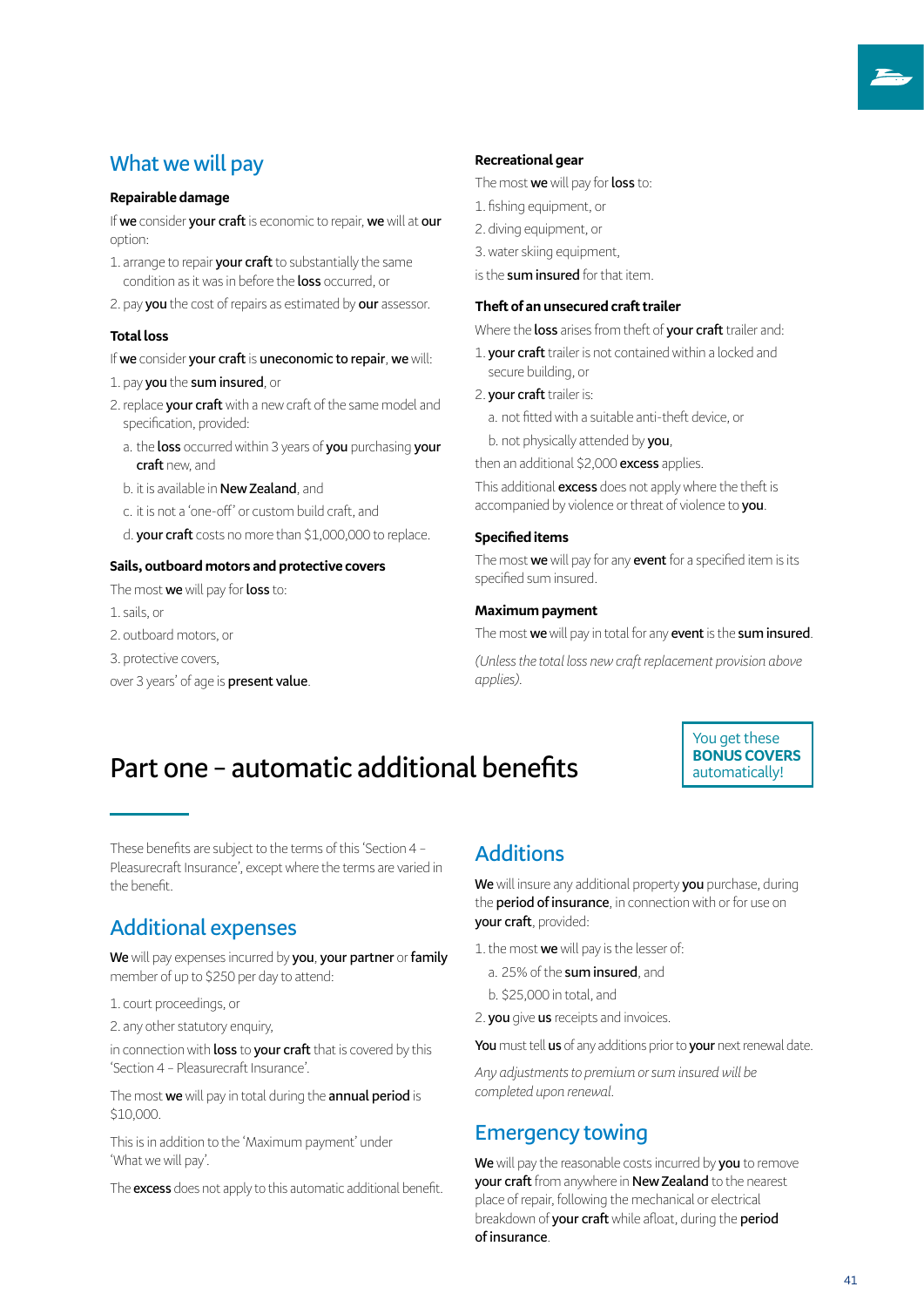The most **we** will pay for any **event** is \$2,000.

The most **we** will pay in total in any **annual period** is \$4,000.

This is in addition to the 'Maximum payment' under 'What we will pay'.

The **excess** does not apply to this automatic additional benefit.

### **Medical expenses**

**We** will pay the reasonable medical expenses, including surgical, ambulance, hospital and other associated services that arise as a result of **bodily injury** to any person when on board, boarding or leaving **your craft**.

The most **we** will pay is \$5,000 for any **event** regardless of the number of persons who suffer **bodily injury** arising from the **event**.

The **excess** does not apply to this automatic additional benefit.

### **Personal effects**

This 'Section 4 – Pleasurecraft Insurance' is extended to cover sudden and **accidental loss** to **your** personal effects while on **your craft**.

For the purpose of this automatic additional benefit, personal effects include any articles of wearing apparel, watches, cameras, binoculars and possessions that would normally be used on a boat. Personal effects do not include any money, travellers' cheques, papers and documents, jewellery or fashion accessories.

**We** will pay the **present value** or the **sum insured**, whichever is the lesser.

The most **we** will pay is \$10,000 for any **event**.

### **Prevention of loss to your craft**

**We** will pay:

- 1.the reasonable costs incurred by **you** in trying to prevent or minimise imminent **loss** that is or would be covered by this 'Section 4 – Pleasurecraft Insurance', and
- 2.the cost of having to replenish, refill or replace safety flares or fire extinguishers that were used in trying to prevent or minimise **loss** that is or would be covered by this 'Section 4 – Pleasurecraft Insurance'.

The most **we** will pay is 25% of the **sum insured** for any **event**.

This is in addition to the 'Maximum payment' under 'What we will pay'.

The **excess** does not apply to this automatic additional benefit.

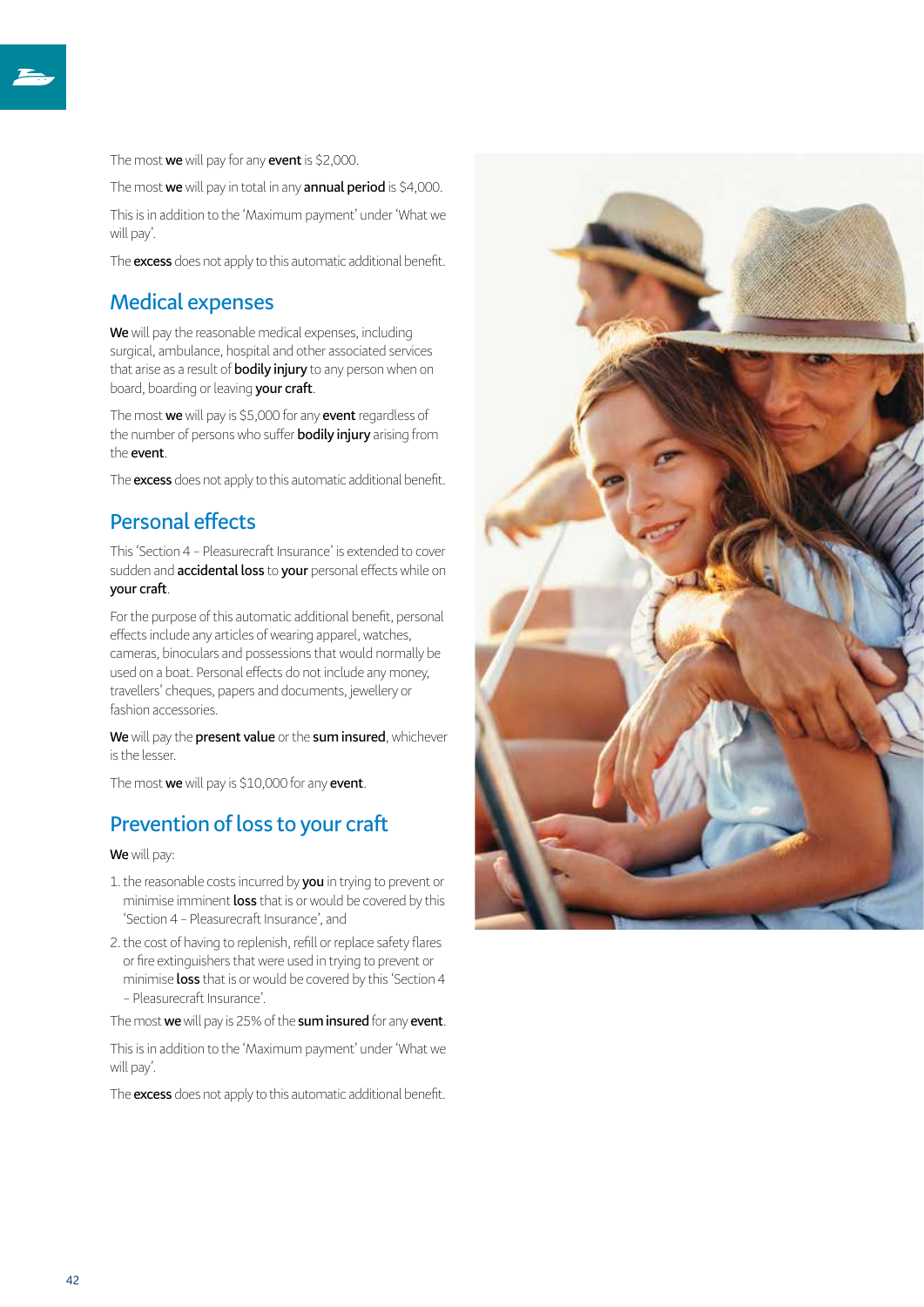### **Replacement craft**

When **you** buy a replacement craft of a similar type, **we** will automatically provide cover for 30 days for that replacement craft under this 'Section 4 – Pleasurecraft Insurance' from the date of purchase, provided:

- 1.the purchase price will be the sum insured, and
- 2.the purchase price does not exceed \$1,000,000, and
- 3. **you** pay any additional premium that is required, and
- 4. after the 30 day period **we** retain the right to accept or reject **your** application for cover and determine the terms upon which that cover is offered.

### **Rescue costs**

**We** will pay the reasonable costs for the rescue of **you**, **your** passengers or members of **your** crew from anywhere in **New Zealand** during the **period of insurance**.

The most **we** will pay is \$25,000 for any **event**.

This is in addition to the 'Maximum payment' under 'What we will pay'.

The **excess** does not apply to this automatic additional benefit.

### **Salvage costs**

**We** will pay the reasonable costs incurred by **you** to remove **your craft** from anywhere in **New Zealand** to the nearest place of repair following **loss** covered by this 'Section 4 – Pleasurecraft Insurance'.

The most **we** will pay for any **event** is the **sum insured** for the lost item.

This is in addition to the 'Maximum payment' under 'What we will pay'.

The **excess** does not apply to this automatic additional benefit.

### **Social yacht racing**

**We** will insure **you** for sudden and **accidental loss** to **your craft** during the **period of insurance** while it is being used for **social yacht racing** in **New Zealand**.

### **Temporary accommodation**

**We** will pay the reasonable costs of temporary accommodation that you, your partner, your family and domestic pets have incurred as a result of being unable to return to **your** usual place of residence following **loss** to **your craft** that is covered by this 'Section 4 – Pleasurecraft Insurance'.

The most **we** will pay is \$2,000.

The **excess** does not apply to this automatic additional benefit.

### **Transportation costs**

**We** will pay the reasonable costs of transport for **you**, **your partner**, **your family** and domestic pets in **your craft**, from the place where the **loss** occurred to **your** home or **your** nearest immediate destination at **our** option, if **your craft** can no longer be used following **loss** covered by this 'Section 4 – Pleasurecraft Insurance'.

The most **we** will pay per **event** is \$500 per person (or domestic pet) up to \$2,000 in total.

This is in addition to the 'Maximum payment' under 'What we will pay'.

### **Wreckage removal**

**We** will pay the reasonable costs incurred by **you** to remove **your craft** from any place **you** own or occupy in **New Zealand**, to a landfill or similar disposal site, following **loss** covered by this 'Section 4 – Pleasurecraft Insurance', provided **your craft** is **uneconomic to repair**.

The most **we** will pay is 10% of the **sum insured** for any **event**.

This is in addition to the 'Maximum payment' under 'What we will pay'.

The **excess** does not apply to this automatic additional benefit.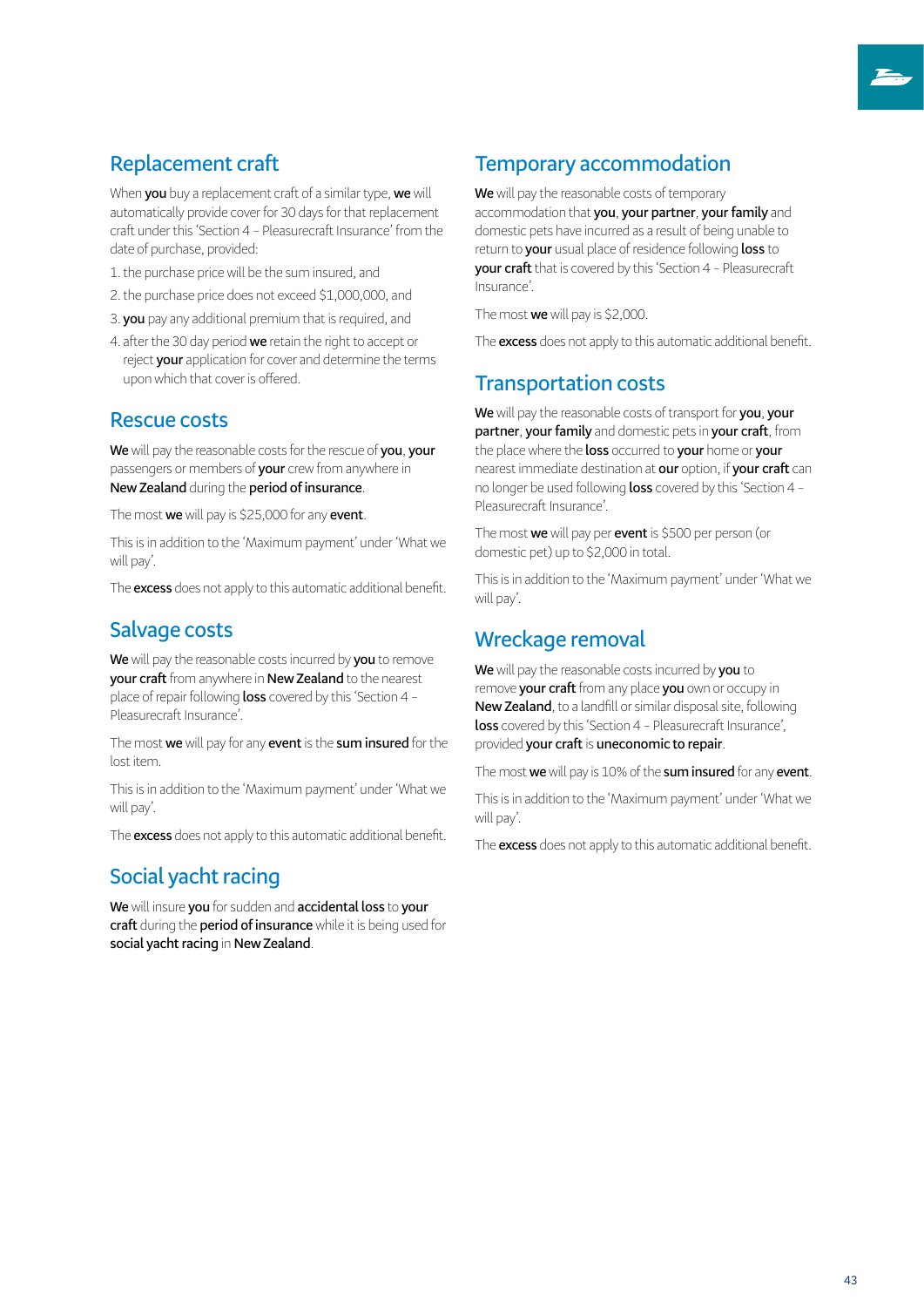## **Part two Event B – your legal liability**

### **What you are covered for**

### **Your legal liability**

**You** are covered for **your** legal liability and necessary and reasonable defence costs, for:

- 1. **accidental loss** to anyone else's property, or
- 2. **bodily injury** to anyone else,

occurring during the **period of insurance**, arising in connection with **your** use of **your craft**, in **New Zealand**.

#### **Reparation**

**You** are covered for **your** legal liability to pay **reparation** to a victim who has suffered **accidental loss** of property or **bodily injury** as a result of **your** committing an offence during the **period of insurance** in connection with **your** use in **New Zealand** of **your craft** or another craft used for pleasure purposes, provided that **you** had the owner's permission to use their craft.

#### Provided:

- 1. **you**, or any other person entitled to cover under this benefit, tell **us** immediately if **you** or they are charged with any offence in connection with the use of **your craft** or another craft used for pleasure purposes, which resulted in **loss** of property or **bodily injury** to another person, and
- 2. **we** give **our** written approval before any offer of **reparation** is made.

There is no cover under this benefit for any amounts that are covered under the Accident Compensation Act 2001 ('the Act'), or would be covered but for:

- a. a failure by the victim to correctly notify a claim to the Accident Compensation Corporation within the time required under the Act, or
- b. the victim's decision, for whatever reason, not to claim any amount he or she would be entitled to claim under the Act, or
- c. a decision by the Accident Compensation Corporation to decline a claim or limit its liability in whole or in part and for any reason whatsoever.

Nothing in this benefit should be taken as providing cover for any defence costs, court costs, levies or costs awarded for any offence.

### **Other person's liability**

**We** will insure the legal liability and necessary and reasonable defence costs, and legal liability to pay **reparation**, of any other person arising in connection with their use of **your craft**, or engaged in water skiing or any other similar water sport involving being towed by **your craft**, in the same manner as **we** cover **you**, for:

- 1. **accidental loss** to anyone else's property, or
- 2. **bodily injury** to anyone else,

occurring during the **period of insurance** in **New Zealand**, provided:

- a. such use of **your craft** has **your** permission, and
- b. their liability is not covered by any other insurance, and
- c. the person using **your craft** meets all the same terms of this policy that **you** must meet.

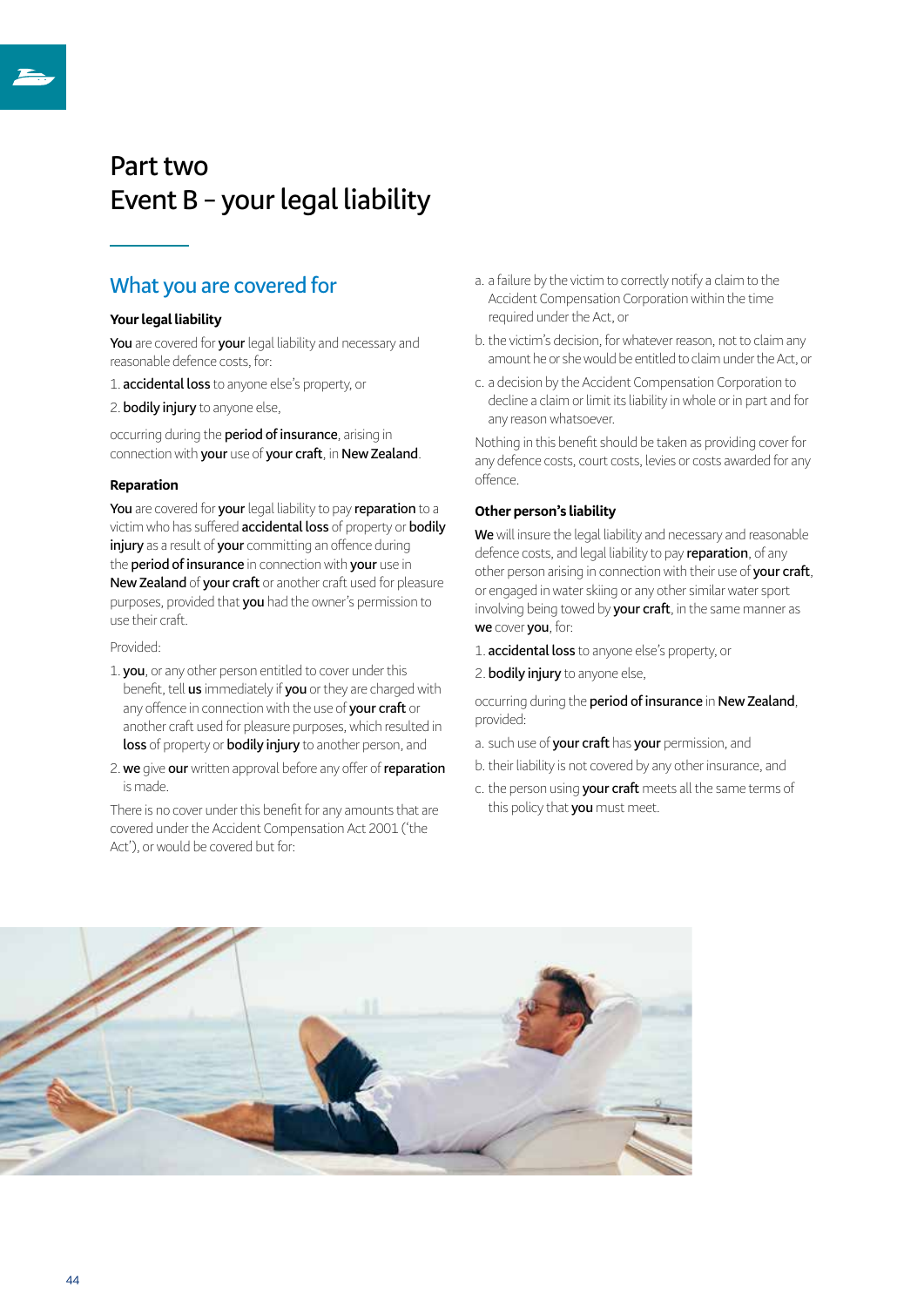### **What you are not covered for**

### **Liability and costs not covered**

**You** are not covered for:

- 1. liability, including liability for **reparation**, or defence costs for **loss** to any property:
	- a. owned by **you** or anyone **we** cover and who claims under this 'Section 4 – Pleasurecraft Insurance', or
	- b. in **your** care or in the care of anyone **we** cover under this 'Section 4 – Pleasurecraft Insurance' other than for:
		- i. a craft being towed without charge by **your craft**, or
		- ii. clothing, personal effects and luggage being carried by and belonging to any passenger on **your craft**,
	- c. being carried by, loaded into or unloaded from **your craft** or any dinghy or similar craft attached to **your craft** other than specified under b.ii. above.
- 2. liability or defence costs:
	- a. arising while **your craft** is in transit by road while it is attached to a car or vehicle, or
	- b. arising out of a contract or agreement, unless **you** would have been liable even without a contract or agreement.
- 3. liability, including legal liability for **reparation**, or defence costs for **bodily injury** to:

#### a. **you**, **your partner** or **family**, or

b. any other person or persons **we** cover under this policy.

- 4. any fine or penalty.
- 5. any legal defence costs or court costs arising from the prosecution of any offence under any Act of Parliament including any regulations, rules or bylaws made under any Act of Parliament.

6. liability or defence costs in any way connected with any seepage, pollution or contamination (including the cost of removing, nullifying or cleaning up), unless the seepage, pollution or contamination occurs during the **period of insurance** and is caused by a sudden and **accidental event** that occurs during the **period of insurance**.

### **Important**

Please also read 'Exclusions that apply to all parts of this Section 4 – Pleasurecraft Insurance' and 'Policy exclusions that apply to all parts of this policy'.

### **What we will pay**

#### **Amount payable**

The most **we** will pay under 'Part two: Event B – your legal liability', including defence costs and punitive and exemplary damages, is \$5,000,000 for any **event**.

#### **Punitive or exemplary damages**

The most **we** will pay for punitive or exemplary damages is \$250,000 for any **event**.

#### **Settlement of any claim**

**We** may pay the full amount under this 'Part two: Event B – your legal liability', or any lesser amount that the legal liability can be settled for plus defence costs to date, and this will meet all **our** obligations under this part of this 'Section 4 – Pleasurecraft Insurance'.

## **Part two – automatic additional benefits**

You get these **BONUS COVERS** automatically!

These benefits are subject to the terms of this 'Section 4 – Pleasurecraft Insurance', except where they are varied in the benefit.

### **Manslaughter defence costs**

**We** will pay the legal defence costs necessarily and reasonably incurred to defend a charge of manslaughter resulting from:

- 1. **you** or **your partner** using **your craft**, and
- 2. any member of **yourfamily** using **your craft** with **your** permission, and
- 3. **you** or **your partner** using any other craft that **you** or **your partner** do not own and are not purchasing, provided **you** or **your partner** have the owner's permission to use the craft,
- in **New Zealand** during the **period of insurance**.

'Part two: Event B – your legal liability' 'What you are not covered for' – clause 5 (offences) does not apply to this benefit.

The most **we** will pay in total during the **annual period** is \$10,000.

The **excess** does not apply to this benefit.

### **Raising and removing the craft**

**We** will pay the costs necessarily and reasonably incurred by **you** in raising and removing **your craft** during the **period of insurance** in **New Zealand**, where **you** are instructed to do so by a legally authorised statutory authority.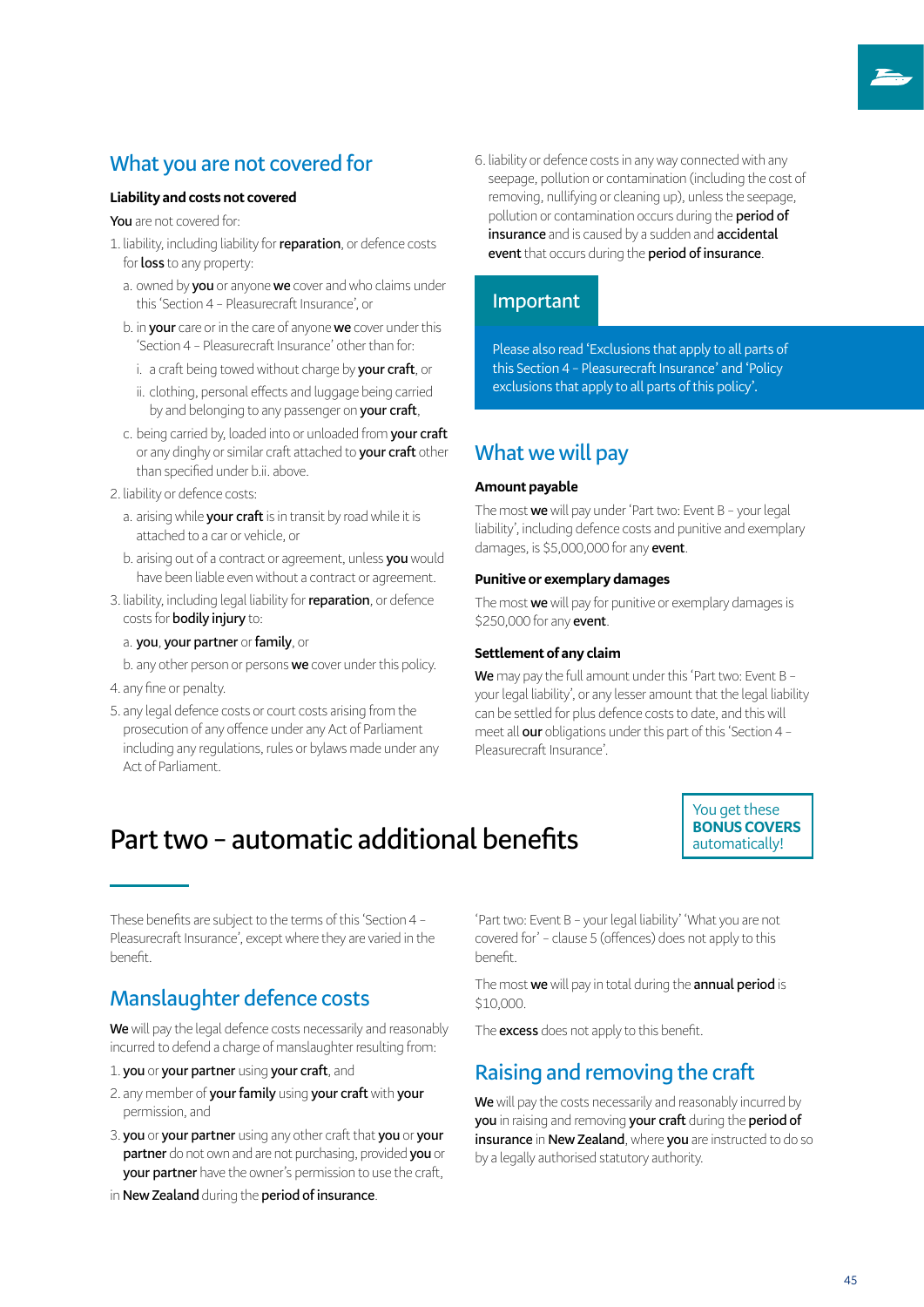## **Exclusions that apply to all parts of this Section 4 – Pleasurecraft Insurance**

### **Excess**

For each **event**, the **excess** will be deducted from the amount of **your** claim unless stated otherwise under an additional benefit.

Where an **event** occurs that results in a claim under more than one section or benefit (or sub-section of a benefit) of this 'Section 4 – Pleasurecraft Insurance', **we** will apply only the highest applicable **excess**.



### **Losses not covered**

**You** are not covered for **loss** or legal liability:

- 1. arising while **your craft** is on hire or charter or is being used, other than for private pleasure purposes, unless used for search and rescue work, by or on behalf of the police, coastguard or other authority, or
- 2. caused by **your craft** being in an unsafe or unseaworthy condition, where **you** were aware, or with any reasonable diligence ought to have been aware, of **your craft** being in that condition, or
- 3. arising while **your craft** (unless it is a yacht) is engaged in any race or speed test (at a speed in excess of 30 kilometres per hour), or is being tested for any race or speed test, or
- 4. arising when:
- a. **you**, while **you** are operating or are in charge of **your craft**, or

b. any other person, while they are operating or are in charge of **your craft** with **your** permission,

are under the influence of alcohol or other intoxicating substance, or

- 5. arising if at the time of any **event** giving rise to a claim, **your craft** is attached to a motor vehicle that is being driven by or is in the charge of any person who:
	- a. is driving with an excess breath alcohol or blood alcohol concentration in terms of New Zealand Land Transport Law, whether or not a conviction is entered against that person, or
	- b. fails or refuses to permit a breath test or specimen of blood to be taken after having been lawfully required to do so, or
	- c. is under the influence of drugs or other intoxicating substances, or
	- d. fails or refuses to stop, or remain at the scene, following an accident (as required by law)

Clauses 4. and 5. do not apply if the person in charge of **your craft** has stolen or converted **your craft** within the terms of New Zealand criminal law, or

- 6. arising while **your craft**, if it is a jet-boat, is being used in water not normally navigable by conventional propeller driven craft and is constructed of material other than steel or aluminium, or
- 7. arising when inboard petrol engine powered craft, excluding sailing yachts or **personal watercraft**, do not have an operating bilge blower or gas detector, or
- 8. arising when **your craft** is being operated at a speed in excess of 100 kilometres per hour.

### **Sanctions**

**You** are not covered for any loss, expense or liability to the extent that the provision of such cover or the payment of such claim would contravene any sanction, prohibition or restriction under any United Nations resolution or trade or economic sanctions, laws or regulations of New Zealand, Australia, the United Kingdom, the United States of America or the European Union.

### **Important**

Please also read 'Policy exclusions that apply to all parts of this policy'.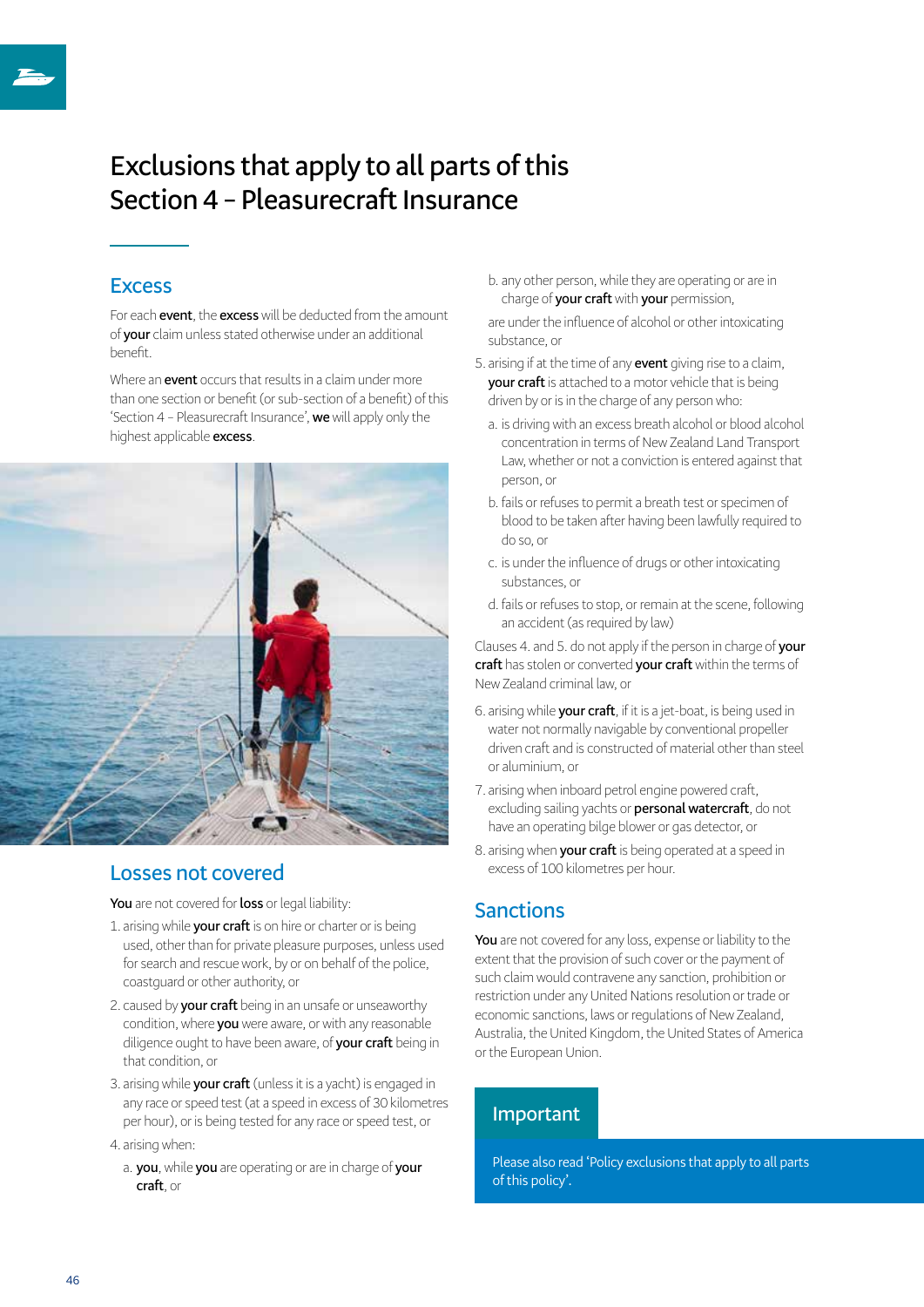## **Conditions that apply to this Section 4 – Pleasurecraft Insurance**

### **Mooring requirements**

If **your craft** is normally moored, then the mooring must:

- 1. conform with all licensing and statutory regulations, and
- 2. be suitable for the size, displacement and the type of **craft**, and
- 3. be regularly maintained and in good order and condition, and
- 4. be visually inspected out of the water:
	- a. in accordance with the regulations set down by the controlling authority, or
	- b. at least every two years where no controlling authority applies.

### **Salvage**

**You** must not abandon **your craft** to **us**. However, after **your craft** is declared **uneconomic to repair**, **we** may keep **your craft** and retain the salvage.

### **Uneconomic to repair**

If **we** have paid **your** claim for **your craft** that is **uneconomic to repair**:

- 1.this 'Section 4 Pleasurecraft Insurance' is automatically cancelled, and
- 2. **we** will not give any refund of premium, and
- 3. **your craft** will become **our** property.

*This means that you will need to make new insurance arrangements on any replacement craft.*

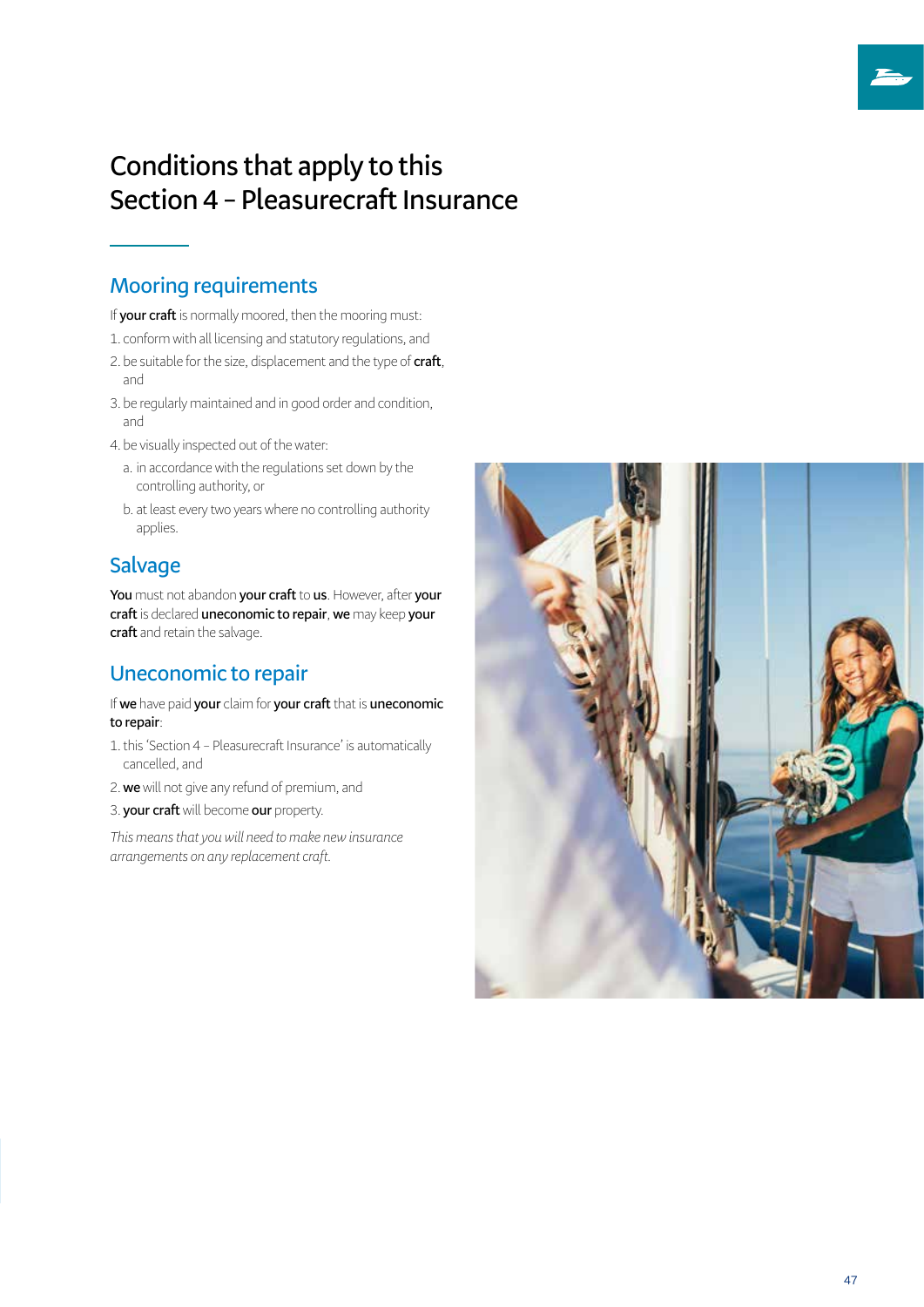## **Definitions**

The definitions apply to the plural and any derivatives of the words in this 'Section 4 – Pleasurecraft Insurance'.

*For example, the definition of 'accident' also applies to the words 'accidents', 'accidental' and 'accidentally'.*

There are also other defined words used in this section as well as other sections of this policy. **You** can find out the meaning of these other defined words by referring to 'Policy definitions that apply to all parts of this policy' on page 53.

#### **accident**

unexpected and unintended by **you** and anyone using **your craft**.

#### **craft**

the vessel described in the **schedule**, including its: auxiliary, dinghy, trailer and any other equipment or accessories that are either attached to or permanently kept on board the vessel. This also includes **your** fishing, diving and water skiing equipment that are normally kept on board the vessel, provided they are not covered under any other insurance.

### **family**

any family member who permanently resides with **you**.

### **New Zealand**

- 1. afloat on the coastal or inland waterways of New Zealand, and
- 2. afloat on any area of sea that is not more than 200 nautical miles off the North and South Islands of New Zealand, and
- 3. during transit in New Zealand, including transit by sea, provided the transit is by a purpose built trailer, transporter, cradle or beach trolley that is designed for transit of **your craft**, and
- 4. on land in New Zealand, however, not in transit except during slipping, hauling out or re-launching.

However, 1. and 2. above do not apply during the time from when Customs clearance is gained or required to be gained, on departure from New Zealand, until Customs clearance is gained upon return to New Zealand.

#### **personal watercraft**

a craft that is a jet-propelled watercraft that has a fully enclosed hull and does not take on water if capsized. It is designed to be operated by a person standing, sitting astride or kneeling on it, but not seated within it and can carry up to 3 passengers in 'pillion passenger' style.

#### **reparation**

an amount ordered by a New Zealand court to be paid to the victim of an offence under section 32 of the Sentencing Act 2002, but subject to any limit of liability under the Maritime Transport Act 1994.

### **social yacht racing**

yacht racing where the use of a spinnaker and/or extras is not permitted and the race distance is no more than 25 nautical miles.

#### **sum insured**

the Sum Insured shown in the **schedule** for that section or item.

#### **uneconomic to repair**

a total loss because **your craft** is:

- › uneconomic or unsafe to repair, or
- › stolen and not recovered.

#### **you**

the person(s), or entity shown as the Policy Owner in the **schedule**.

### **Important**

Please also read 'Policy definitions that apply to all parts of this policy'.

48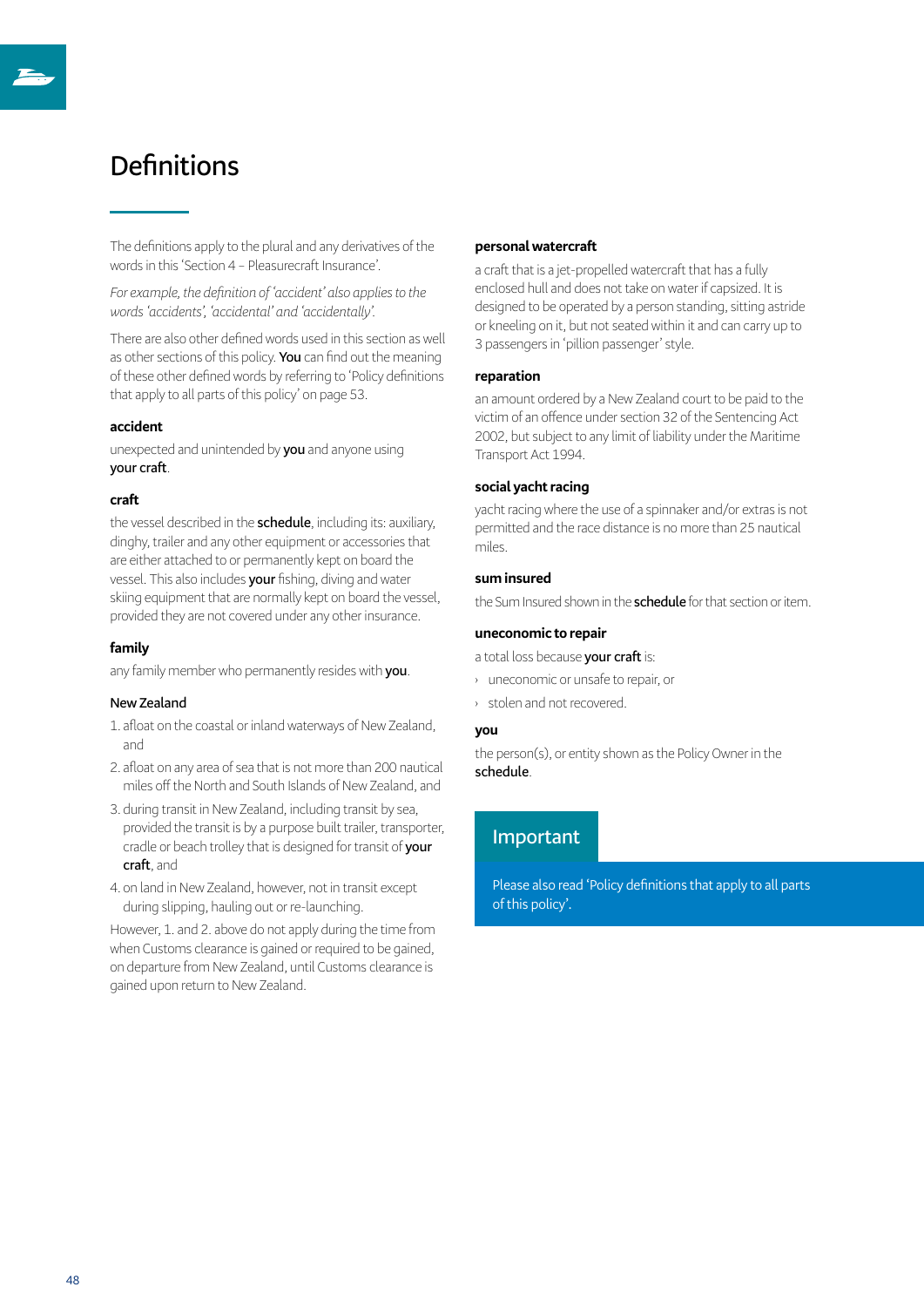# Other **important** policy  $\equiv$  information

## **Policy exclusions that apply to all parts of this policy**



## **Confiscation**

**You** are not covered for any loss, damage, cost, expense, prosecution or liability connected in any way with confiscation, nationalisation, requisition, acquisition, or destruction of or damage to property by order of government, public or local authority or under any statute or regulation, unless such order is required to prevent or control **loss** that would otherwise have been covered by this policy.



### **Electronic data and programs**

**You** are not covered for any loss, damage, cost, expense, prosecution or liability connected in any way with **electronic data** arising from any cause whatsoever including, but not limited to, a **computer virus**.

This includes loss of use, reduction in functionality or any other associated loss or expense in connection with **electronic data**.

However, this exclusion does not apply to physical damage to other covered property that results from that loss of or damage to **electronic data**, and which is not otherwise excluded.



### **Intentional or reckless acts**

**You** are not covered for any loss, damage, cost, expense, prosecution or liability arising from any intentional or reckless act or omission by **you** or anyone else covered by this policy.



### **Nuclear**

**You** are not covered for any loss, damage, cost, expense, prosecution or liability of any type in connection with:

- 1. ionising radiation or contamination by radioactivity from:
	- a. any nuclear fuel, or
	- b. any nuclear waste from the combustion or fission of nuclear fuel.
- 2. nuclear weapons material.



## **Terrorism**

**You** are not covered for any loss, damage, cost, expense, prosecution, death or liability of any type in connection with an **act of terrorism**, including in connection with controlling, preventing, suppressing, retaliating against, or responding to an **act of terrorism**.



## **War**

**You** are not covered for any loss, damage, cost, expense, prosecution, death or liability of any type in connection with any of the following, including controlling, preventing or suppressing any of the following:

war, invasion, act of foreign enemy, hostilities or warlike operations (whether war is declared or not), civil war, mutiny, rebellion, revolution, civil commotion assuming the proportions of or amounting to an uprising, insurrection, military or usurped power.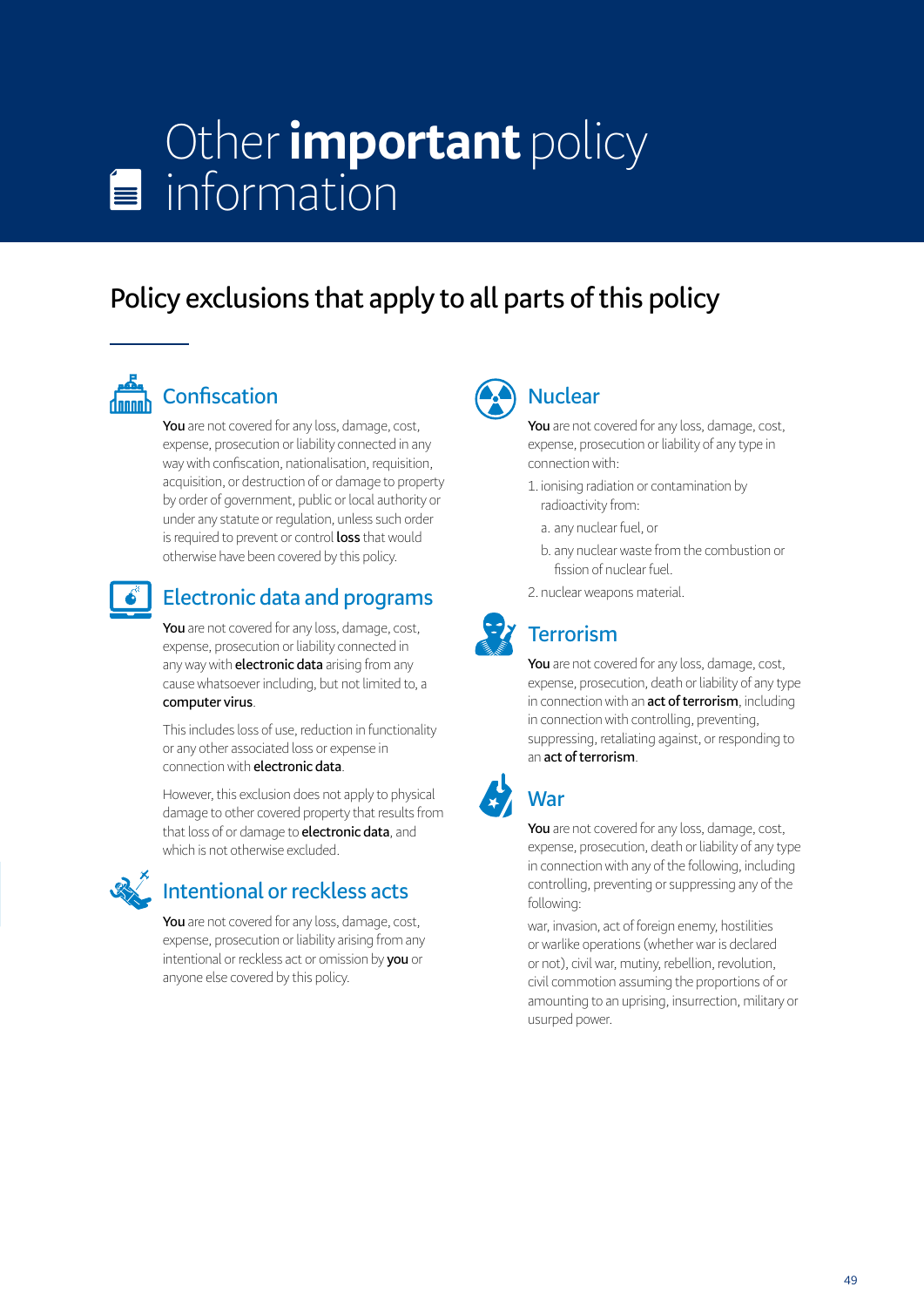## **How to claim under all parts of this policy**

### **What you must do**

If anything occurs that may lead to a claim under this policy, **you** must:

- 1. do what **you** can to take care of the covered property and to prevent any further loss, expense or liability, and
- 2.tell **us** as soon as possible, and
- 3. notify the police as soon as possible if **you** think any **loss** was caused by an illegal act, and
- 4. allow **us** to examine the covered property before any repairs are started, and
- 5. send to **us** as soon as possible anything **you** receive from anyone about a claim or possible claim against **you**, and
- 6. give **us** any information or help that **we** ask for, and
- 7. consent to **your** personal information, in connection with the claim, being:
	- a. disclosed to **us**, and
	- b. transferred to the Insurance Claims Register Limited, and
- 8. not destroy or dispose of anything that is or could be part of a claim, and
- 9.tell **us** immediately if **you** are charged with any offence which resulted in **loss** of property or **bodily injury** to another person.

### **What you must obtain our agreement to do**

**You** must obtain **our** agreement before **you**:

- 1. incur any expenses in connection with any claim under this policy, or
- 2. negotiate, pay, settle, admit or deny any claim against **you**, or
- 3. do anything that may prejudice **our** rights of recovery, or
- 4. negotiate, offer to pay or pay any **reparation**, including, but not limited to, offers made as part of any case management conference or sentencing hearing.

### **Actions we may take**

**We** may take action in **your** name to:

- 1. negotiate, defend or settle any claim against **you** that is covered by this policy, and
- 2.recover from any other person anything covered by this policy.

**You** must assist **us** with these actions. **We** will be responsible for the reasonable legal costs of these actions.

### **Dishonesty**

If **your** claim is dishonest or fraudulent in any way, **we** may at **our** sole discretion:

- 1. decline **your** claim, either in whole or in part, and
- 2. declare either this policy or all insurance **you** have with **us** to be of no effect and to no longer exist from the date of the dishonest or fraudulent act.

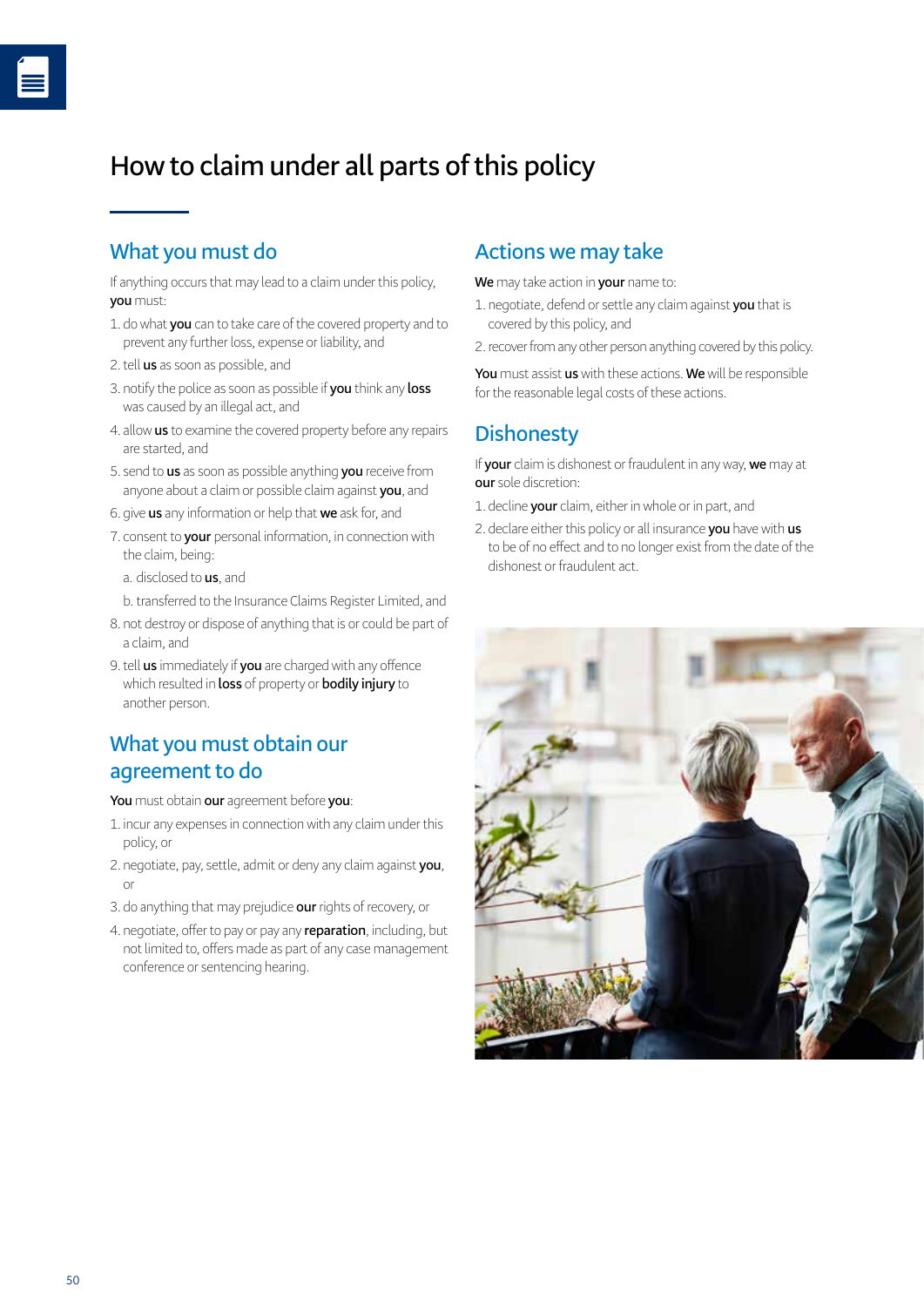## **Policy conditions that apply to all parts of this policy**

### **Breach of any condition**

If:

### 1. **you**, or

2. any other person **we** cover under any section of this policy, or 3. anyone acting on **your** behalf,

breaches any of the conditions of this policy, **we** may at **our** sole discretion:

- a. decline **your** claim, either in whole or in part, and/or
- b. declare either the insurance **you** have with **us** under any section of this policy or all insurance **you** have with **us** to be of no effect and to no longer exist from the date of the breach.

### **True statements and answers**

True statements and answers must be given (whether by **you** or any other person) in all communications with **us**, including when:

- 1.this insurance is **applied** for and renewed, and
- 2. **we** are notified about any change in circumstances, and
- 3. **you** make any claim under this policy.

### **Cancellation**

### **By you**

**You** may cancel this policy or any section of this policy at any time by notifying **us** or BNZ. If **you** do, **we** will refund any premium that is due to **you** based on the unused portion of the **period of insurance**. **You** must pay any outstanding premium for the used portion of the **period of insurance**.

### **By us**

**We** may cancel this policy or any section of this policy by giving **you** notice in writing or by electronic means at **your** last known address. Unless otherwise specified in this policy, cancellation will take effect from the 14th day after the date of the notice. **We** will refund **you** any premium that is due to **you** based on the unused portion of the **period of insurance**.

### **Automatically**

This policy will be automatically cancelled if **you** do not pay the premium. Cancellation under this clause will be effective from the date to which the policy was paid up to.

### **Change of terms**

**We** may change the terms of this policy or any section of this policy (including the **excess**) by giving **you** notice in writing or by electronic means at **your** last known address. Unless otherwise specified in this policy, the change in terms will take effect from the 14th day after the date of the notice.

### **Changes in circumstances**

**You** must notify **us** immediately if, after **we** have accepted **your application** for this policy, there is a material:

- 1. increase in the risk covered, or
- 2. alteration in the risk covered.

**We** may change the terms of this policy in response to any material change in circumstances **you** or anyone else advises to **us**. The change in terms will be effective from the date of the change in circumstances.

*Information is 'material' where we would have made different decisions about either:*

*(a) accepting your insurance, or (b) setting the terms of your insurance, including the premium and excess, if we had known that information. If in any doubt, notify us anyway.*

*The 'risk covered' refers to both: (a) the actual property or liabilities covered and (b) you or other persons covered by this policy.*

### **Currency**

Any amounts shown in this policy or any section of this policy and in the **schedule** are in New Zealand dollars and include Goods and Services Tax.

### **Governing law and jurisdiction**

The law of New Zealand applies to this policy or any section of this policy and the New Zealand courts have exclusive jurisdiction.

### **Joint insurance**

If this policy or any section of this policy covers more than one person, then all persons are jointly covered.

*This means that a breach of this policy by any one person affects everyone's ability to claim under this policy.*

### **Legislation changes**

Any reference to any Act of Parliament or subordinate regulations or rules referred to in this policy includes any amendments made or substitutions to that law.

### **Other insurance**

**You** must tell **us** as soon as **you** know of any other insurance policy that covers **you** for any of the risks covered under this policy. This policy does not cover **yourloss** or liability at all if it is insured to any extent under any other insurance policy. **We** will not contribute towards any claim under any other insurance policy.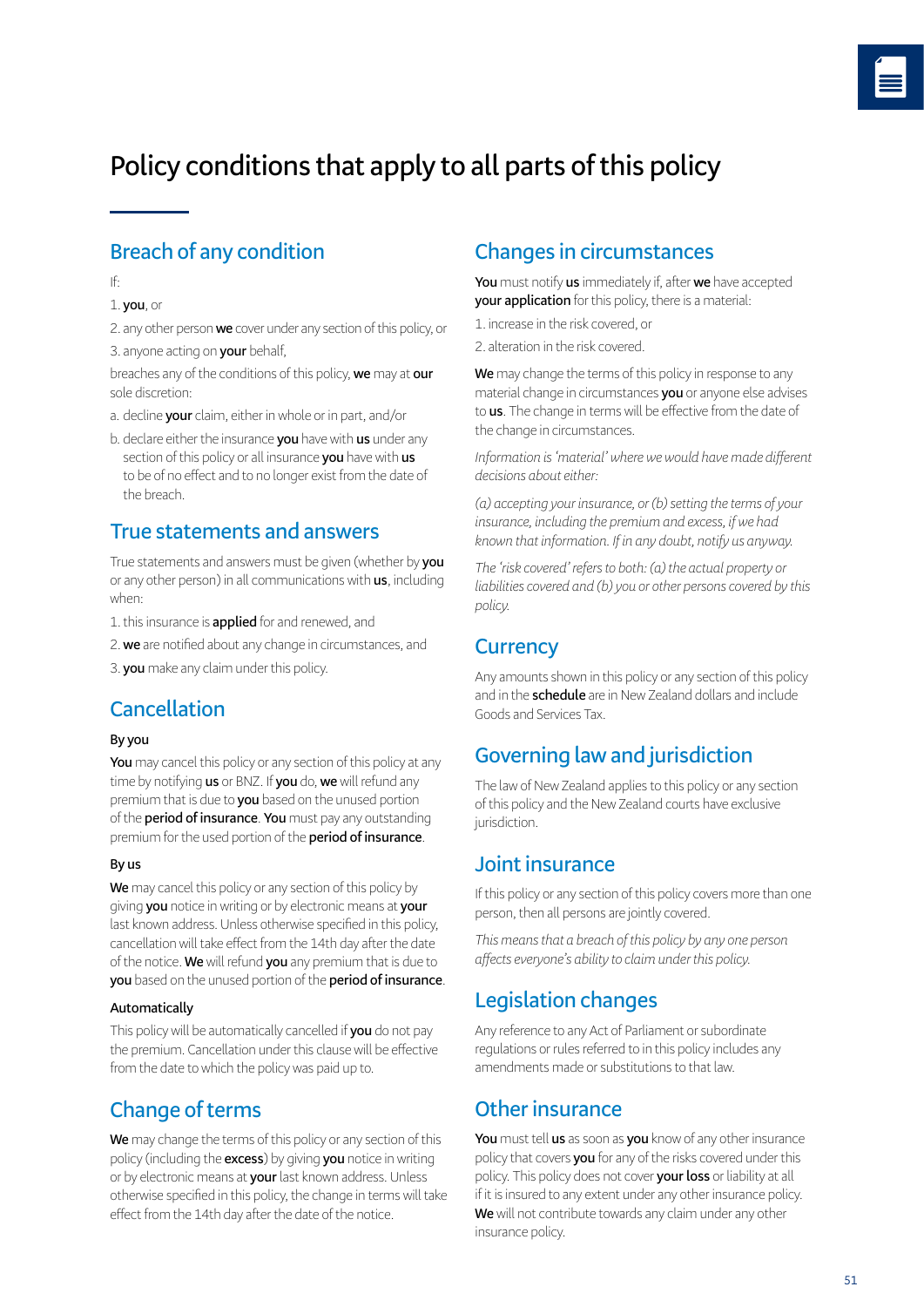### **Other parties with a financial interest**

If **we** know of any financial interest over the insured property, **we** may:

- 1. pay part or all of any claim settlement to that other party and this will go towards meeting the obligations **we** have under this policy for the **loss**, and
- 2. disclose information about the claim to that other party if required.

Any other party who has a financial interest under this policy is not covered and does not have rights to claim under this policy.

### **Reasonable care**

**You** must take reasonable care at all times to avoid circumstances that could result in a claim.

**Your** claim will not be covered if **you** are reckless or grossly irresponsible.

Where cover is provided under 'Section 3 – Motor Vehicle Insurance', this condition also applies to anyone who drives **your car** with **your** permission.

Where cover is provided under 'Section 4 – Pleasurecraft Insurance', **you** and anyone using **your craft** with **your** permission must take reasonable care to:

- 1. protect **your craft** and maintain it in a safe and seaworthy condition, and
- 2. prevent **loss** or liability.

**You** must go onboard to check the anchor and tackle, and general safety of **your craft**, at least once every 24 hours, while **your craft** is:

- 1. unattended at anchor, or
- 2. on a temporary mooring to **you**.

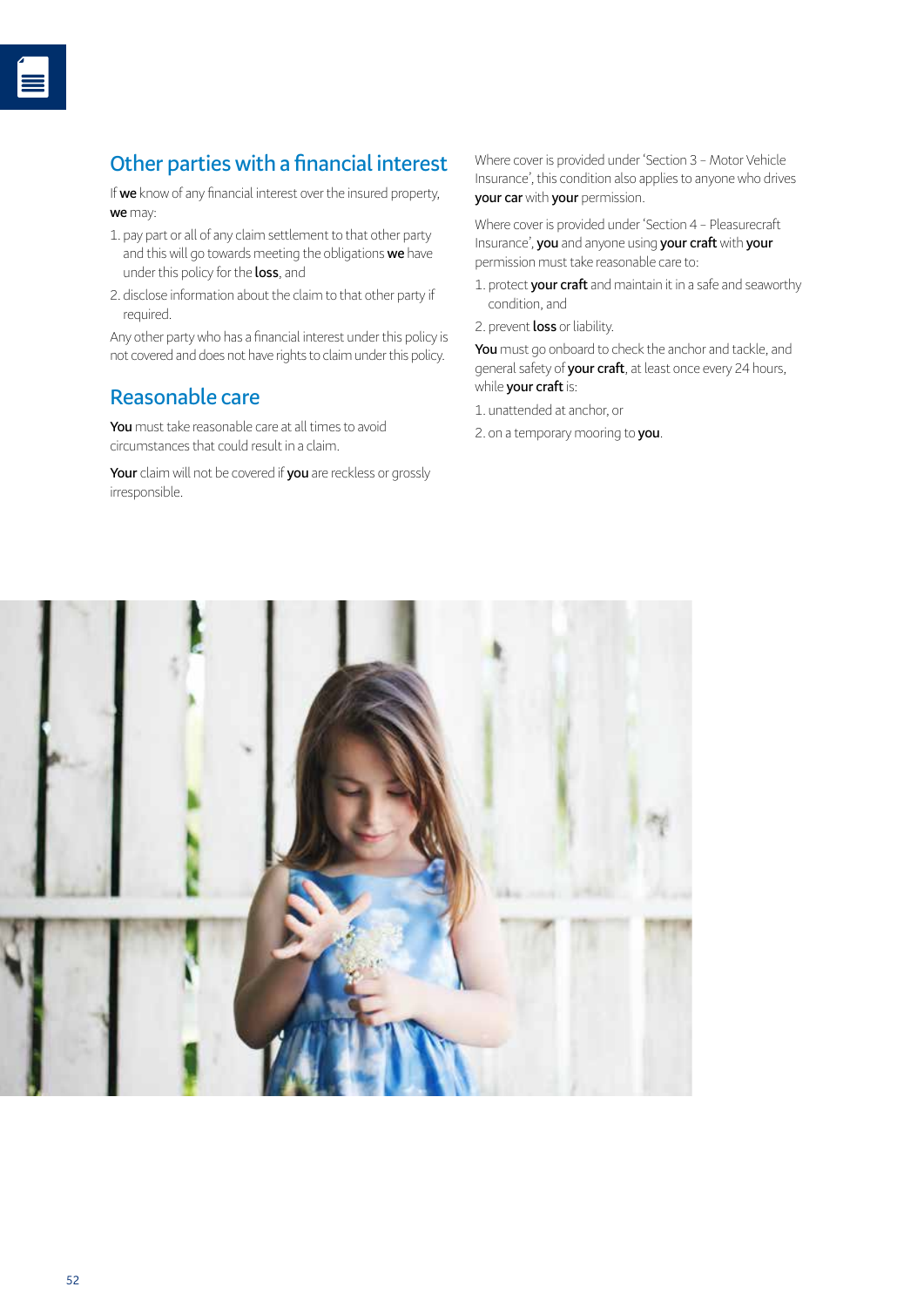## **Policy definitions that apply to all parts of this policy**

The definitions apply to the plural and any derivatives of the words used in all parts of this policy.

*For example, the definition of 'we' also applies to the words 'our' and 'us'.*

### **act of terrorism**

an act, or preparation in respect of action, or threat of action designed to influence or coerce the government de jure or de facto of any nation or any political division thereof, or in pursuit of political, religious, ideological, or similar purposes to intimidate the public or a section of the public of any nation by any person or group(s) of persons whether acting alone or on behalf of or in connection with any organisation(s) or government(s) de jure or de facto, and that:

- › involves violence against one or more persons, or
- › involves damage to property, or
- › endangers life other than that of the person committing the action, or
- › creates a risk to health or safety of the public or a section of the public, or
- › is designed to interfere with or disrupt an electronic system.

### **annual period**

the **period of insurance**. However, if:

- › **your** premium is paid by instalments other than annual payments, or
- › the **period of insurance** is for more than 12 months,

the annual period is the current 12 month period calculated consecutively from the date this policy first started.

### **application**

the information provided by **you** to **us** when **you** purchased this insurance or requested a quotation for this insurance from **us**.

### **bodily injury**

the **accidental** death of, or **accidental** bodily injury to any person, including sickness, disease, disability, shock, fright, mental anguish or mental injury.

### **computer virus**

a set of corrupting, harmful or otherwise unauthorised instructions or code, including a set of maliciously introduced unauthorised instructions or code, programmatic or otherwise, which propagate themselves through a computer system or network of whatsoever nature. This includes, but is not limited to, 'Trojan horses', 'Worms' and 'Time or logic bombs'.

### **electronic data**

facts, concepts and information converted to a form usable for communications interpretation or processing by electronic and electromechanical data processing or electronically controlled equipment. It includes programs, software and other coded instructions for the processing and manipulation of data or the direction and manipulation of such equipment.

#### **event**

any one event or series of events arising from one source or original cause.

### **excess**

the first amount of the claim that **you** must pay, which is shown in either the **schedule** or in this policy wording.

### **loss**

physical loss or physical damage.

### **partner**

**your** husband or wife or person with whom **you** are living in the nature of a marriage.

### **period of insurance**

the Period of Insurance shown in the **schedule**.

### **present value**

the estimated reasonable cost to replace an item with an item in New Zealand that is of equivalent age, quality and capability, and is in the same general condition.

### **schedule**

the latest version of the Schedule **we** issued to **you** for this policy.

### **we, us, our**

IAG New Zealand Limited.